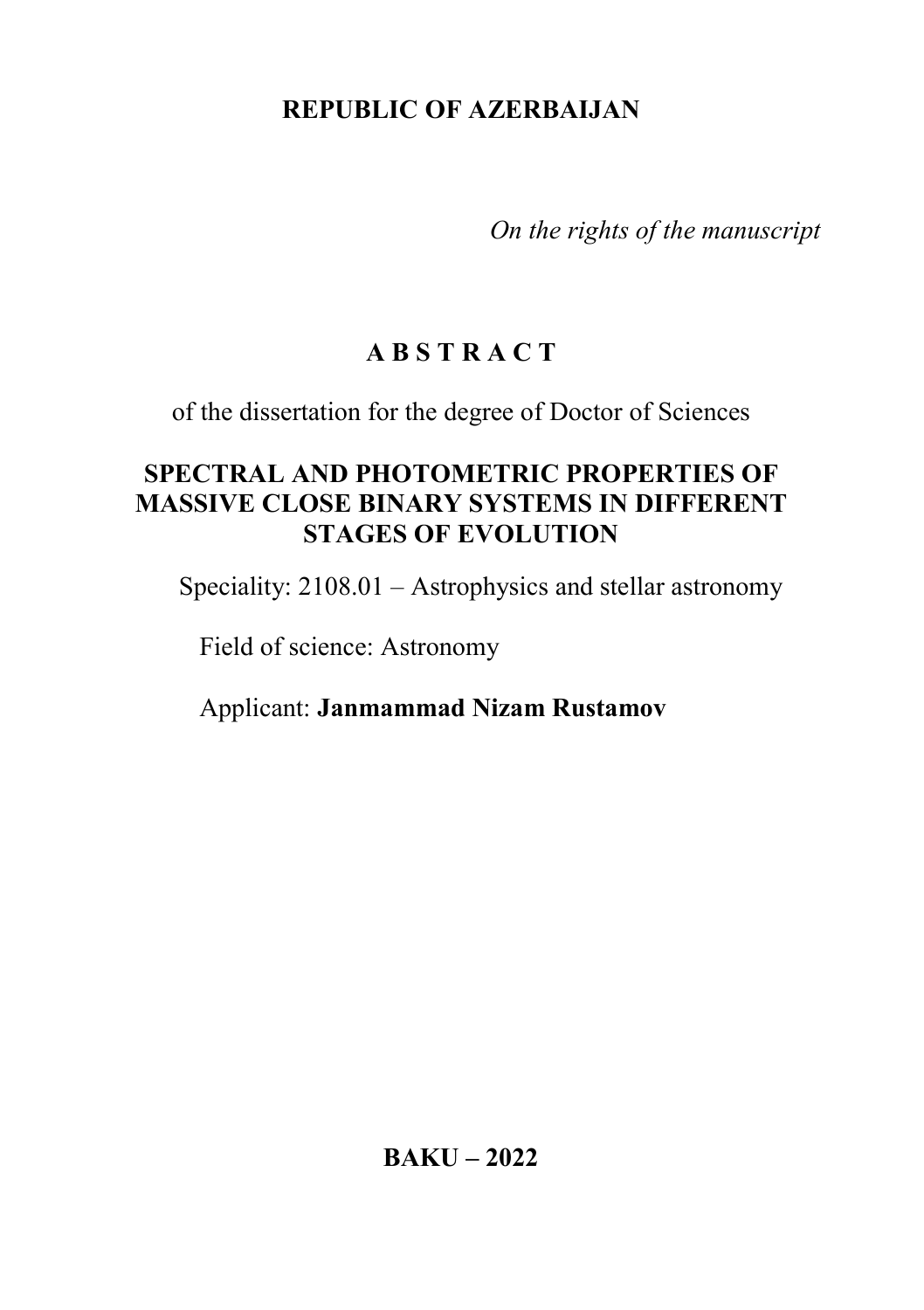The work was performed at the Department of "Physics of stellar atmospheres and magnetizm" of Shamakhy Astrophysical Observatory named after N.Tusi of the Azerbaijan National Academy of Sciences.

Official opponents: doctor of phys.-math.sciences, professor Sergei Mikhailovich Andrievskii

> doctor of phys.-math.sciences Iosif Ivanovich Romanyuk

doctor of phys.-math.sciences, professor Alexsander Fyodorovich Kholtygin

 doctor of phys.-math.sciences Anatoly Evgenievich Tarasov

Dissertation council BED 3.05 of Supreme Attestation Comission under the President of the Republic of Azerbaijan operating at Shamakhy Astrophysical Observatory named after N,Tusi of the Azerbaijan National Academy of Sceiences.

Chfirman of the dissertation council: corr.-member of ANAS, doctor of phys.-math. sciences \_\_\_\_\_\_\_\_\_\_\_\_\_\_\_\_\_\_\_\_ Namig Sardar Jalilov Scentific secretary of the dissertation council: PhD on phys.-math., associate professor \_\_\_\_\_\_\_\_\_\_\_\_\_\_\_\_\_\_\_\_ Adalat Abulfat Atai Chairman of the scientific seminar: doctor of phys.-math. sciences, professor

\_\_\_\_\_\_\_\_\_\_\_\_\_\_\_\_\_\_\_\_ Nariman Zeynalabdi Ismailov

2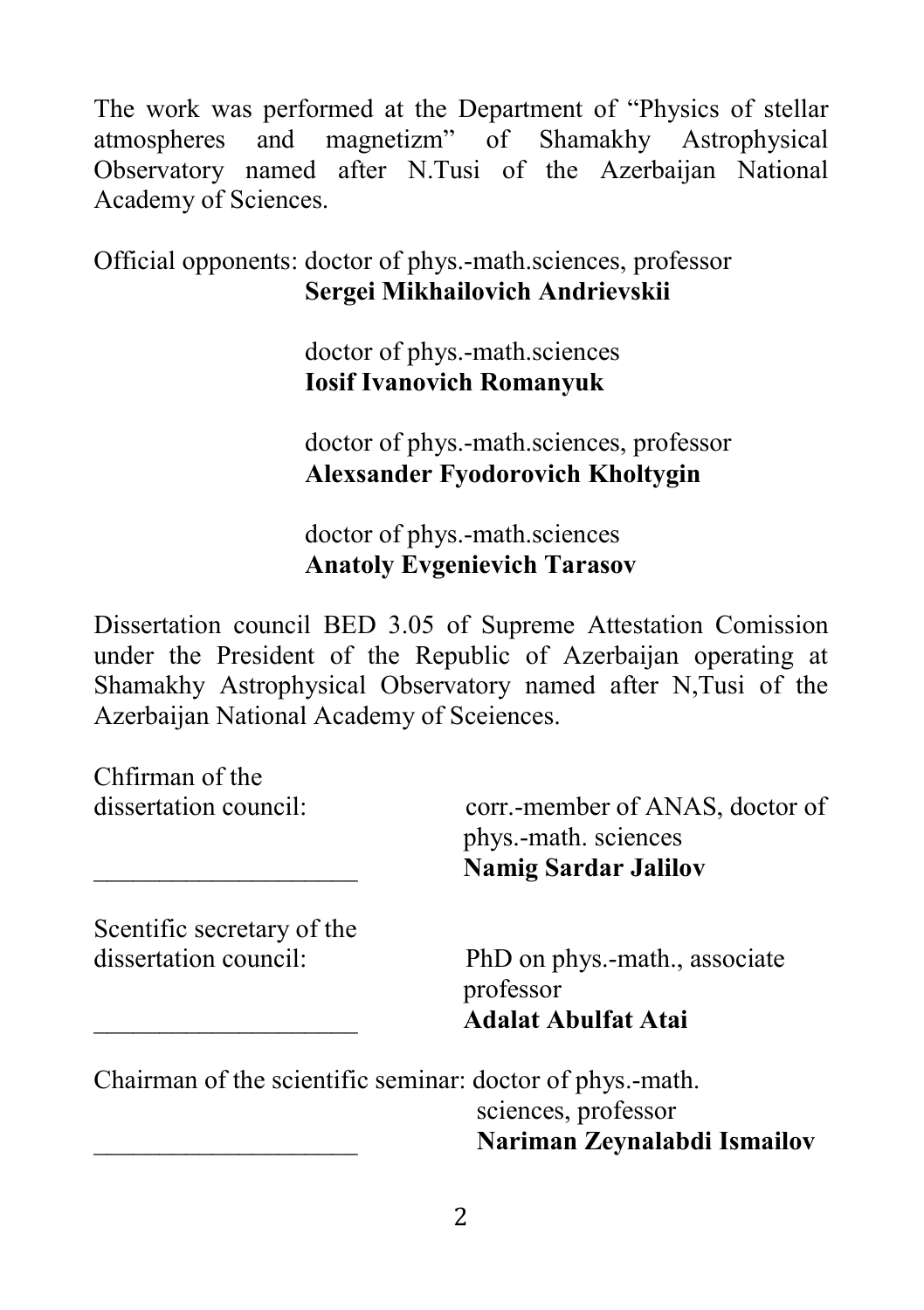#### GENERAL DESCRIPTION OF WORK

Relevance of the research topic. This dissertation is devoted to the spectral and photometric studies of massive close binary systems (MCBS) at different stages of evolution. Due to the fact that MCBS are populated only in spiral galaxies, and these galaxies played an extremely important role in understanding the evolutionary properties of MCBS, we also carried out studies of formation of spiral structures in galaxies.

It is known that the massive components of the MCBS at the end of evolution explode as supernovae, and due to this explosion the interstellar medium of the galaxy enriches with the heavy chemical elements<sup>1, 2</sup>. As a result of this explosion, a huge amount of mechanical energy also transferred to the interstellar medium. The enrichment of the interstellar medium with heavy chemical elements and transferring of enormous mechanical energy to this medium play an important role in the evolution of galaxies.

In the last century, astronomers could not explain why type II supernova explosions occur only in spiral galaxies. After the development of the theory of evolution of MCBS, it became clear that the occurrence of type II supernova explosions in spiral galaxies is directly related to the presence of MCBS in these galaxies. Since, MCBS at the end of evolution explode as type II supernovae. Note that type II supernovae are observed in the spiral arms of spiral galaxies. Supernova explosions of this type do not occur in elliptical  $galaxies<sup>1, 2</sup>$ .

Despite the fact that numerous works have been devoted to the study of MCBS, there are still a lot of unsolved problems in this area of research. Revealing the new observational facts is important for the testing the conclusions and refining the theory of evolution of **MCBS** 

 $\frac{1}{2}$  ,  $\frac{1}{2}$  ,  $\frac{1}{2}$  ,  $\frac{1}{2}$  ,  $\frac{1}{2}$  ,  $\frac{1}{2}$  ,  $\frac{1}{2}$  ,  $\frac{1}{2}$  ,  $\frac{1}{2}$  ,  $\frac{1}{2}$  ,  $\frac{1}{2}$  ,  $\frac{1}{2}$  ,  $\frac{1}{2}$  ,  $\frac{1}{2}$  ,  $\frac{1}{2}$  ,  $\frac{1}{2}$  ,  $\frac{1}{2}$  ,  $\frac{1}{2}$  ,  $\frac{1$ 

 $\overline{M}$ Matteucci, F. The role of massive stars in galactic chemical evolution // arXiv:0803.3016 [astro-ph], – 2008, – p.119-130.

<sup>2</sup>Лозинская Т.А. Сверхновые звезды и звездный ветер. Взаимодействие с газом галактики / Москва, издательство Наука, – 1986, – 304 с.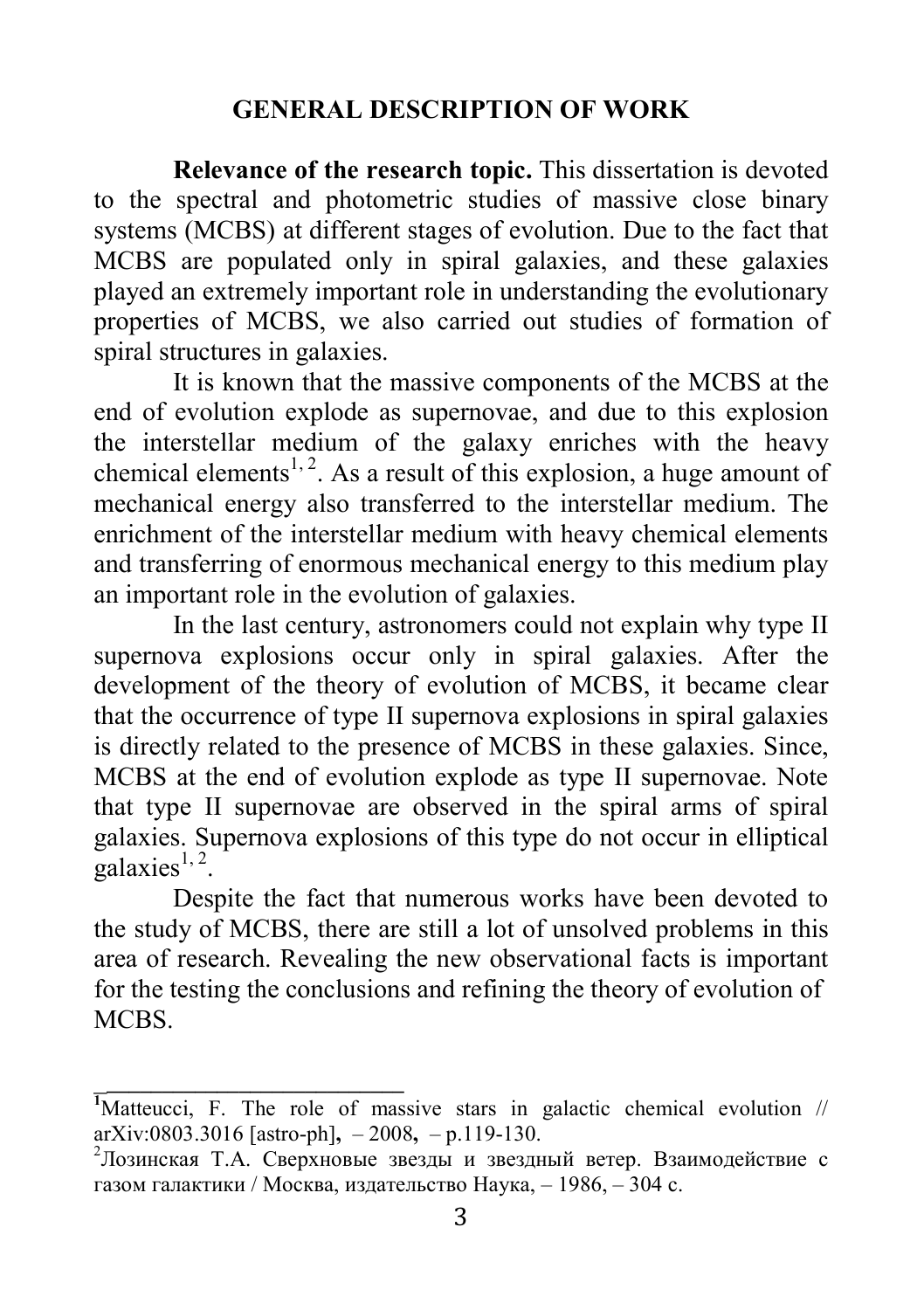A star is considered as massive if its mass exceeds  $\sim 10$  M $\odot$ . This value of mass is due to the fact that stars with the masses greater than  $\sim 10$  M<sub>☉</sub> explode as supernovae at the end of their evolution<sup>3, 4</sup>. More different physical phenomena occur when a massive star is a member of a binary system. According to modern view, more than half of the stars in our Galaxy are members of binary and multiple systems. The binary becomes even more interesting if the binary is close binary. Close binary systems (CBS) are those binary systems in which, at some stage of evolution, takes place an intense exchange of mass between the components<sup>3</sup>. According to theories evolution of MCBS, the more massive component of the binary system evolves faster, since the rate of a star's evolution critically depends on its mass. Consequently, the massive component of the MCBS, evolving faster, first fills its Roche lobe, and begins an intensive process of overflow of mass from a more massive component to another, through the inner Lagrange point. Figure 1 shows a schematic model of MCBS with the masses of component 20  $M_{\odot}$  and 8  $M_{\odot}^3$ .

The relevance studying of MCBS is associated with the following global problems of modern astrophysics:

- 1. The formation of exotic astrophysical objects of modern astrophysics, such as Wolf-Rayet (WR) stars, neutron stars and black holes, is associated with the evolution of MCBS<sup>3</sup>. At the end of their evolution, the massive components of the MCBS explode as supernovae and, depending on its initial mass, neutron stars or black holes are formed<sup>3, 4</sup>.
- 2. MCBS exploding as a supernova, at the end of evolution, enriches galaxies with the heavy chemical elements. According to modern view, the Universe was formed  $\sim$ 13.8 billion years ago as a result of the Big Bang (BB). In the era of primary nucleosynthesis of BB

<sup>&</sup>lt;sup>3</sup>Черепащук А. М. Тесные двойные звезды I часть / Москва, издательство Физматлит, – 2013, – 559 с.

<sup>4</sup>Черепащук А. М. Тесные двойные звезды. II часть / Москва, издательство Физматлит, – 2013, – 570 с.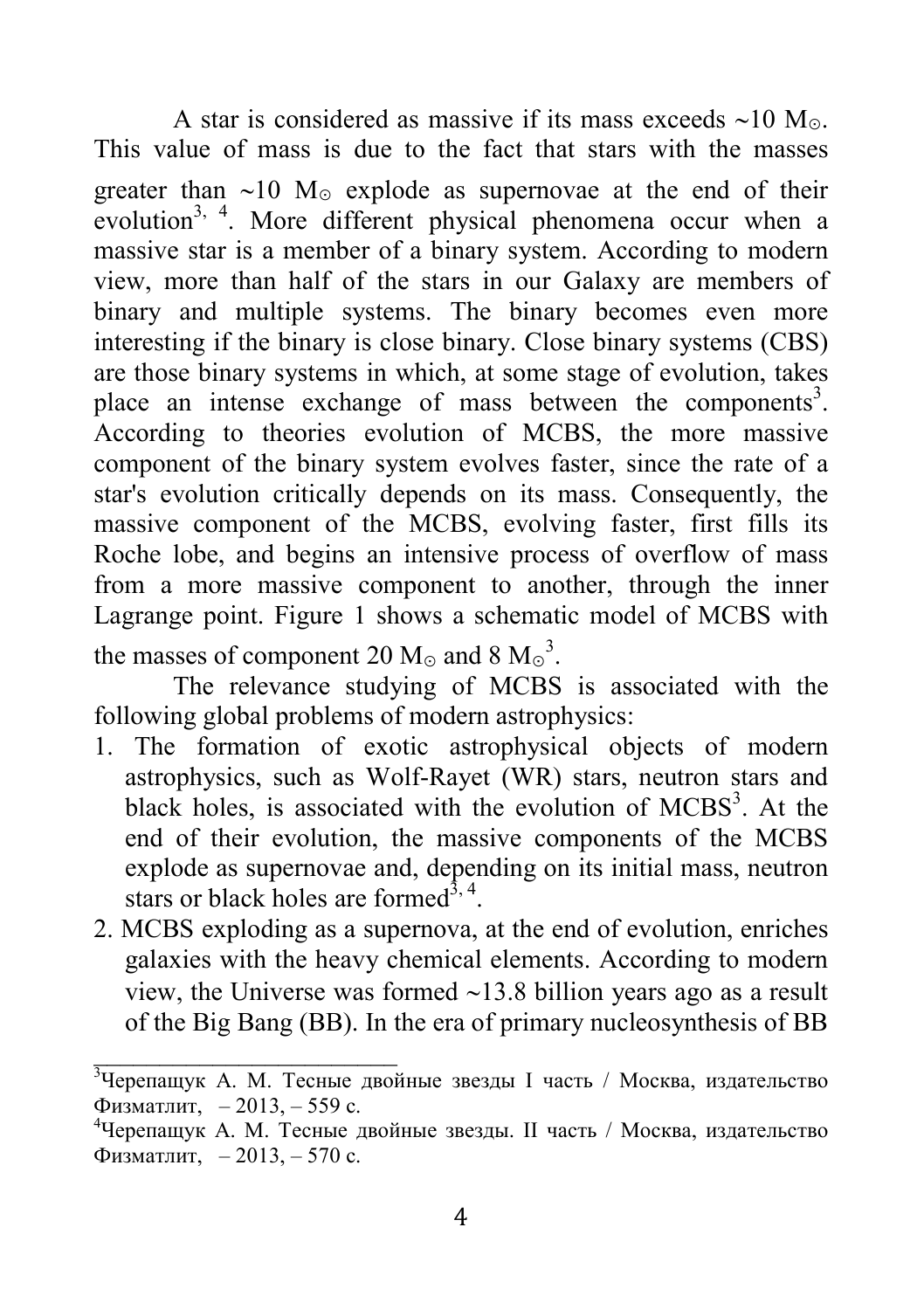nuclei of hydrogen  $(\sim 75\%)$ , helium  $(\sim 25\%)$  and a negligible fraction of lithium were formed<sup>5</sup>. In the epoch of recombination,  $\sim$  380 000 years after the BB, atoms of hydrogen  $(\sim 75\%)$  and helium  $(\sim 25\%)$ were formed. The other chemical elements (up to the elements of the iron group) were formed in nuclear reactions occurring in the cores of massive stars. Chemical elements heavier than iron were formed during the explosion of MCBS as a supernova, at the end of their  $evolution<sup>5</sup>$ .



Fig.1. The schematic model of MCBS with the masses of component 20 M<sub>☉</sub> and 8 M<sub>☉</sub><sup>3</sup>. L is the internal Lagrangian point. The hatched part is a Roche cavity of a component with a mass of 20 M⊙.

- 3. MCBS enriches galaxies with heavy elements, increases the "metallicity" of the interstellar medium<sup>1, 2</sup>. Note that in contrast to chemistry in astronomy, chemical elements, heavy than helium, are called "metals". It is known that the "metallicity" of the interstellar medium plays an important role in the formation of next generations of stars. Taking into account that galaxies are the main fundamental structural elements of the Universe, it can be argued that MCBS play an important role in understanding of evolutionary features of the Universe as a whole.
- 4. Due to its high luminosity, MCBS are the only sources of information about spiral galaxies located at great distances.

<sup>&</sup>lt;sup>5</sup>Gorbunov D.S., Rubakov V.A. Introduction to the Theory of the Early Universe: Hot Big Bang Theory / World Scientific Publishing Co. Pte. Ltd., Singapure  $596224, -2011, -p.471.$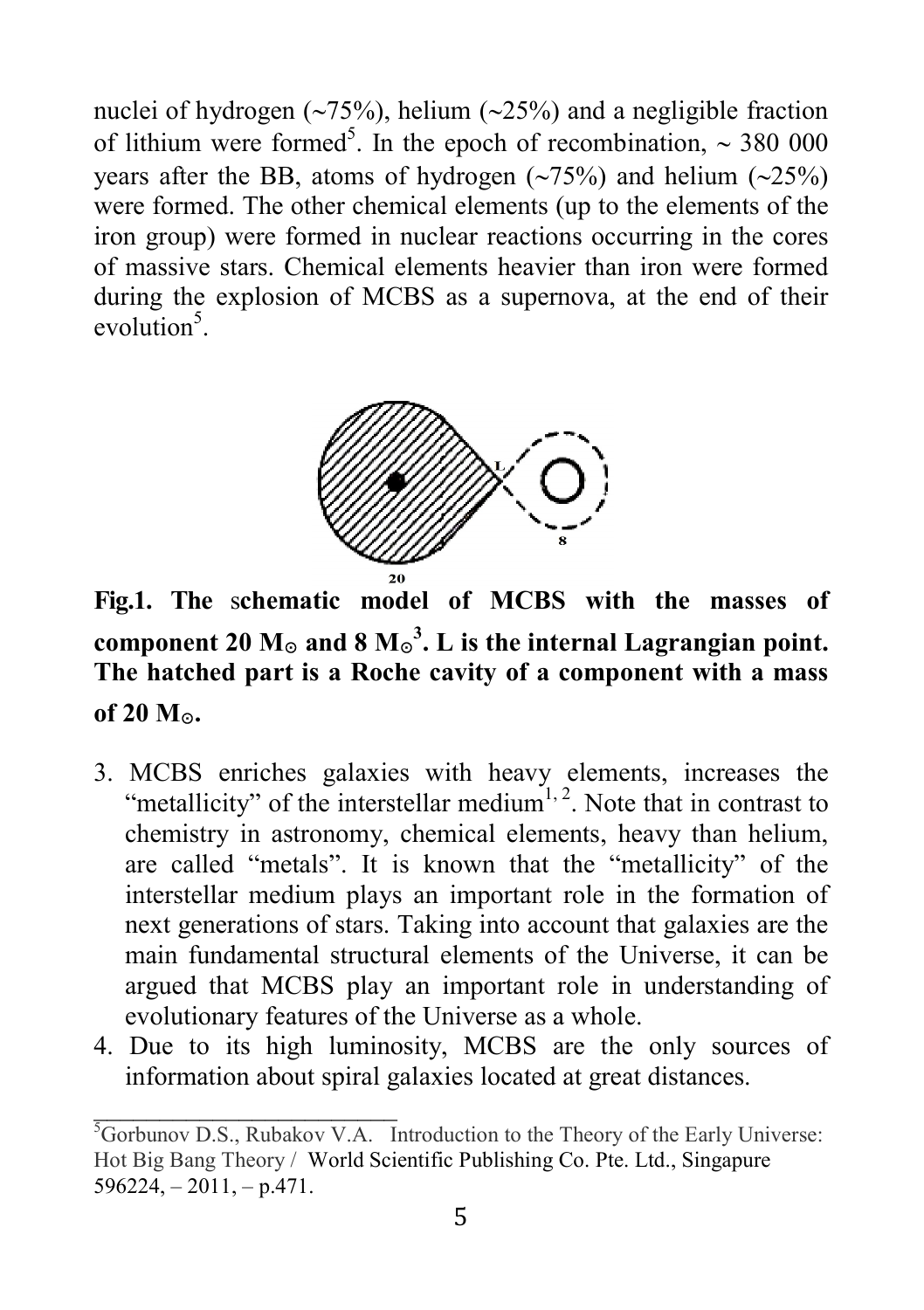Despite the fact that by now several hypotheses have been proposed, with the help of which astronomers try to explain the origin of spiral structures of galaxies, to date, there is no satisfactory theory about the origin of these structures<sup>6,  $7$ </sup>. It is known that the majority (more than 50%) of galaxies in the Universe are spiral galaxies. However, to date, the mechanism formation of spiral structures in galaxies is not fully understood. It is known that the spiral structures of galaxies are quite stable, since this structure does not decay for billions of years<sup>7</sup>. It turns out that the study of the origin of spiral structures of galaxies is one of the actual problems of modern astrophysics. We have proposed an original idea explaining the formation of spiral structures in galaxies. We argue that the "embryos" of the spiral structure of galaxies are forming during the first microseconds after the BB.

Object and subject of research. The main objects of dissertation are MCBS at different stages of evolution (HD 206267, HD 191765, HD 192163, HD 197406, HD 50896, LZ Cep,  $\beta$  Lyr) and spiral galaxies. The subject of research is spectral and photometric studies of MCBS and the origin of spiral structures in galaxies.

The purpose and tasks of the work. The main goal and task of the thesis is the spectral and photometric study of MCBS at different stages of evolution, as well as the study of the origin of spiral structures of galaxies.

The tasks were as follows:

- 1. Selection of MCBS corresponding to the various stages of evolution. Accordingly, the following objects have been selected: HD 206267, HD 191765, HD 192163, HD 197406, HD 50896, LZ Cep,  $\beta$  Lyr.
- 2. Carrying out the spectral observations of selected stars at 2-m and the photometric observations at 60-cm telescopes of ShAO.

 $\overline{6}$ Shu F.H. Six decades of spiral density wave theory // Annual Review of Astronomy and Astrophysics,  $-2016$ , 54,  $- p.667 - 724$ .

<sup>&</sup>lt;sup>7</sup>Naab T., Ostriker P.J. Theoretical challenges in galactic formation / Annual Review of Astronomy and Astrophysics,  $-2017$ , 55,  $-$  p.59-109.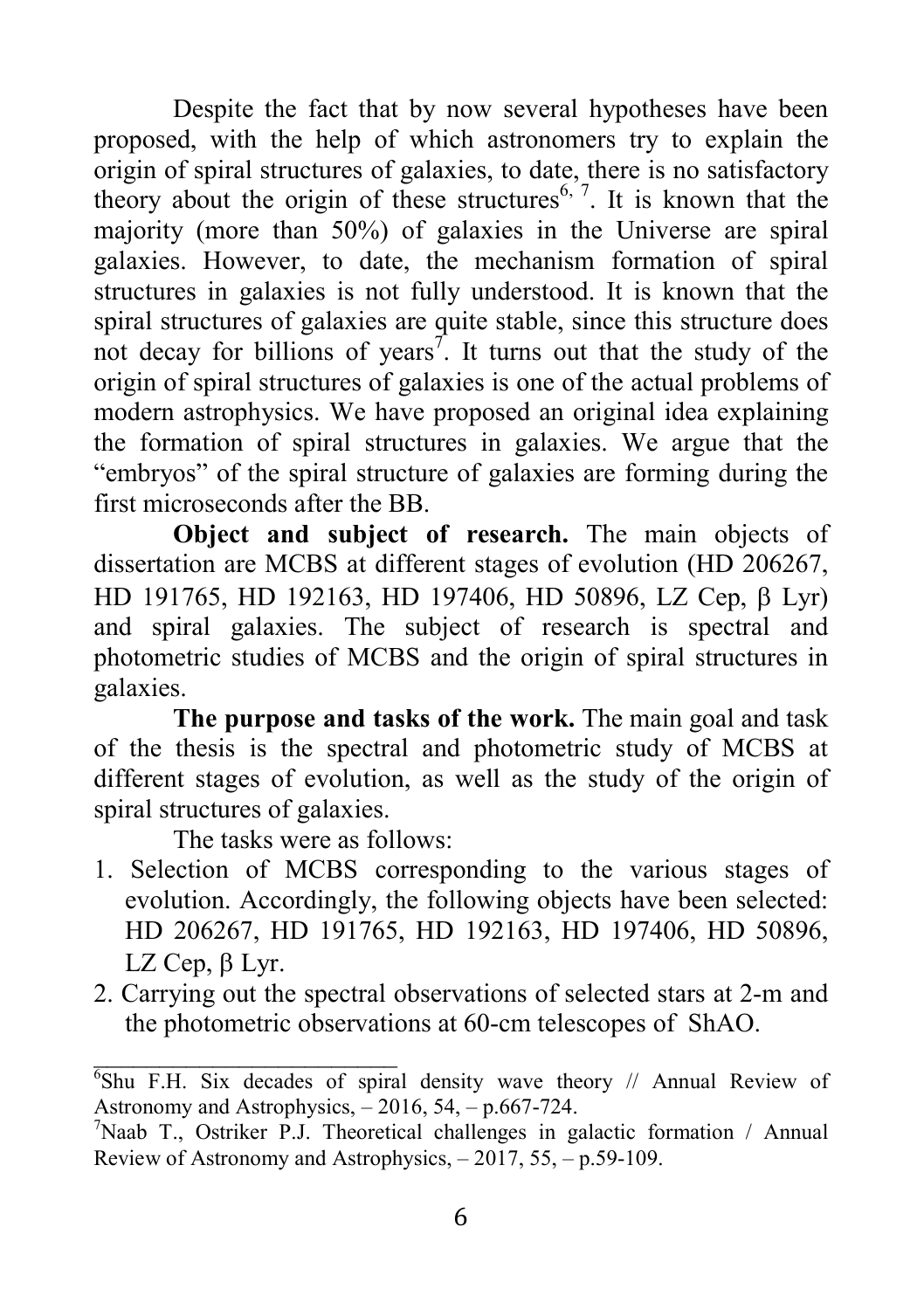- 3. The choice programs for processing and analysis of the obtained spectral and photometric observational data. The spectral and photometric data were processed by using the DECH and MaxIm DL software correspondingly.
- 4. Analysis of the possible origin of spiral structures of galaxies, considering the possibility of the formation of these structures in the first microseconds of BB. Search for possible methods for the revealing the spiral structures.
- 5. Processing, analysis and interpretation of the data obtained.

Research methods. In processing spectral and photometric observations, the DECH and MaxIm DL software packages were used. The study of the spiral structure of galaxies was carried out by using self-similarity. A method for the revealing the spiral structures are proposed.

The main provisions submitted to the defense: The following provisions are submitted to the defense.

- 1. The unusual photometric variability of WR type star HD 191765. From photometric observations it was revealed that, the magnitude of this star varies from  $8^{\text{m}}.0$  to  $8^{\text{m}}.1$  within  $\sim 10$ minutes.
- 2. The revealed WR stars with the probable compact components which are progenitors of X-ray binaries with the "normal" lowmass (K-M) components. As a result of studies of stars HD 192163, HD 191765, HD 50896 and HD 197406, we have confirmed that these stars are  $WR + (K-M)$  binaries. According to the theory of evolution of MCBS,  $WR + (K-M)$  binaries are evolutionary progenitors of X-ray binaries, with the "normal" low-mass (K-M) components.
- 3. Contribution of the Ring Nebula NGC 6888, surrounding the stars HD 192163, to the formation of the lines NaI 5890 and NaI 5896.
- 4. The revealed difference in the spectral classification of WR stars, HD 191765 and HD 192163. Since the star HD 192163 more closely corresponds to the subtype WN6, and the star HD 191765 is located on the border between WN5 and WN6.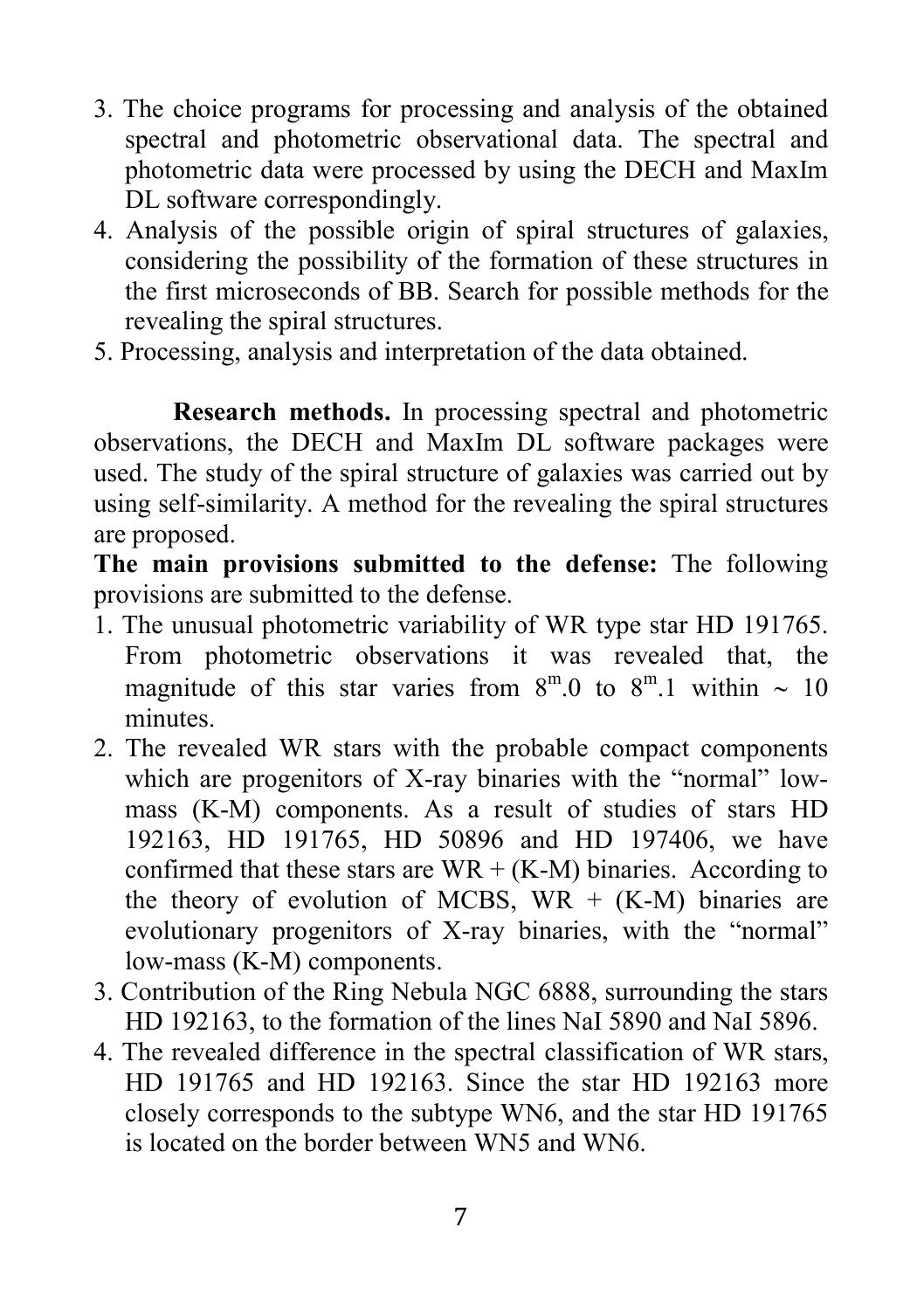- 5. Stable weak emission in the violet wing of line  $H_{\alpha}$ , the appearance and motion of Discrete Absorption Components (DACs) in the core of line  $H_{\alpha}$  in the spectrum of the star HD 206267. DACs appeared in the red side of core of the line  $H_{\alpha}$  and within about 1.5 h moved to the violet side.
- 6. The asymmetry of the  $H_{\alpha}$  and  $H_{\beta}$  lines in the spectrum of the star HD 206267, and the change of these asymmetries over time. For the  $H_{\alpha}$  and  $H_{\beta}$  lines, the opposite asymmetry was found, i.e. when the line  $H_{\alpha}$  is asymmetric on the violet wing, the line  $H_{\beta}$  is asymmetric on the red wing and vice versa.
- 7. The determined value of the orbital period of the star  $\beta$  Lyr corresponding to our observational season (July-August of 2016) as 12.9414 days. It is known that due to the intense mass loss of the main component of the star  $\beta$  Lyr, the value of the orbital period of this system increases by  $\sim$ 19 seconds in one year. Consequently, when studying this star, it is necessary to determine the value of the orbital period corresponding to the observational season.
- 8. Additional observational argument indicating the presence of two hot spots near phases 0.4 and 0.8 of the orbital period on the disk, surrounding secondary component of the star  $\beta$  Lyr. We revealed two maxima in the dependence of the ratio of the intensities of the violet and red components of  $H<sub>\alpha</sub>$  and HeI 6678 lines on the phase of the orbital period, at phases of about 0.4 and 0.8.
- 9. The forming of the "embryos" of the spiral structures of galaxies during the first microseconds of the BB. In the first microseconds of BP, near the critical point during the transition from quark gluon plasma to hadron, the spiral structure formed as a result of the correlation length approaching infinity becomes the "embryo" of the spiral structure of galaxies.
- 10. A new indicator for the second type of phase transition. The spiral structure formed near the critical point is an indicator of the second type of phase transition.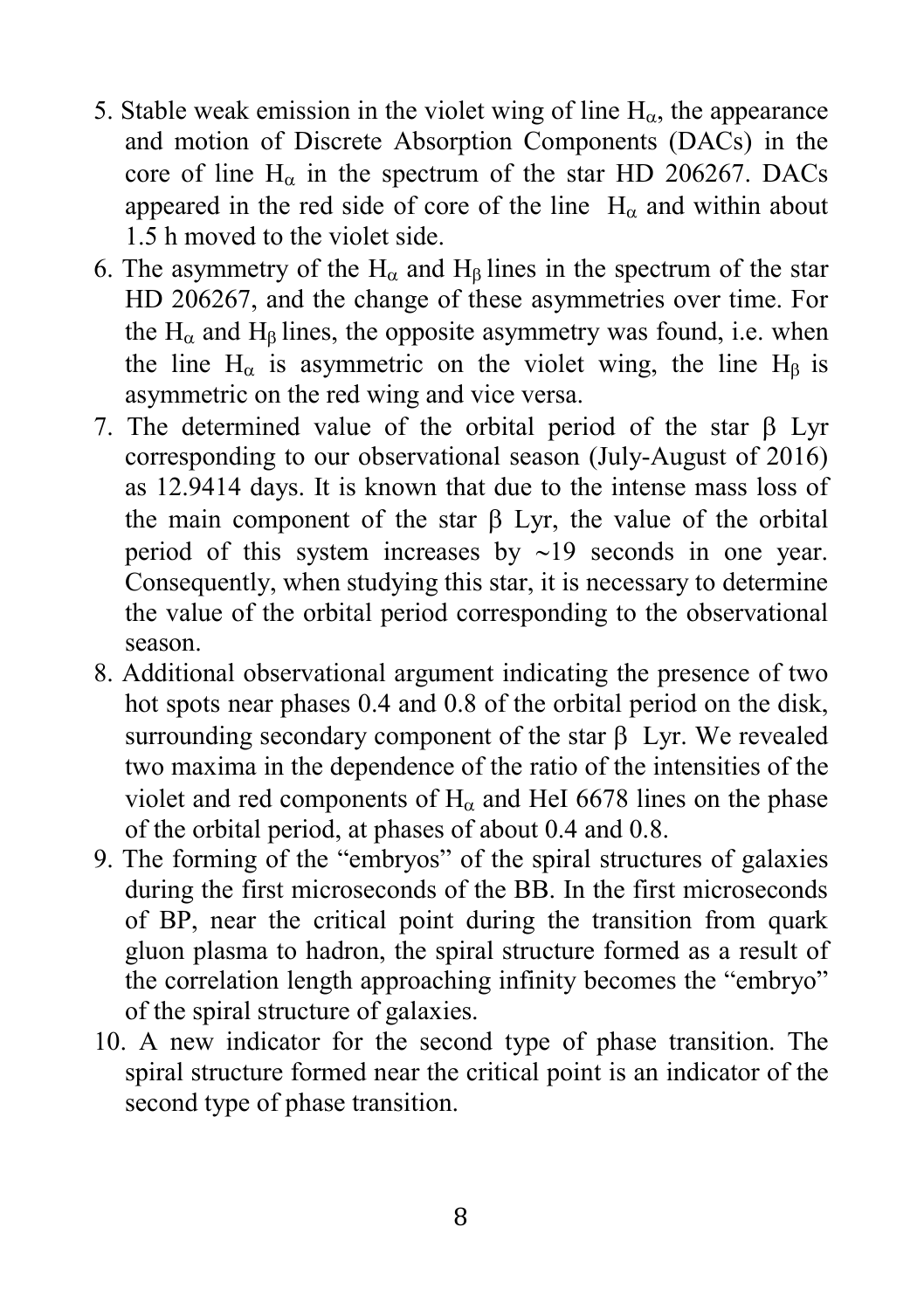- Scientific novelty of the research. The scientific novelty of the work is determined by the following results:
- 1. Revealed unusual photometric variability of the WR star, HD 191765. From photometric observations of this star, an increase in the magnitude of the star HD 191765 by  $0^{\text{m}}.1$  during  $\sim 10$  minutes was found.
- 2. It was revealed that some WR stars with the probable compact components may be the progenitors of X-ray binaries with the low-mass (K-M) components. As a result of spectral and photometric study of HD 192163 and HD 191765 stars and by analysing of scientific literature for HD 50896, HD 197406 stars, it was revealed that these stars are  $WR + (K-M)$  binary systems. According to the theory of evolution of MCBS the WR star in the  $WR + (K-M)$  binary system explodes as an supernova at the end of evolution and forms a source of X-ray radiation with a low mass (K-M) component.
- 3. The stable weak emission in the violet wing of the line  $H_{\alpha}$ , the appearance and motion of DACs in the core of the line  $H_{\alpha}$  in the spectrum of the star HD 206267 was revealed. DACs appeared in the red side of the core of line  $H<sub>\alpha</sub>$  and within about 1.5 h moved to the violet side.
- 4. The additional observational fact, indicating the presence of two hot spots near the phase of  $\sim 0.4$  and  $\sim 0.8$  of the orbital period, on the disk, surrounding secondary component of the star  $\beta$  Lyr was revealed.
- 5. Conclusion on the formation of the "embryo" of the spiral structure of galaxies in the first microseconds of BP. If the collision of particles occurs near a critical point, due to the correlation length approaches infinity, the system becomes selfsimilar and fractalized. It is known that the most perfect selfsimilar figure is a logarithmic spiral. So, if the collision of particles takes place near a critical point, a spiral structure is formed, and this spiral structure becomes the "embryo" of galaxies.
- 6. The new indicator (spiral structure) has been revealed for a second order phase transition.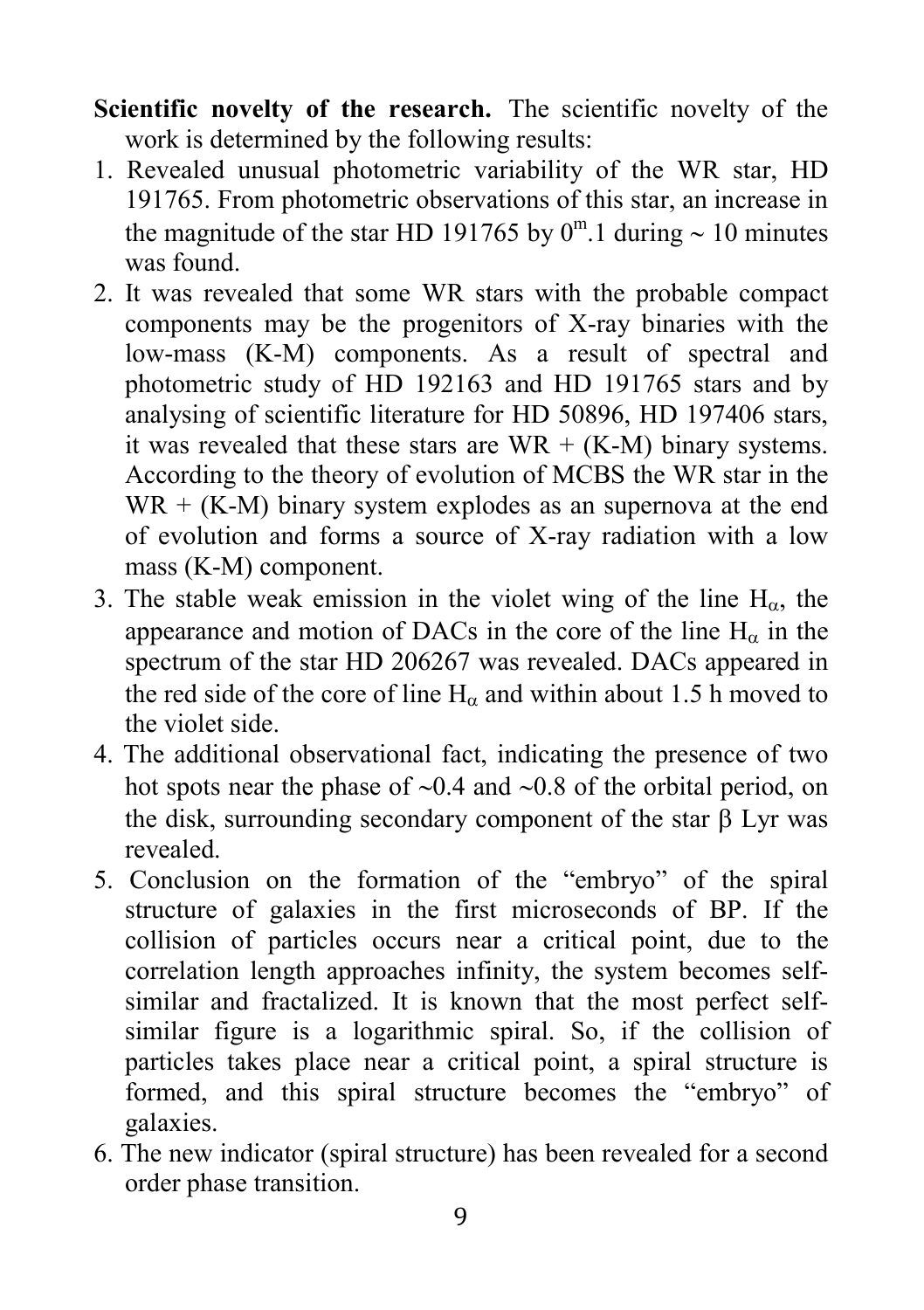The practical and theoretical value of the work. The practical and theoretical value of the work is as follows:

- 1. The applied method of processing and analyzing of observational (spectral and photometric) data as well as the interpretation of results can be used in similar studies.
- 2. The results of spectral and photometric studies are a source of data for corresponding catalogs.
- 3. The results obtained by us are important in theoretical studies of the evolutionary properties of MCBS. Our observational data are important sources of information for the plotting of physical models of MCBS.
- 4. Our hypothesis that the "embryos" of the spiral structure of galaxies were formed during the first microseconds after the BB is a subject for further comprehensive studies in the field of understanding the origin of spiral structures of galaxies.
- 5. The indicator for the second order phase transition revealed by us is important for the detection of second order phase transitions.

The credibility of the thesis. The reliability of the thesis is connected by the using of precise methods in obtaining and processing of observational data. Were used the software packages (DECH, MaxIm DL, etc.), widely used, by the astronomers in various advanced observatories in the world. Our results have been repeatedly reported in Republican and International scientific conferences, and received positive feedbacks.

Approbation of work. The main results of the dissertation were reported and discussed at the following Republican, International conferences and scientific seminars:

- 1. I Republican Scientific Conference "Modern Problems of Physics", Baku State University, Baku, December 6-8, 2007.
- 2. International Conference on Physical, Mathematical and Technical Sciences, Nakhichevan, November 07-08, 2008
- 3. International Conference on Astronomy, Physics and Mathematics, dedicated to the International Year of Astronomy, Nakhichevan, November 16-17, 2009.
- 4. International conference dedicated to the 90th anniversary of Baku State University, Baku, October 30-31, 2009.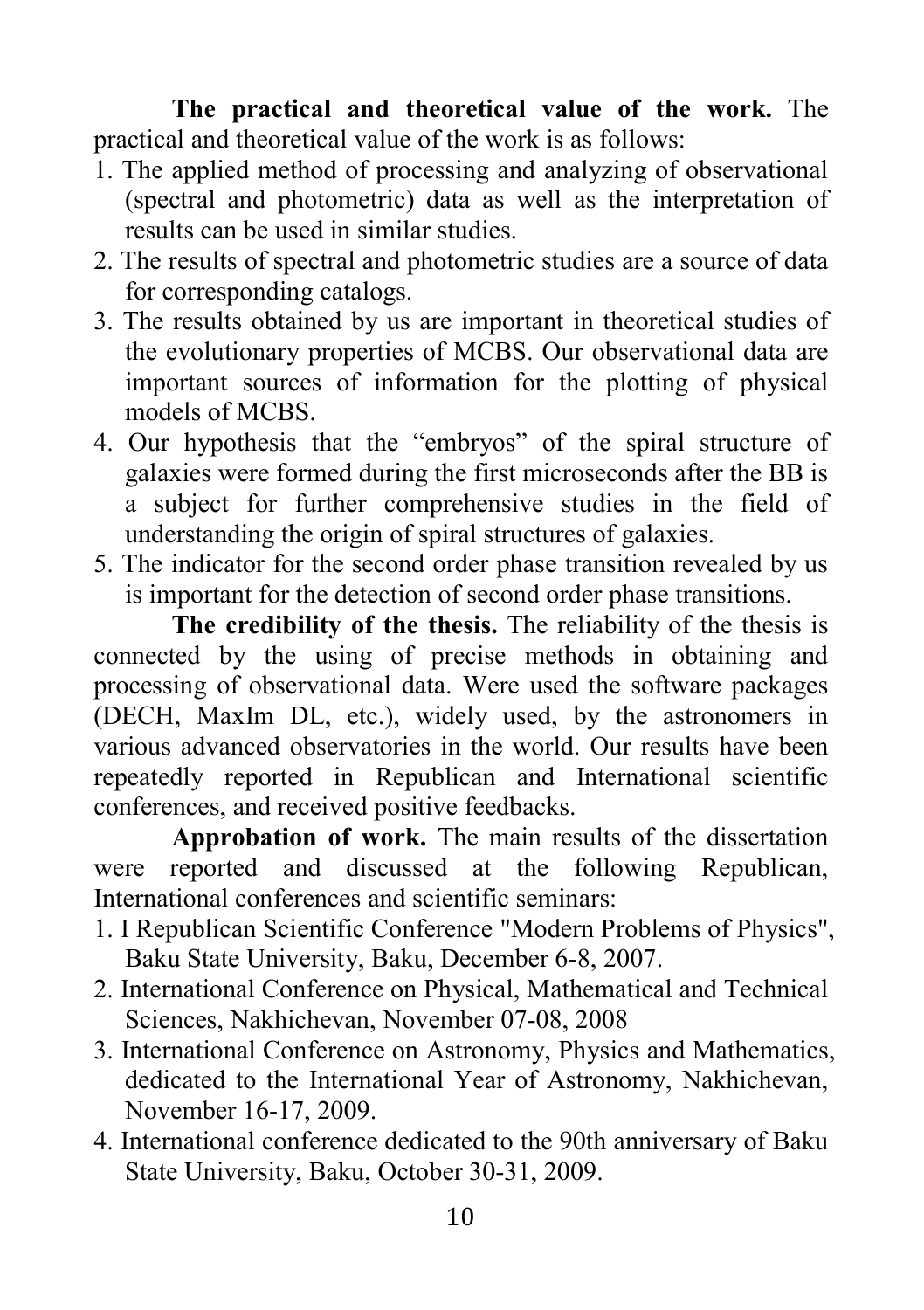- 5. III Republican Scientific Conference "Modern Problems of Physics", Baku State University, Baku, December 17-18, 2009.
- 6. VI Republican Scientific Conference "Actual Problems of Physics", Baku State University, Baku, November 20, 2010.
- 7. VII Republican Scientific Conference "Actual Problems of Physics", BSU, Azerbaijan, November 26, 2012.
- 8. VI Republican Scientific Conference "Modern Problems of Physics", Baku State University, Baku, December 14-15, 2012.
- 9. International Scientific Conference "Actual Problems of Physics" dedicated to the 80th anniversary of the birth of acad. B.M. Askerova, Baku State University, Baku, December 6, 2013.
- 10. VII Republican Scientific Conference "Modern Problems of Physics", Baku State University, Baku, December 14-15, 2013.
- 11. II International Scientific Conference dedicated to the 91st anniversary of the National Leader of the Azerbaijani people G. Aliyev, Baku, April 18-19, 2014.
- 12. All-Union Scientific Conference, Astronomical School of Young Scientists, Ukraine, Kiev, May 20-22, 2015.
- 13. III International Scientific Conference dedicated to the 92 nd anniversary of the National Leader of the Azerbaijani people G. Aliyev, Baku, April 17-18, 2015.
- 14. IV International Scientific Conference dedicated to the 93 rd anniversary of the National Leader of the Azerbaijani people G. Aliyev, Baku, April 29-30, 2016.
- 15. All-Union Scientific Conference, Astronomical School of Young Scientists, Ukraine, Kiev, May 26-27, 2016.
- 16. I scientific-practical conference "Creative potential of youth in solving aerospace problems", February 29 - March 01, 2016.
- 17. International Astronomical Conference "Physics of Stars: from Collapse to Collapse", Special Astrophysical Observatory of the Russian Academy of Sciences, Nizhny Arkhyz, Russia, October 3-7, 2016.
- 18. International conference "Physics of stars and planets: atmospheres, activity, magnetic fields", Shamakhy Astrophysical Observatory, Shamakhy, September 16-20, 2019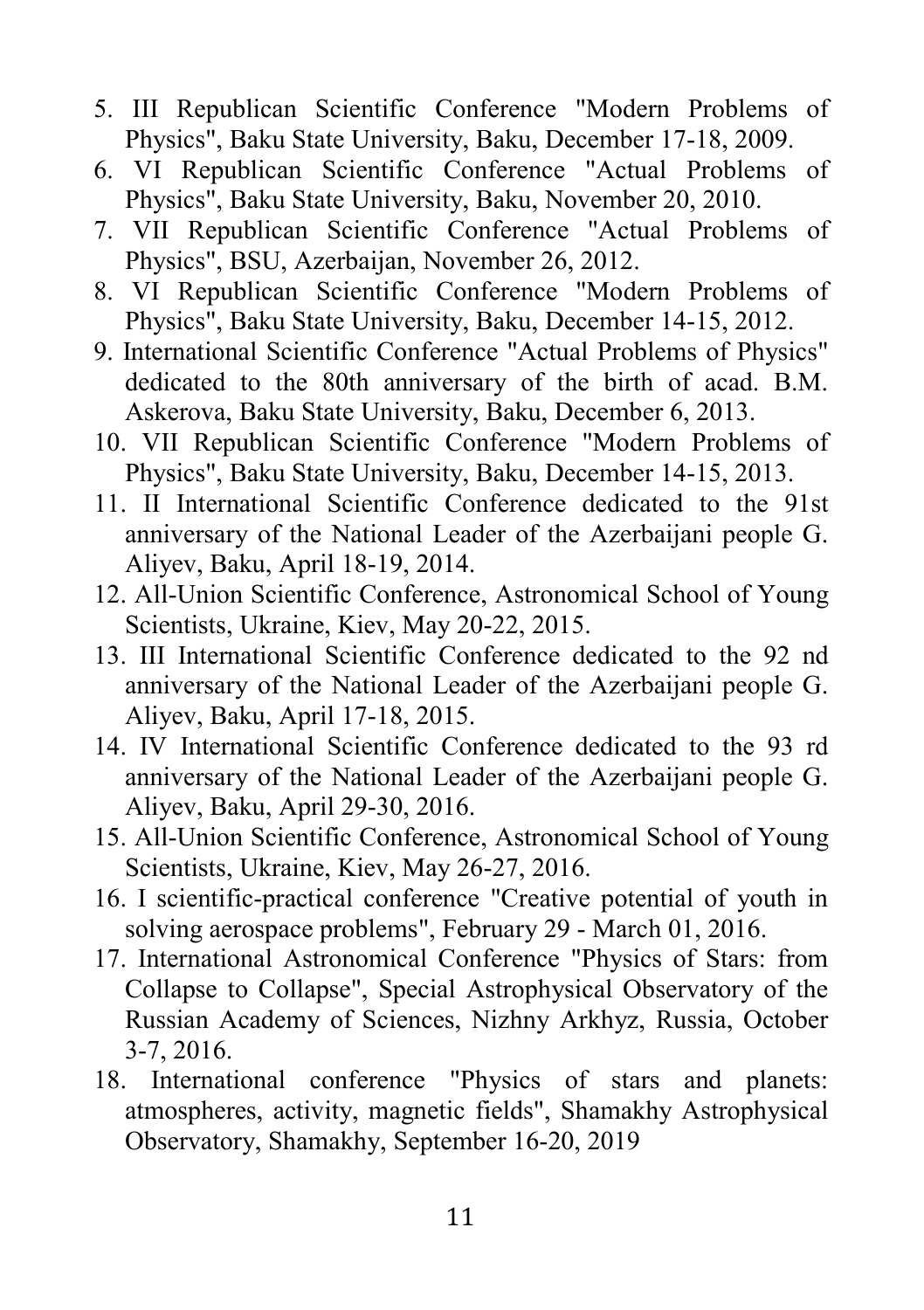- 19. I scientific-practical conference "Creative potential of youth in solving aerospace problems", Baku, February 02-04, 2021.
- 20. General Scientific "Astroseminars" of the Shamakhy Astrophysical Observatory.
- 21. At scientific seminars of the State Astronomical Institute. P.K. Sternberg (GAISH) at the Moscow State University of Russia.
- 22. At scientific seminars of the Department of Astronomy and Space Geodesy of the Kazan Federal University of Russia.
- 23. At scientific seminars at the Montreal University of Canada.
- 24. At scientific seminars of the European Center for Nuclear Research (CERN).

Publications on the topic of the dissertation. 39 scientific articles in scientific journals recommended by the Supreme Attestation Commission under the President of the Azerbaijan Republic, 17 abstracts of reports at conferences and one monograph were published on the topic of the dissertation. 8 scientific articles were published in foreign journals with the high impact factor. 17 articles and 5 abstracts are without coauthors.

The name of the organization in which the dissertation work was performed: The work was performed in the department "Physics of stellar atmospheres and magnetism", of Shamakhy Astrophysical Observatory named after N. Tusi of the Azerbaijan National Academy of Sciences.

Personal contribution of the author. All spectral observations at 2-m telescope and photometric observations at 60-cm telescope of ShAO named after N. Tusi of the Azerbaijan National Academy of Sciences were performed by the author. Photometric data processing was also carried out by the author. A.F. Abdulkerimova, an employee of the Department of "Physics of stellar atmospheres and magnetism", partly participated in the processing of the spectral data for the star HD 206267. The processing of spectral data of the remaining stars was carried out by the author. The author gave an analysis of the data obtained, prepared articles for publication.

The volume and structure of the thesis. The thesis consists of the introduction of 71 978 signs (title page - 351 signs, table of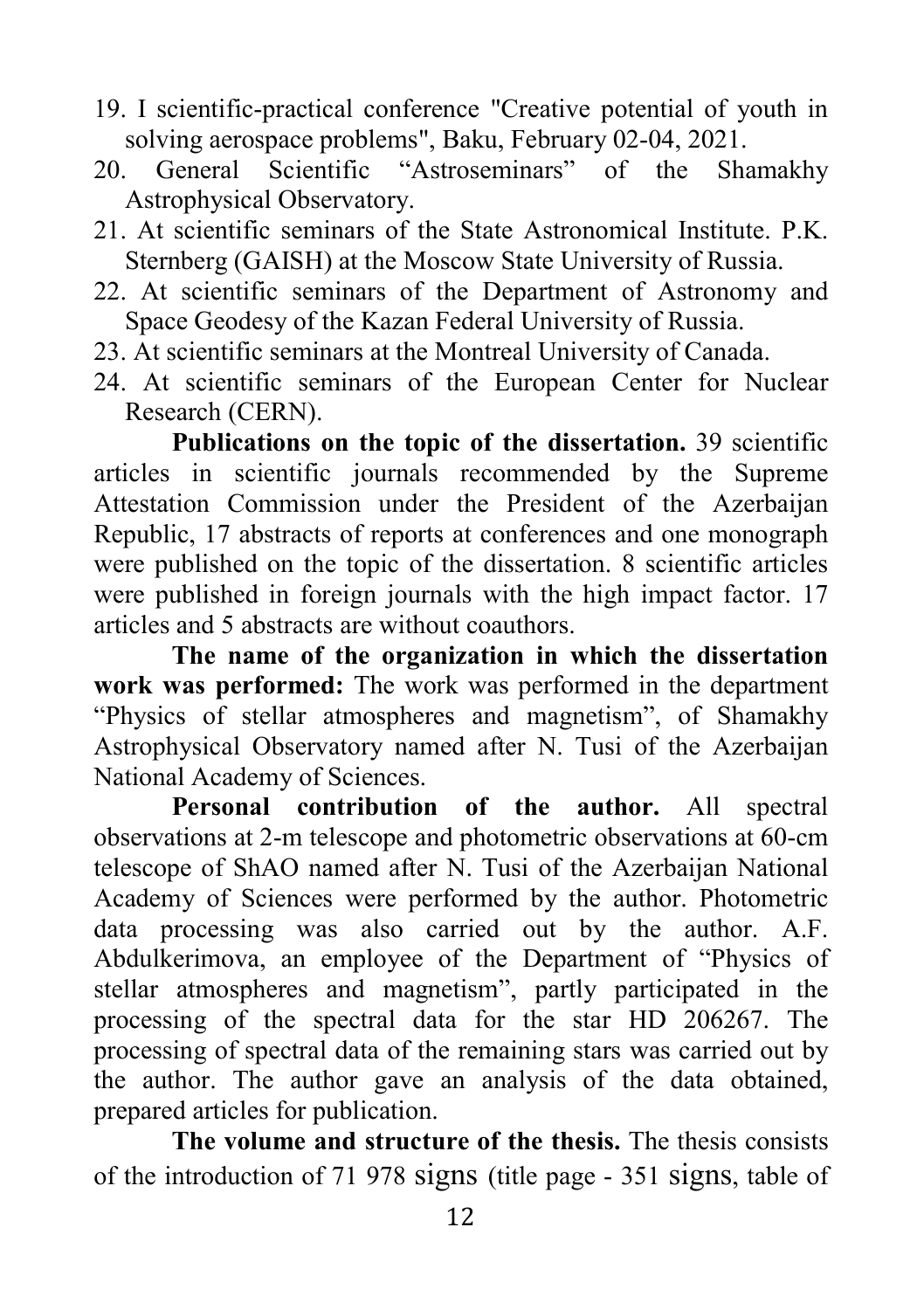contents - 5428 signs) from six chapters (chapter  $I - 83,300$  signs, chapter II – 28 997 signs, chapter III – 29 935 signs, chapter IV – 44 573 signs, chapter  $V - 54$  534 signs, chapter  $VI - 76$  376 signs), results - 4674 signs and a list of cited literature, numbering 305 titles. The total volume (without tables, graphs and figures) of the thesis is 400 146 signs.

The author is deeply grateful to academician of the Russian Academy of Sciences A.M.Cherepashchuk and to the staff of the department of "Stellar Astronomy" of the State Astronomical Institute named after P.K.Sternberg, at Moscow State University, with whom many of the results presented in the thesis were discussed.

The author is deeply grateful to all scientific researchers of ShAO for useful discussions of the results presented in the thesis and valuable comments that stimulated the performing of this work.

### THE MAIN CONTENT OF THE DISSERTATION

The dissertation consists of an introduction, six chapters and a list of cited references.

In the introduction, substantiates the relevance of the topic, shows the unsolved problems in this area of research, formulates the goals and objectives of the research, sets out the provisions for defense, the scientific novelty and practical value of the results obtained, and the methodology used. The list of Republican and International scientific conferences, as well as scientific seminars, at which the results of the dissertation were discussed is given and the structure of the dissertation is described.

The first chapter describes the evolutionary features of MCBS and the mechanism of formation of WR-type stars in these systems. According to the results of theoretical research  $8$  the evolution of MCBS takes place through the following five stages:

$$
O_1 + O_2 \rightarrow WR_1 + O_{2^*} \rightarrow C + O_{2^*} \rightarrow C + WR_2 \rightarrow C + C
$$

 $\overline{8}$ Масевич А.Г., Тутуков А.В. Эволюция звезд: теория и наблюдения / Изд-во Москва, Наука, – 1988, – 280 с.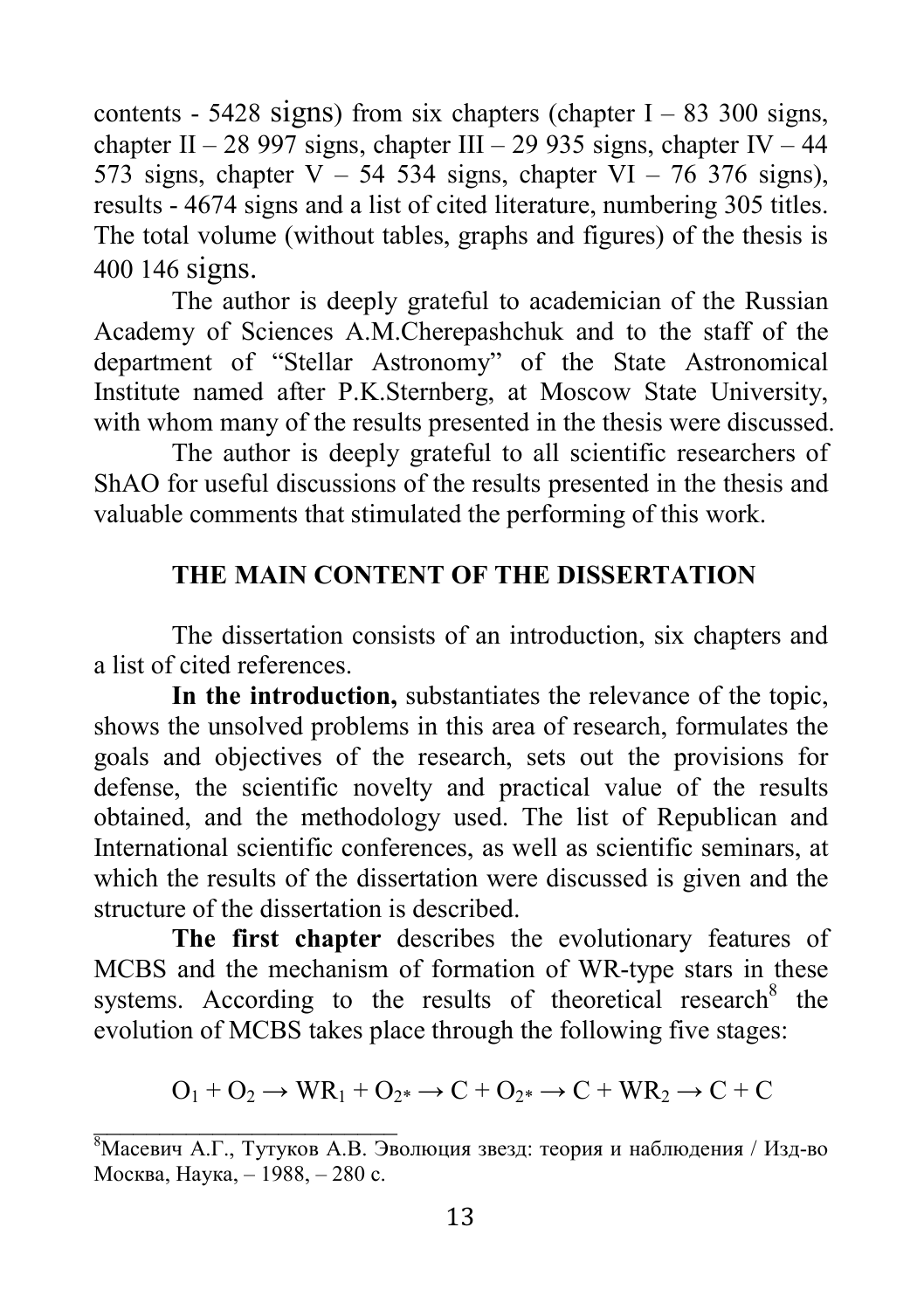At the initial stage, the system consists of two O stars:  $O_1$  +  $O<sub>2</sub>$ . It is known that the rate of evolution of a star critically depends on its mass<sup>8</sup>. Therefore, the more massive component of the MCBS (for example,  $O_1$ ), evolving faster, fills its Roche lobe and begins intensively lose mass through the inner Lagrange point (Fig. 1). This process is called the primary mass exchange<sup>8</sup>. The massive component  $O<sub>1</sub>$ , losing its hydrogen abundant outer shell, turns into the WR star and the WR<sub>1</sub> + O<sub>2\*</sub> system is formed. The sign \* in the subscript of  $O<sub>2</sub>$  indicates the fact that the mass of this star has increased due to the star  $O_1$  during the primary mass exchange. Note that dozens of WR binary stars with O components are known from the observations.

During the subsequent evolution, the star  $WR_1$  explodes as a supernova and, depending on the initial mass of this star, a neutron star or a black hole is formed. The binary  $WR_1 + Q_{2*}$  system transforms into  $C + O_{2*}$  system, which is called the O star with a compact component. The compact component (C) could be a neutron star or a black hole. O stars with compact components are called "runaway" stars in the scientific literature. This name is due to the fact that they are mainly located at great distances from the galactic plane. After some time, the  $O_{2*}$  star in the  $C + O_{2*}$  binary system fills its Roche lobe and undergoes intense mass loss through the inner Lagrange point. This process is called the process of secondary mass exchange in MCBS. After the secondary mass exchange, a WR star with a compact component is formed:  $C + WR_2$ .

Note that the existence of WR stars with the compact components was first predicted theoretically. Observational search for these objects has revealed only one WR star with a compact component in our galaxy: Cyg X-3 (WN3-7 + C)<sup>9</sup>.

Ultimately, in binary system  $C + WR_2$  the star WR<sub>2</sub> explodes as a supernova. Theorists believed that in this case the binary system should disintegrate, since the more massive component of this

 $\sqrt[9]{\text{Van Kerkwijk M.N.}}$ , Charles, P.A., Geballe, T.R., et al. Infrared helium emission lines from Cygnus X-3 suggesting a Wolf-Rayet companion // Nature, -1992, 355,  $- p.703 - 705.$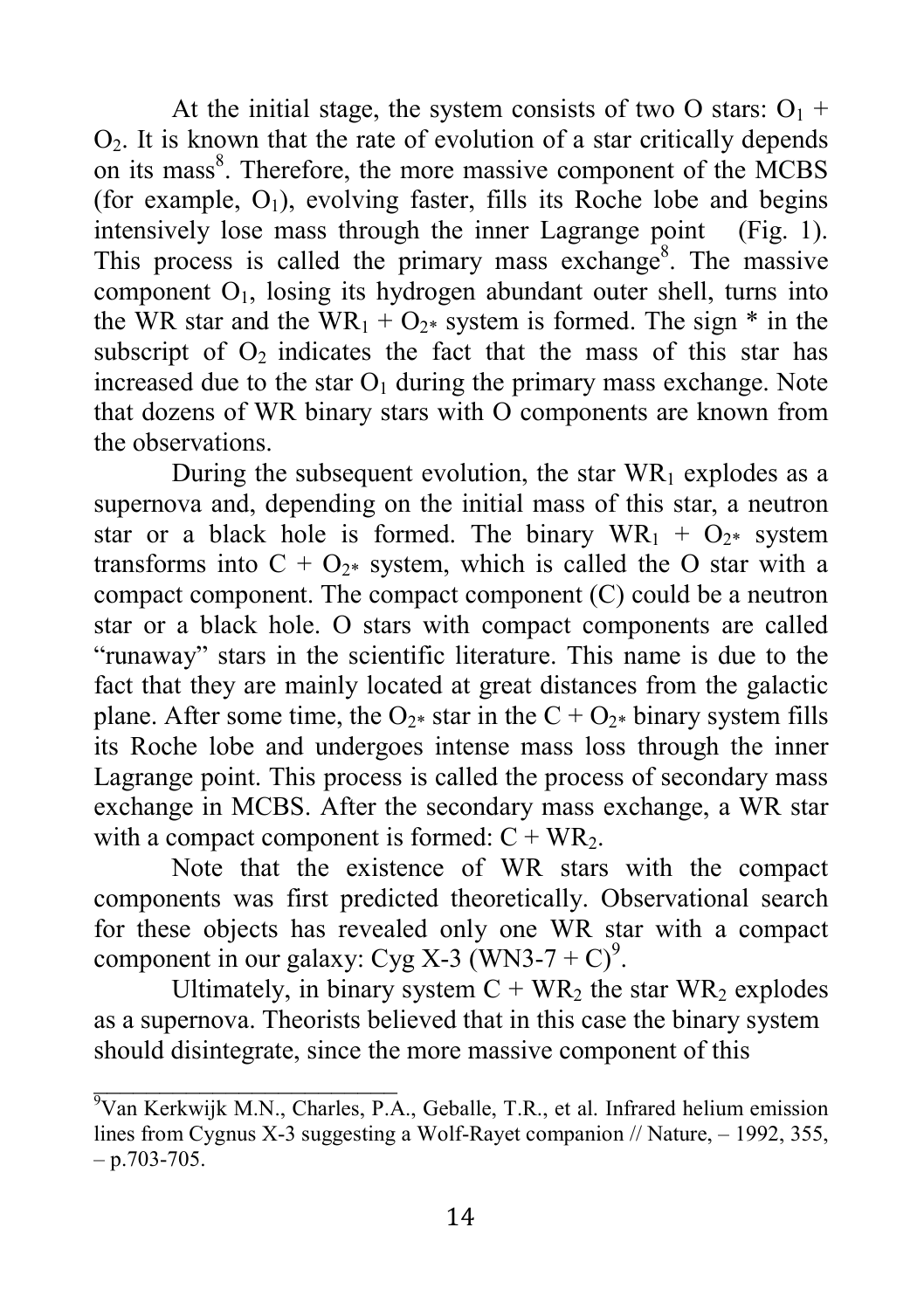system explodes. However, contrary to theoretical statements, to date, a large number of double pulsars have been discovered from the observations<sup>10</sup>.

The main properties of WR stars revealed from observations are presented. The spectra of these stars contain very strong and broad emission lines of nitrogen, carbon, oxygen, helium and hydrogen corresponding to different stages of ionization (NII-NV,  $CII-CIV$ , OIV-OVI, HeI, HeII,  $HII$ <sup>10</sup>. According to the ratios of intensities, selected lines of nitrogen, carbon and oxygen ions, WR stars are subdivided into three types: nitrogen (WN), carbon (WC), and oxygen (WO). The spectra of WN stars mainly contain nitrogen lines, the spectra of WC stars mainly contain carbon lines, and the spectra of WO stars contain oxygen and carbon lines. The spectra of WR stars of all types contain helium and hydrogen lines. However, the hydrogen lines are weak; the number of hydrogen atoms in the envelopes of these stars is several times smaller than the number of helium atoms $^{10}$ .

About half of the WR stars are part of close binary systems (CBS), which makes it possible to determine their masses. The masses of WR stars determined from binary stars are in the range from 10  $M_{\odot}$  to 83  $M_{\odot}^{3,4}$ . However, the WR star R136a1 with a mass of 265 M<sup>⊙</sup> was discovered in the Large Magellanic Cloud (LMC), which seriously contradicts the theory of the internal structure of stars. Since the value of the mass of this star is greatly high from the upper mass limit ( $\sim 140 \text{ M}_{\odot}$ ) of a theoretically possible star<sup>11</sup>.

The mechanism of formation of WR stars in binary and single systems is different<sup>3, 4, 10</sup>. In the MCBS, consisting of two O stars, at some stage of evolution, by the losing of mass through the inner Lagrange point, a more massive O star, losing its hydrogen abundant

 $\mathcal{L}_\text{max}$  , where  $\mathcal{L}_\text{max}$  and  $\mathcal{L}_\text{max}$ 

<sup>&</sup>lt;sup>10</sup>Crowther, P.A. Physical properties of Wolf-Rayet stars / Annual Review of Astronomy and Astrophysics, – 2007, 45, – р.177-219.

 $11$ Crowther, P. A., Schnurr, O., Hirschi, R., et al. The R136 star cluster hosts several stars whose individual masses greatly exceed the accepted 150  $M_{\odot}$  stellar mass limit // Monthly Notices of the Royal Astron. Soc., – 2010, 408, – p. 731-751.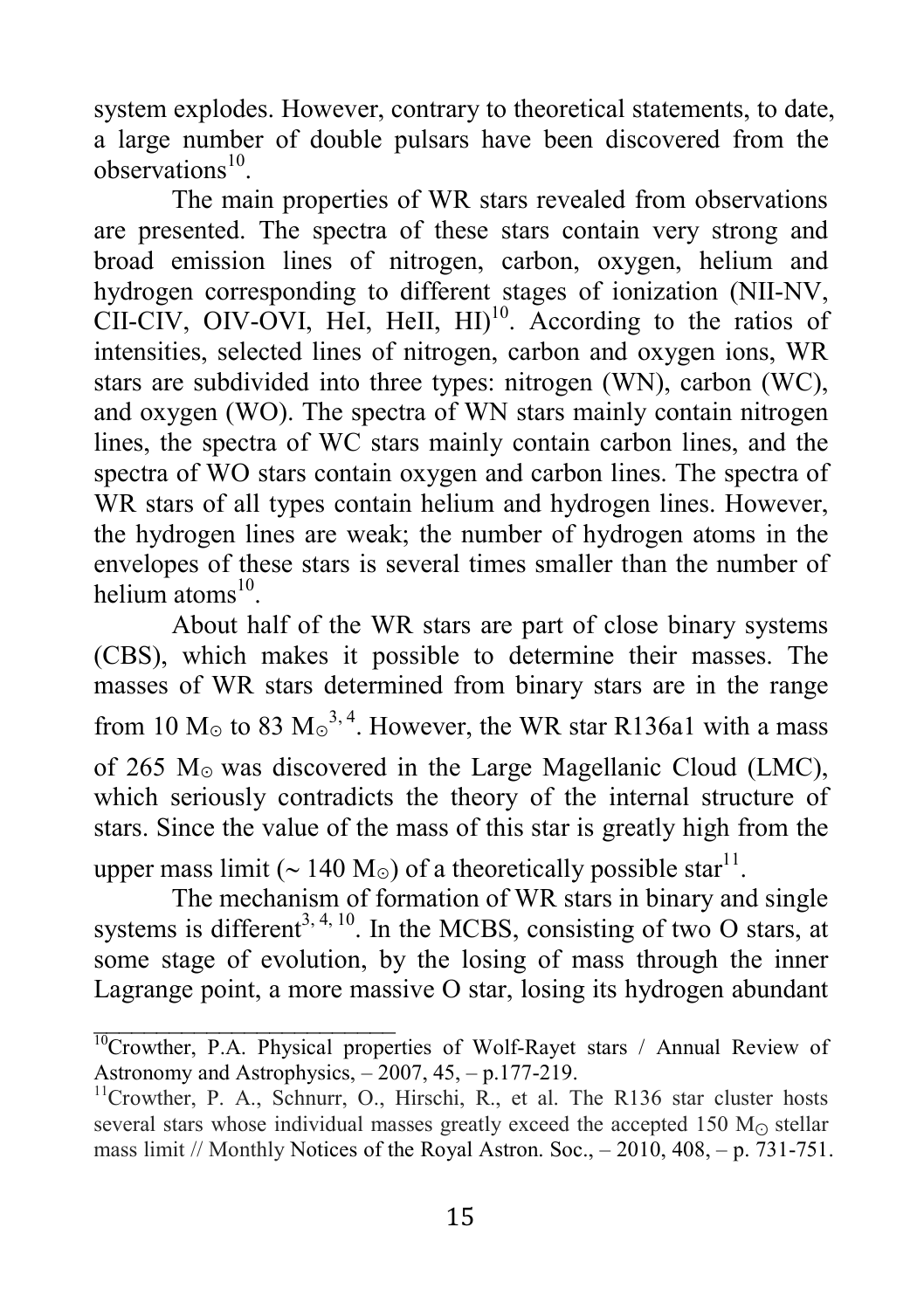outer envelope, turns into a WR star<sup>3, 4, 10</sup>. A single star with a mass of about more than 60 M<sub>☉</sub> also transforms to WR stars as a result of intense mass loss by stellar wind $10$ .

According to modern view, WR stars are at the final stage of evolution, at the stage of exhaustion of nuclear energy reserves, after which the collapse of the star should follow with the formation of a neutron star or black hole, depending on its initial mass. Hence, WR stars are potential progenitors of neutron stars and black holes<sup>3, 4, 10</sup>.

WN, WC and WO stars are subdivided into subtypes. The criteria by which these subtypes are determined are given. The various classification schemes proposed for WR stars to date have been comprehensively discussed. The spectral features of WR stars of various types are analyzed.

The second chapter presents the main properties of various galaxies, the classification scheme of galaxies proposed by the American astronomer E.Hubble, the presence of MCBS in spiral galaxies, and observational facts related to the presence of MCBS in spiral galaxies.

A brief historical review of the development of ideas from observations of mysterious "nebulae" to the elucidation of the true nature of these "nebulae" is given. In 1927, E. Hubble proposed the classification scheme of galaxies, according to which galaxies with the regular shapes were separated into elliptical, spiral and lenticular, galaxies that do not have the regular shape have been called irregular  $\text{galaxies}^{12}$ .

According to the Hubble classification, spiral galaxies are subdivided into normal (S) and bar spirals (SB). In S type spiral galaxies, spiral arms emerge from the core, and in SB-type spiral galaxies, spiral arms emerge from the ends of an oblong formation (bar), in the center of which the galactic nucleus is located. On going from Sa to Sc, we find a development from tightly twisted spiral arms to a more open one<sup>12</sup>.

Elliptical galaxies are divided into 8 subtypes, from E0 to E7.

<sup>&</sup>lt;sup>12</sup>Hubble E.P. The classification of spiral nebulae // The Observatory,  $-$  1927, 50,  $- p.276 - 281.$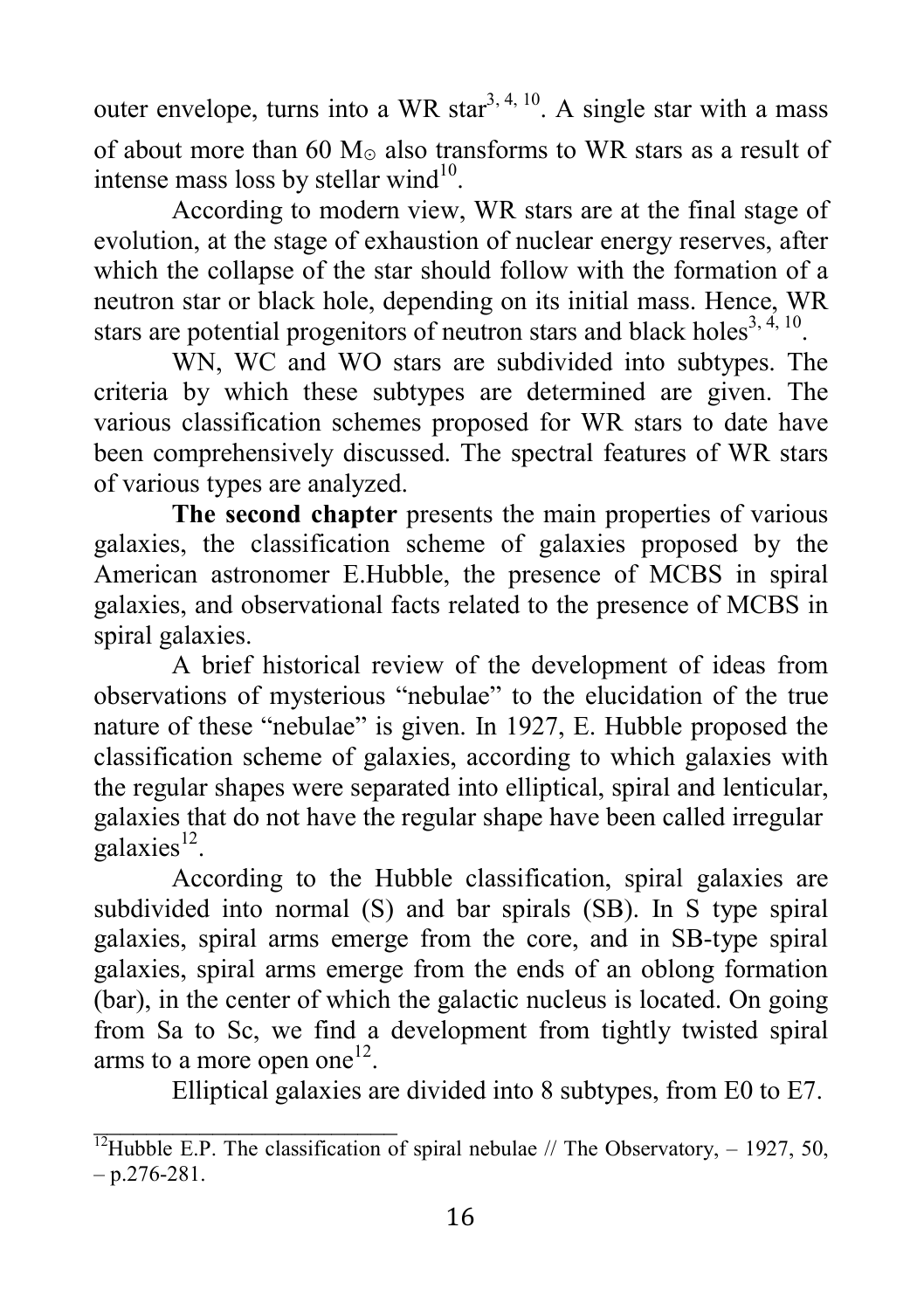The numbers determine the degree of ellipticity of the galaxy. In the photographs of these galaxies, have no structure, the brightness smoothly decreases from the center to the periphery, there is a uniform distribution of stars without a core<sup>12</sup>.

Lenticular galaxies are designated as S0. In photographs, these galaxies have a board-like shape with a pronounced, central bulge (core) and spiral arms are not found<sup>12</sup>.

Irregular galaxies are designated as Irr, and a characteristic feature of these galaxies is a weakly expressed core and bulge. In some cases, the core is completely absent. The luminosity of these galaxies is very low. Typical examples of irregular galaxies are LMC and SMC, satellites of our galaxy<sup>12</sup>.

Some interesting observational facts related to the presence of MCBS in spiral galaxies are presented. These facts played a decisive role in understanding the evolutionary properties of spiral galaxies and MCBS. One of these facts is the occurrence of type II supernovae only in spiral galaxies. For astronomers were difficult to explain why a type II supernova explosion occurs only in spiral galaxies.

Supernovae are subdivided into two types<sup>2, 13</sup>: type I and II. The light curves of type I supernovae are very similar to each other: within 2-3 days takes place a sharp rise in brightness, then a significant decrease occurs within 25-40 days, after which a linear weakening of brightness occurs over a long period of time. The absolute magnitude of Ib\c supernovae at the maximum brightness are on average –  $19^{\text{m}}.5$ , and –  $18^{\text{m}}.0$ , respectively<sup>2, 13</sup>.

However, the light curves of type II supernovae are quite different<sup>2, 13</sup>. The light curves of some supernovae of this type are similar to the light curves of type I supernovae, with the difference that a slower decrease in brightness occurs before the beginning of the linear stage. However, some type II supernovae, having reached their maximum brightness, remain in this stage for up to 100 days, after which rapidly decrease in brightness and approaches the

\_\_\_\_\_\_\_\_\_\_\_\_\_\_\_\_\_\_\_\_\_\_

<sup>13</sup>Архипова В.П., Блинников С.И., Ламзин С.А., и др. Звезды / Москва, издательство Физматлит, – 2009, – с.427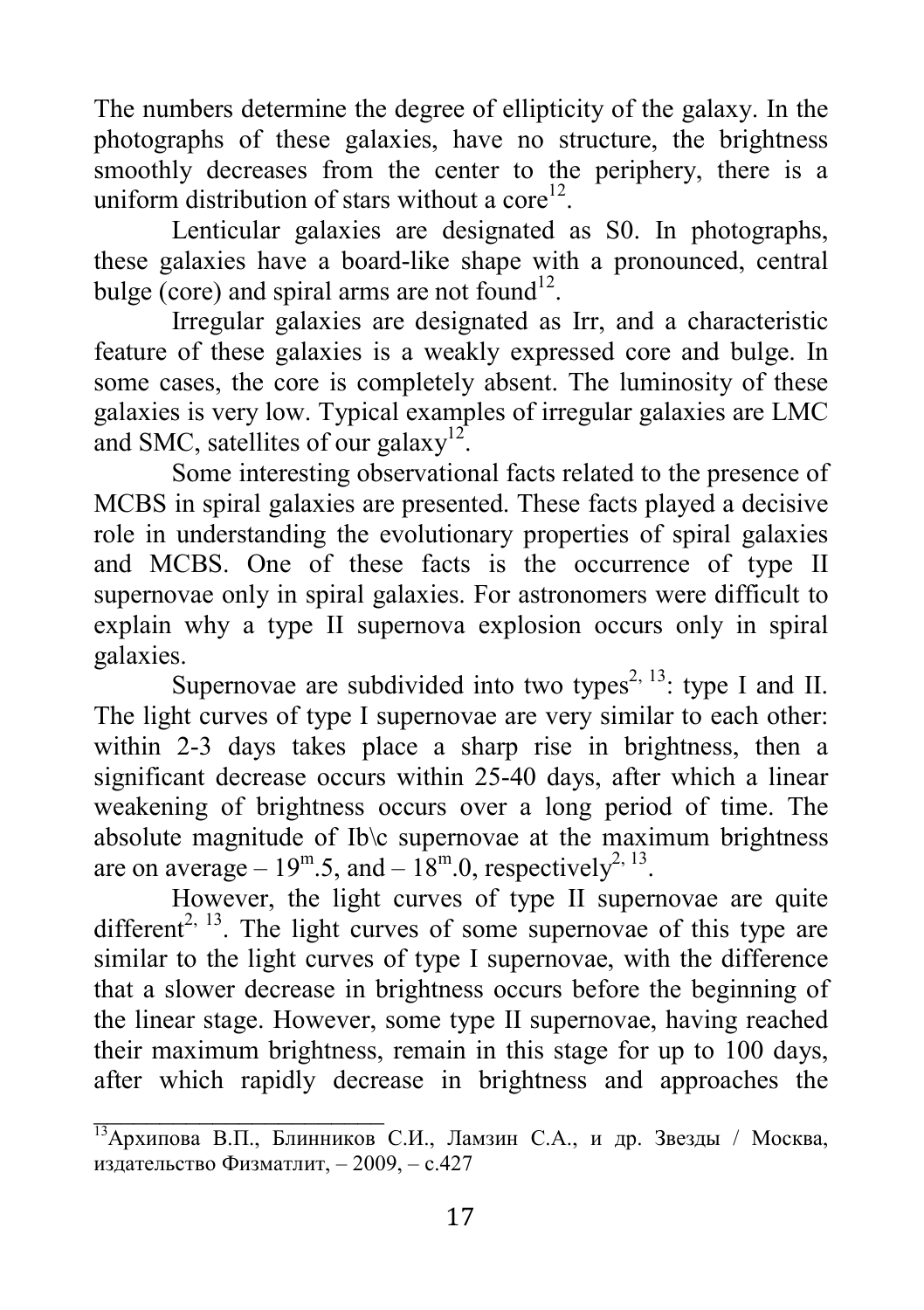linear end. The absolute magnitude of type II supernovae at maximum brightness varies in a very wide range, from  $-20^{\rm m}$  to  $-13^{\rm m}$ .

According to modern view, the mechanism of supernova explosions of type I and II are different. Type I supernovae takes place as a result of a thermonuclear explosion, and type II supernovae as a result of gravitational collapse at the end of the evolution of massive star<sup>2, 13</sup>.

Type II supernova explosions are associated with the evolution of massive stars, i.e. massive stars complete their evolution by exploding as type II supernovae. A brief evolutionary path of a massive star is outlined.

The energy released by the conversion of hydrogen to helium in the core of stars creates pressure that keeps the star from gravitational collapse and the star is in hydrostatic equilibrium<sup>13</sup>. However, when hydrogen is depleted in a star's core, the gravity forces the core to shrink. As a result of this compression, the core temperature rises and reaches to a level sufficient for a thermonuclear reaction involving helium. After exhaustion of helium in the core, due to the next compression, the carbon in the core of the star begins to enter a fusion reaction. When the thermonuclear synthesis of the next chemical element stops in the core of a star, the core of the star shrinks until the pressure and temperature become sufficient to start the next stage of synthesis, which stops the contraction of the star. Obviously, the amount of energy released from thermonuclear fusion depends on the binding energy that holds the nucleons in the atomic nucleus. When heavier nuclei are formed in the core of a star, less and less energy is released during fusion. Thermonuclear combustion continues until the chemical element Ni-56 is formed, which radioactively decays into cobalt-56, and then into Fe-56 over several months $^{13}$ . Due to the fact that Fe and Ni have the highest binding energy per nucleon, among all chemical elements, the release of energy in the star due to thermonuclear fusion stops and the formed iron core is under tremendous gravitational pressure. Due to the lack of an energy source to further increase the temperature of the star, the gravitational contraction is constrained only by the repulsion pressure of electrons. When the mass of the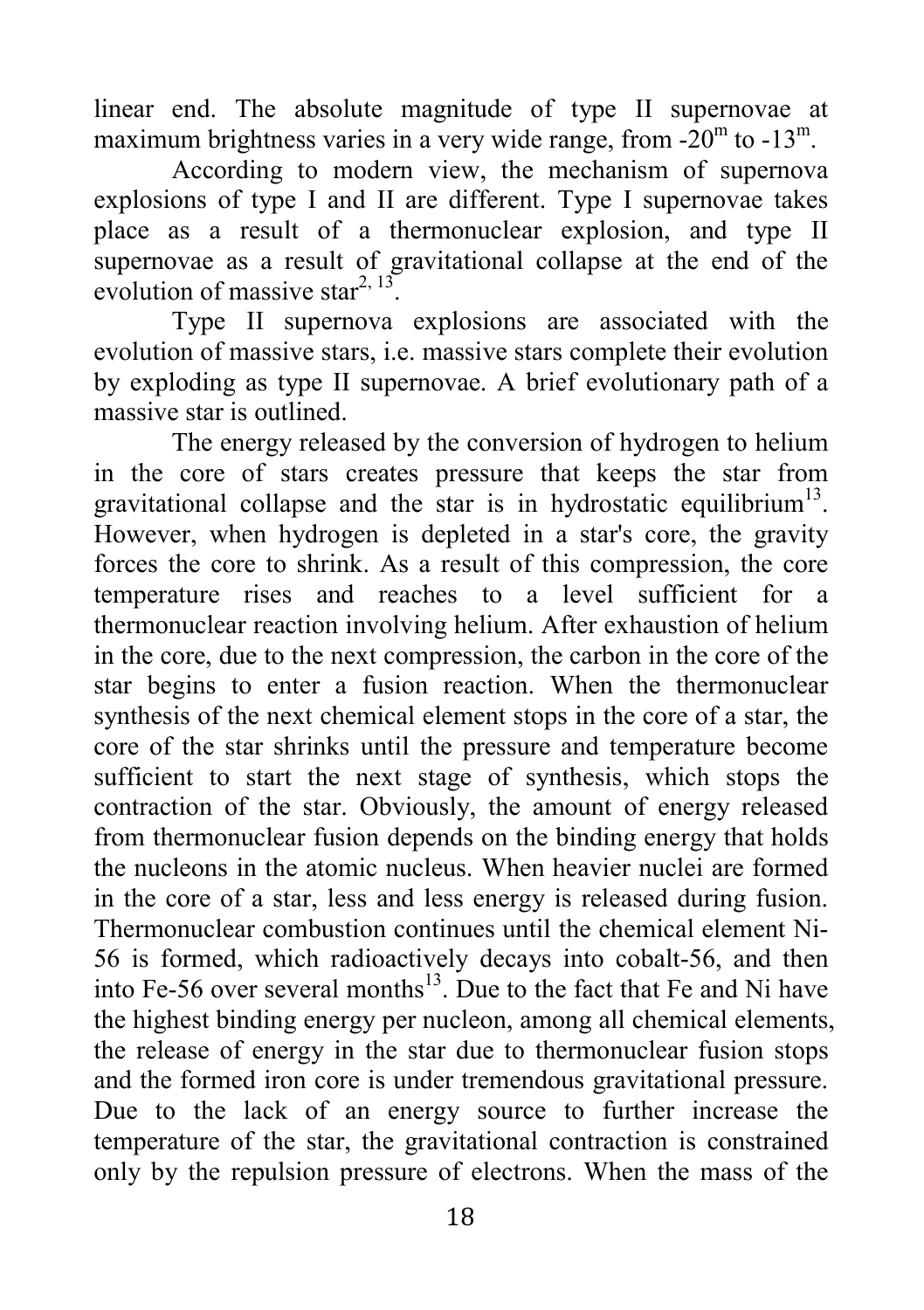forming iron core of the star exceeds the Chandrasekhar limit  $\left(\sim\right)$ .

M<sub>☉</sub>), the repulsive pressure of electrons can't stop the compression, and a catastrophic collapse occurs. As a result of catastrophic compression, the temperature of the nucleus increases, emits highenergy gamma rays, takes place fission the iron nuclei through the nuclear photoelectric effect, and at the same time the nuclei of helium and free neutrons are emitted. As the density of the nucleus increases, the neutronization reaction becomes energetically efficient, in which neutrons and neutrinos are formed. The loss of energy due to the escape of neutrinos accelerates the collapse of the star, which occurs within milliseconds. When the density reaches the density of the atomic nucleus, the collapse is stopped by the repulsive forces of neutrons. As a result of these processes, a neutron star or a black hole is formed, depending on the initial mass of the massive star. This is a type II supernova explosion $13$ .

Hence, the explosion of type II supernovae is closely related to the evolution of the MСBS. The mystery has been solved; the occurrence of type II supernovae in spiral galaxies is associated with the presence of MCBS in these galaxies.

The third chapter describes the observational equipment and the technique used in obtaining and processing of spectral and photometric observations. The spectral material used in the thesis was obtained at the Cassegrain focus of 2-m telescope of ShAO by using the following equipments:

- echelle spectrometer $1^4$ ;
- fiber echelle spectrograph ShAFES (Shamakhy Fiber Echelle Spectrograph) $15$ .

In obtaining echelle spectrograms by using an echelle spectrometer and a fiber echelle spectrograph ShAFES the DECH software package developed at SAO RAS and the Owl 3.01 software

<sup>14</sup>Микаилов Х.М., Халилов В.М., Алекберов И.А., и др. Эщелле-спектрометр фокуса кассегрена 2-х метрового телескопа ШАО НАН Азербайджана // Циркуляр ШАО, – 2005, 109, – с. 21-29.

<sup>&</sup>lt;sup>15</sup>Mikayilov, Kh.M., Musayev, F.A., Alakbarov I.A., et al. ShAFES: Shamakhy fibre echelle spectrograph // Astronomical Journal of Azerbaijan,  $-2017$ , 12, 1,  $$ p.4-27.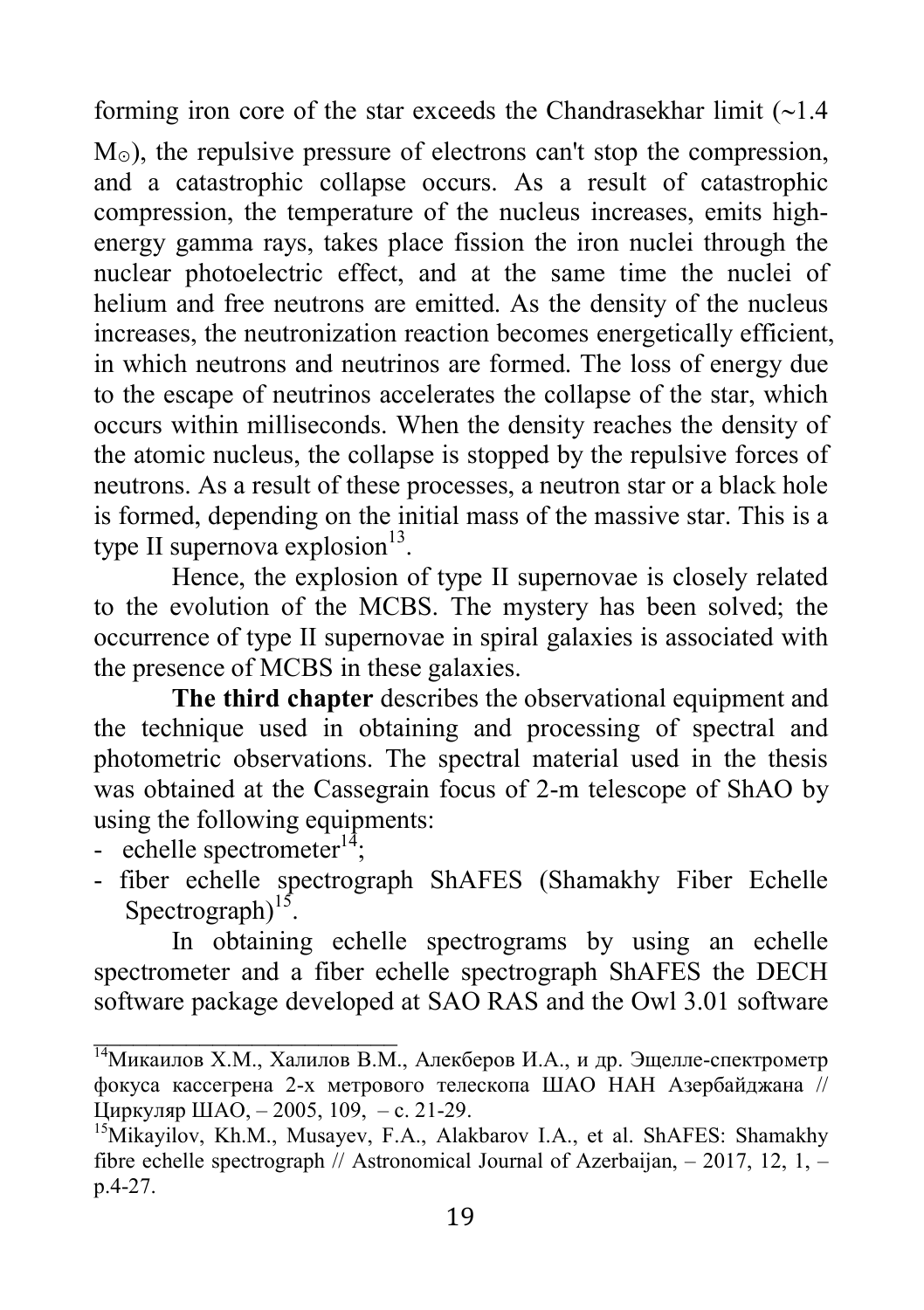package were used correspondingly. The processing of the obtained echelle spectrograms was carried out by using the DECH software package.

The echelle spectrometer of the Cassegrain focus of the 2-m telescope of ShAO was made on the basis of a universal diffraction astrospectrograph - UAGS (Universal Astro Grid Spectrograph). The UAGS was previously mainly used to obtain low and medium dispersion spectra of celestial objects. The main goal of constructing an echelle spectrometer was to increase the spectral resolution of the UAGS astrospectrograph by using an echelle grating.

In echelle spectrometer uses a CCD light detector, with the 530x580 pixel matrix cooled by liquid nitrogen. With this echelle spectrometer, echelle spectrograms of the studied stars were obtained in the spectral range of  $\lambda\lambda$  4000-7000 ÅÅ, with a spectral resolution of  $R = 14000$ , the signal-to-noise ratio is  $S/N \sim 100$ .

It should be noted that the size and weight of the suspended echelle spectrometer, which we used, fully meets modern requirements and one of important properties is its stability. The echelle spectrograms obtained by using this equipment allow us to determine the physical parameters of spectral lines with a high accuracy. To date, with the help of this spectrometer, tens of thousands of echelle spectrograms have been obtained, and based on the analysis of this observational material, dozens of thesis have been defended.

The ShAFES fiber echelle spectrograph is described. At present, in astronomical observations, high-resolution echelle spectrometers are often used, in which light from celestial bodies is directed to the echelle spectrometer through an optical fiber.

In fiber echelle spectrograph of the ShAFES uses a CCD light detector, with the 4000×4000 pixel matrix cooled by liquid nitrogen. With the help of this echelle spectrograph, echelle spectrograms of the studied stars were obtained, with the spectral resolution  $R =$ 56000, the wavelength range is  $\lambda \lambda$  3800–8500 ÅÅ.

A technique for performing observations with the echelle spectrometer of the Cassegrain focus of a 2-m telescope and processing of the echelle spectrograms obtained are described. One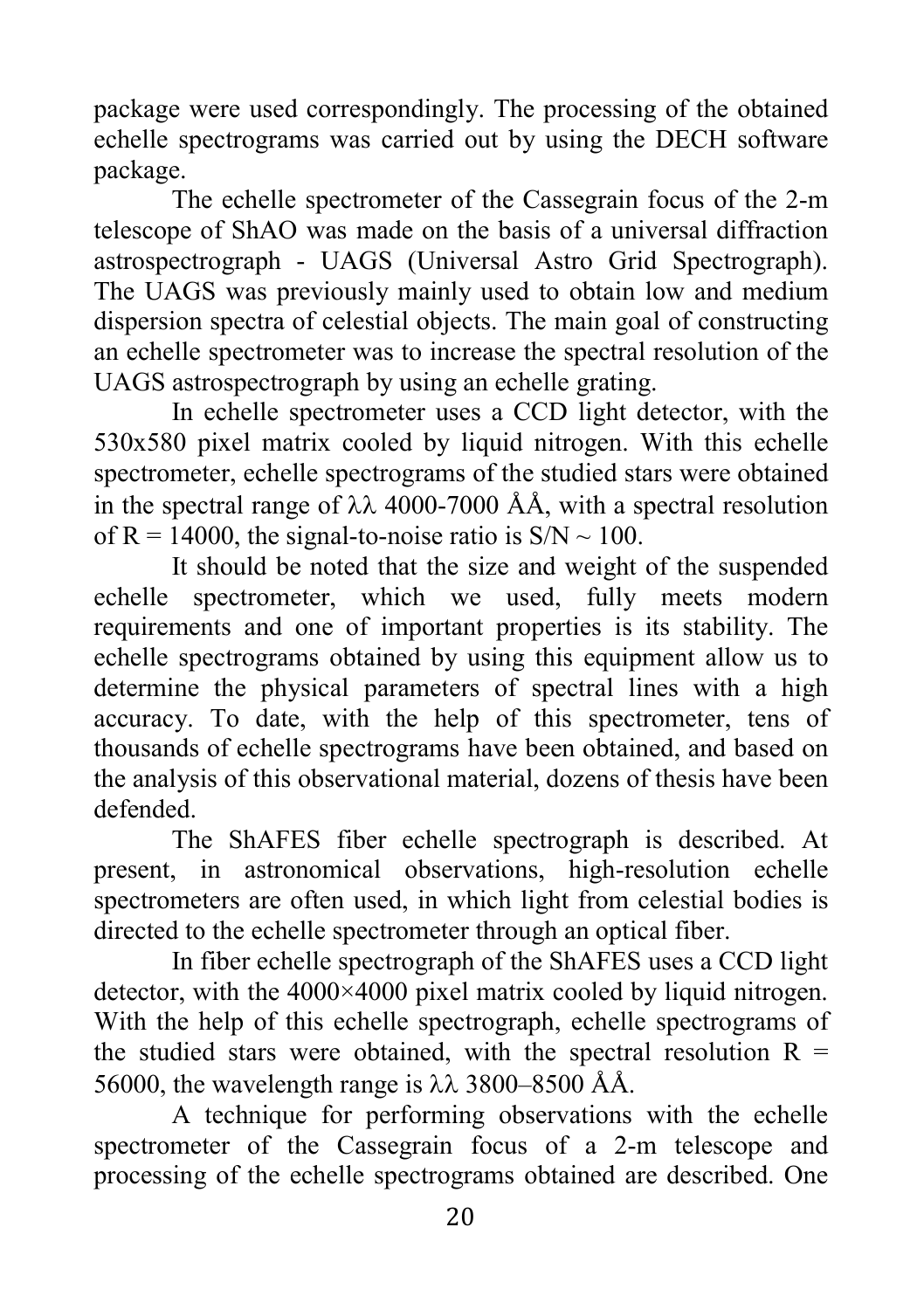of the important stages of processing is the plotting of the dispersion curve. The accuracy of measuring the radial velocities of spectral lines critically depends on the accuracy of plotting the dispersion curve. To plot the dispersion curve, the spectra of the daytime sky are used, which are obtained in the dates of obtaining the spectrum of the studied stars.

A technique for the performing observations with the fiberoptic echelle spectrograph ShAFES and processing of the obtained echelle spectrograms are described. Note that the processing of the obtained spectra by using a fiber echelle spectrograph and the spectra obtained with the echelle spectrometer were carried out by using the DECH software package.

Photometric observations of investigating stars were carried out with a 60-cm ShAO telescope by using an Apogee Alta U-47 CCD photometer. The main characteristics of this photometer are presented. The MaxIm DL program was used to obtain and processing the photometric observational material. The main stages of processing photometric images of stars by using this program are outlined. Before starting the observation, without turning on the telescope, the CCD was checked. Flat images were obtained in the evening twilight. The telescope is directed to the north-west of the sky, where there are no clouds, the stars are not yet visible.

When processing photometric data, firstly it is necessary to calibrate the images of investigating star. For this purpose, by using the Sbias, Sdark, and Sflat the images are calibrated. The calibrated images of the star can already be processed. First you need to choose the correct aperture. The correct choice of the radius of the inner circle is necessary, since the measurement is carried out in this circle. Therefore, the radius of this circle must be accurate. The object must be completely inside the inner circle. If the circle is larger than the object, then the radius of the inner circle must be reduced and vice versa, if the object is not placed inside the circle, the radius is increased. After that, you should to select an outer circle, in which the background of the sky around the object is taken. By subtracting the outer part from the inner, by using Maxim DL software, we get a star image cleared from the background. The outer circle should be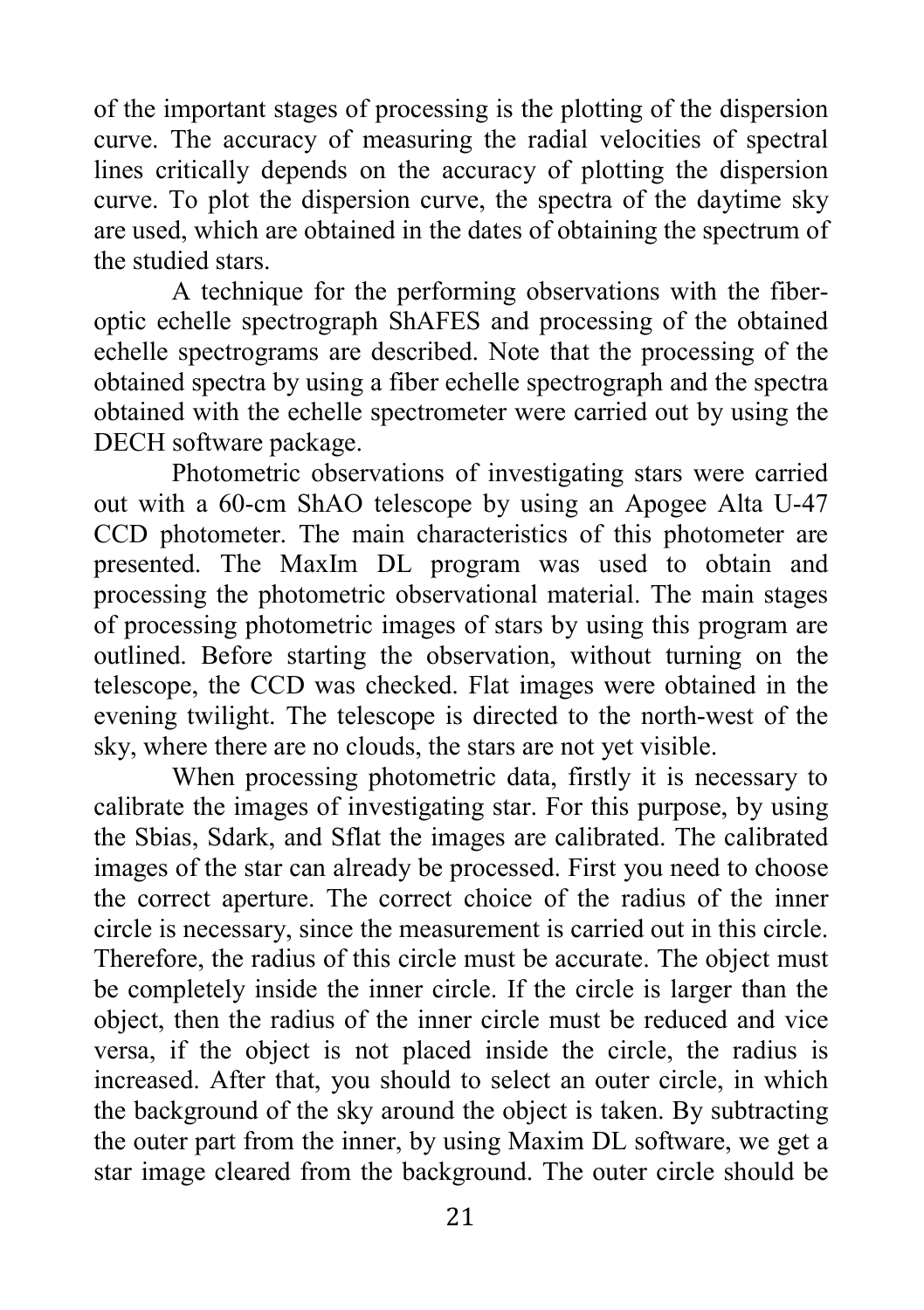chosen so that there is a lot of background. After that, all the calibrated spectra of the object under study are opened in the MaxIm DL window, and by using the Photometry subroutine located in the Analyze menu, the photometry of the object under study was carried out.

The fourth chapter presents the results of spectral studies of MCBS: HD 206267, LZ Cep and  $\beta$  Lyr.

The star HD 206267 (O6.5V + O9V, V = 5.6) is a spectral binary system with the 3.709784 day period. In connection with the discovery of the X-ray source Ser X-4 (GS 2138 + 56) in the vicinity of this star in 1972, interest in it increased greatly<sup>16, 17</sup>. However, the study of this star in the wavelength range  $\lambda \lambda$  3750-6680 ÅÅ did not reveal emission lines that could be indicators of X-ray radiation<sup>18</sup>.

The star HD 206267 has some interesting properties. One of them is that this system is a member of a multiple trapezoidal stellar system - Trap  $857^{19}$ . Trapezoidal systems are very similar to open clusters but differ from them by presence a small number of members. The trapezoid Trap 857 is a member of the young  $( \sim 3)$ million years old) open star cluster Trumpler 37. This cluster, in turn, is a member of the Cep OB2 association<sup>19</sup>.

Another distinctive feature of this star is its high rate of mass loss. The star HD 206267 has a high wind velocity. For the star HD 206267, the wind velocity is 3225 km/s, i.e. the terminal wind velocity is the maximum among the 181 studied O stars<sup>20</sup>.

The spectral observations of this star were carried out during 2011-2014 at the Cassegrain focus of the 2-m telescope of ShAO.

 $\mathcal{L}=\{1,2,3,4,5\}$ 

 $^{16}$ Crampton, D., Redman, R.O. Binary O star HR 8281 // Astron. Journal, -1975,  $80, -p.454 - 457.$ 

<sup>&</sup>lt;sup>17</sup>Ulmer, M.P., Baity, W.A., Wheaton, W.A., et al. New Transient Source, Cepheus X-4, Observed by OSO-7 // Astroph. Journal, – 1973, 184, – p.L117-L120.

<sup>&</sup>lt;sup>18</sup>Галкина, Т.С. Спектральные наблюдения HD 206267, отождествляемой с рентгеновским источником Cep Х-4 // Известия КрАО, – 1981, 63, – с.86-92.

<sup>&</sup>lt;sup>19</sup>Abt, H.A. The ages and dimensions of Trapezium systems  $//$  Astrophys. Journal,  $-1986, 304, -p. 688-694.$ 

 $^{20}$ Prinja, R.K., Barlow, M.J., Howarth, I.D. Terminal velocities for a large sample of O stars, B supergiants, and Wolf-Rayet stars // Astroph. Journal, – 1990, 361, – p.607-620.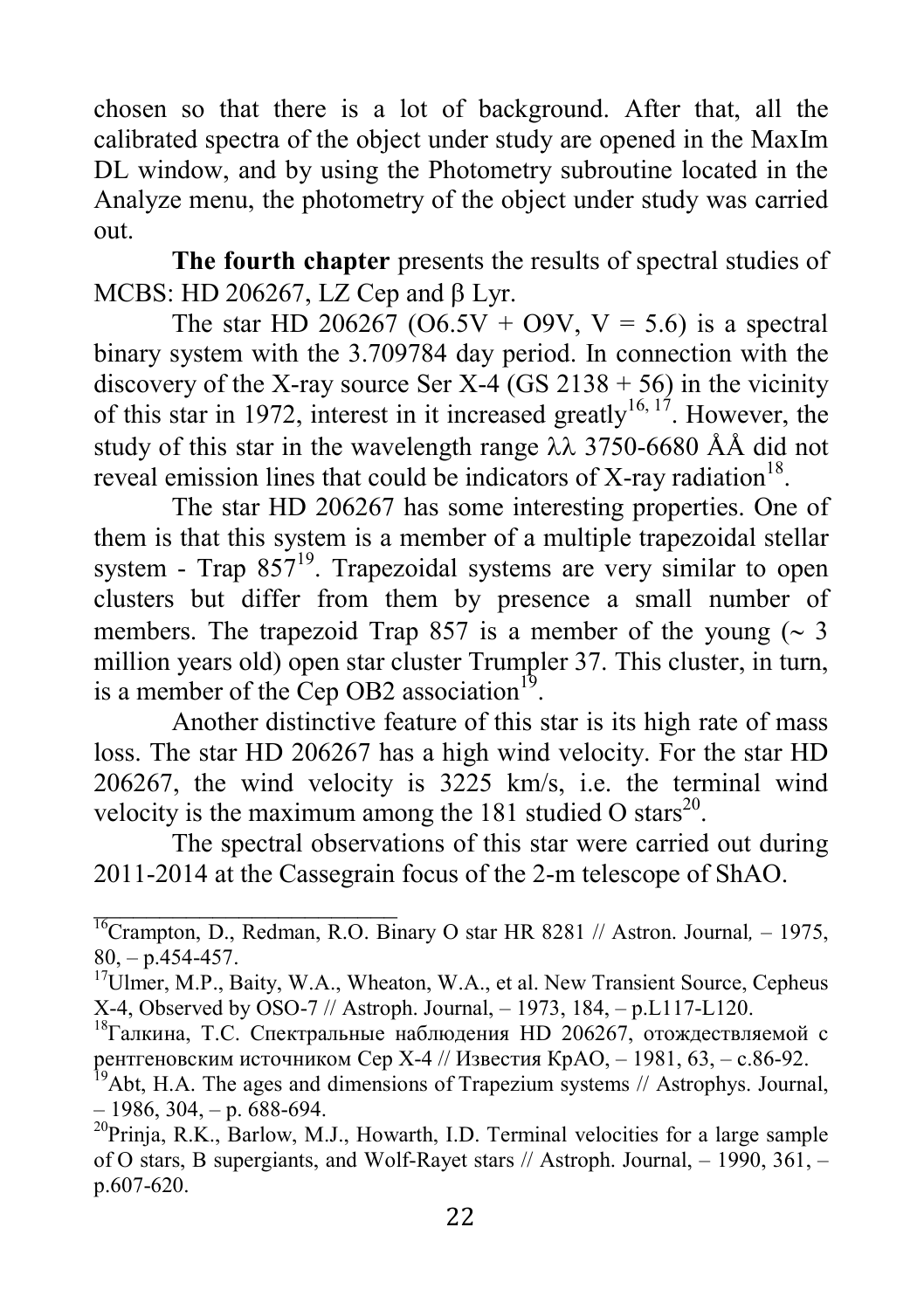Echelle spectrograms were obtained and processed by using the DECH software packages developed at SAO RAS. The observation was carried out by using the Cassegrain focus echelle spectrometer of a 2-m telescope with the CCD matrix 530x580 pixels (page 19). Spectral range  $\lambda\lambda$  4700-6700 ÅÅ, spectral resolution  $R = 14000$ , signal-to-noise ratio S/N~100. By analyzing the echelle spectrograms of star HD 206267, the following results were obtained:

- 1. A stable weak emission was found in the violet wing of line  $H_{\alpha}$ .
- 2. The DAC (discrete absorption components) lines in the core of the line  $H_{\alpha}$  have been revealed. The DAC appears in the red part of the core of line  $H<sub>a</sub>$  and within about 1.5 hours moves to the violet part of the core. The DAC in the core of line  $H_{\alpha}$  in the spectrum of HD 206267 were revealed by us for the first time.
- 3. The spectral feature (for example, strong emission) has not been found, according to which this star can be identified with the Xray source CepX-4.
- 4. The asymmetry of lines  $H_{\alpha}$ ,  $H_{\beta}$  and the change of these asymmetries over time (approximately one hour) were revealed. Note that the asymmetry of both lines is mainly observed at residual intensities above 0.90 (line wings). Below the residual intensity values of 0.90 (line core), the profiles of both lines are approximately symmetric. Note that the opposite asymmetry was detected for the H<sub> $\alpha$ </sub> and H<sub> $\beta$ </sub> lines; when the line H<sub> $\alpha$ </sub> is asymmetric on the violet wing; the  $H<sub>8</sub>$  line is asymmetric on the red wing and vice versa.
- 5. In those cases when DAC is not observed, the  $H<sub>B</sub>$  line width at different levels of residual intensity hardly changes with time, but the  $H_{\alpha}$  line widths undergo significant changes, there is no correlation between changes in  $H_{\alpha}$  and  $H_{\beta}$  line widths.
- 6. In those cases when DAC are observed, significant variability of both lines  $(H_{\alpha}$  and  $H_{\beta}$ ) is observed, the widths of both lines change almost synchronously (if we do not take into account the level of residual intensity 0.80).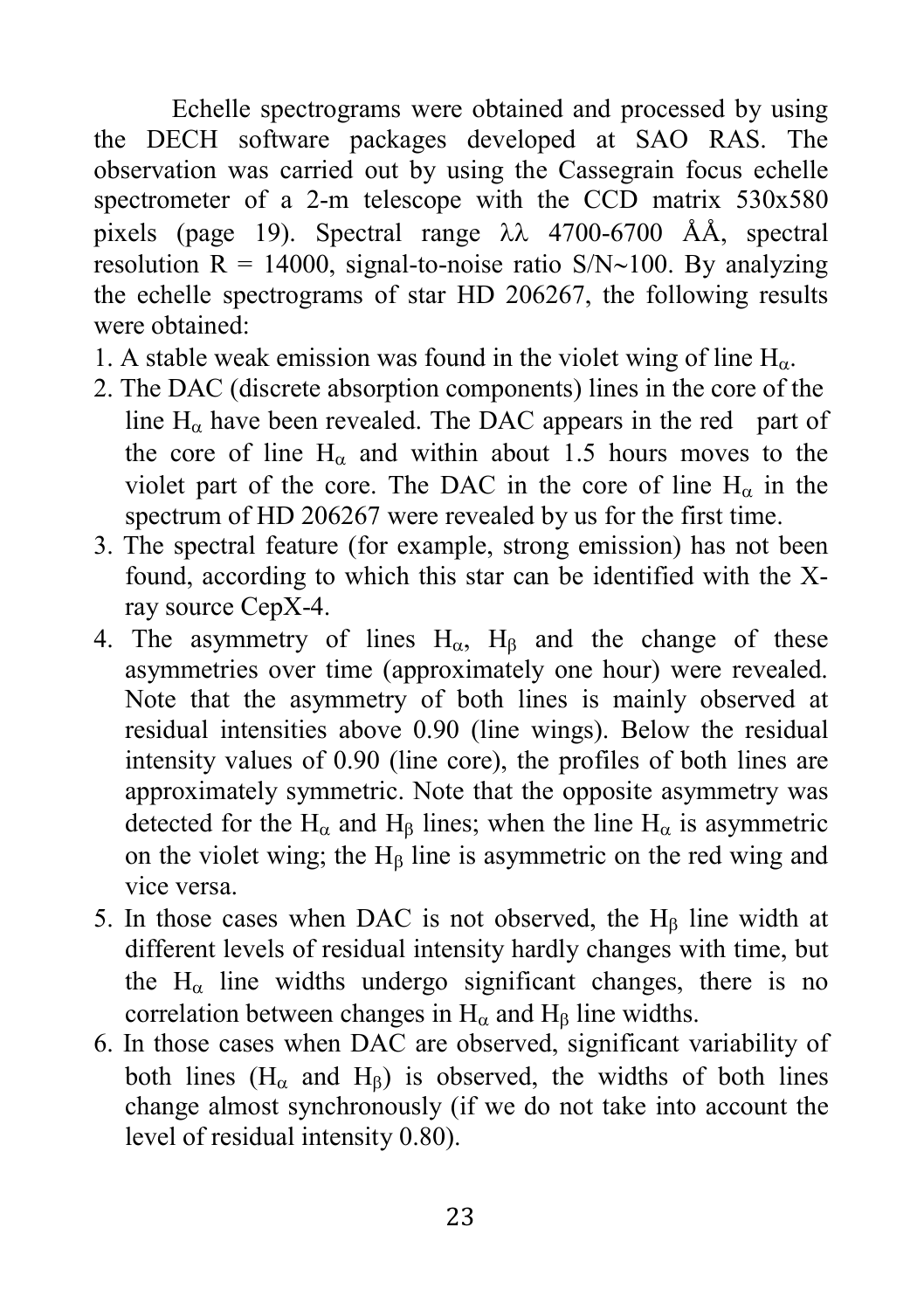- 7. The largest changes in the width of the  $H_{\alpha}$  and  $H_{\beta}$  lines are observed at the residual intensity levels 0.90–0.95, in the wings of the line.
- 8. The radial velocity of the main component varies from approximately +80 km/s to -110 km/s for the lines  $H_0$  and  $H_8$ , from +60 km/s to -100 km/s for the line HeII 5411. The amplitude of changes of radial velocities of the main component does not differ significantly for the lines  $H_{\alpha}$ ,  $H_{\beta}$  and HeII 5411.
- 9. The radial velocity and the equivalent width of line  $H_0$  change in antiphase, the equivalent widths of the  $H<sub>B</sub>$  and HeI 5875 lines do not depend on the phase of the orbital period, the radial velocity and the equivalent width of line HeII 5411 change synchronously.

The star LZ Cep (O9 III + ON9.7V,  $V = 5.54$ ) is an eclipsing binary, with the  $3.070507$  day period<sup>21</sup>. The LZ Cep binary is in a more advanced evolutionary stage compared with the star HD 206267. Since the star LZ Cep is almost at the final stage of primary mass exchange, and the star HD 206267 is at the stage of forming an envelope around the main component. Signs of nitrogen sequence WR stars are already appearing in the main component of the star LZ Cep.

The light curve of the star LZ Cep shows the ellipsoidal variability with an amplitude of  $\Delta m \leq 0.1$  magnitude. The value i =  $48<sup>0</sup>$  was found from the light curve for the inclination of the orbit to the line of sight. The ellipsoidal light curve of this star indicates the deformation of at least one of the components of this binary system<sup>21,</sup>  $22$ . Two models for the star LZ Cep are tested: a contact and a semiseparated binary system. A semi-separated system, in which a less massive component filled its Roche lobe, was in good agreement with the results of observations<sup>22</sup>.

 $\mathcal{L}=\{1,2,3,4,5\}$ 

<sup>&</sup>lt;sup>21</sup>Petrie, R.M. The O type spectroscopic binary 14 Cephei // Publications of Dominion Astrophysical Observatory of Victoria, – 1962, 12, – p.111-116.

<sup>&</sup>lt;sup>22</sup> Harries, T.J., Hilditch, R.W., Hill, G. Interacting OB star binaries: LZ Cep, SZ Cam and IU Aur. Monthly Notices of the Royal Astron. Soc., – 1998, 295, – p. 386-396.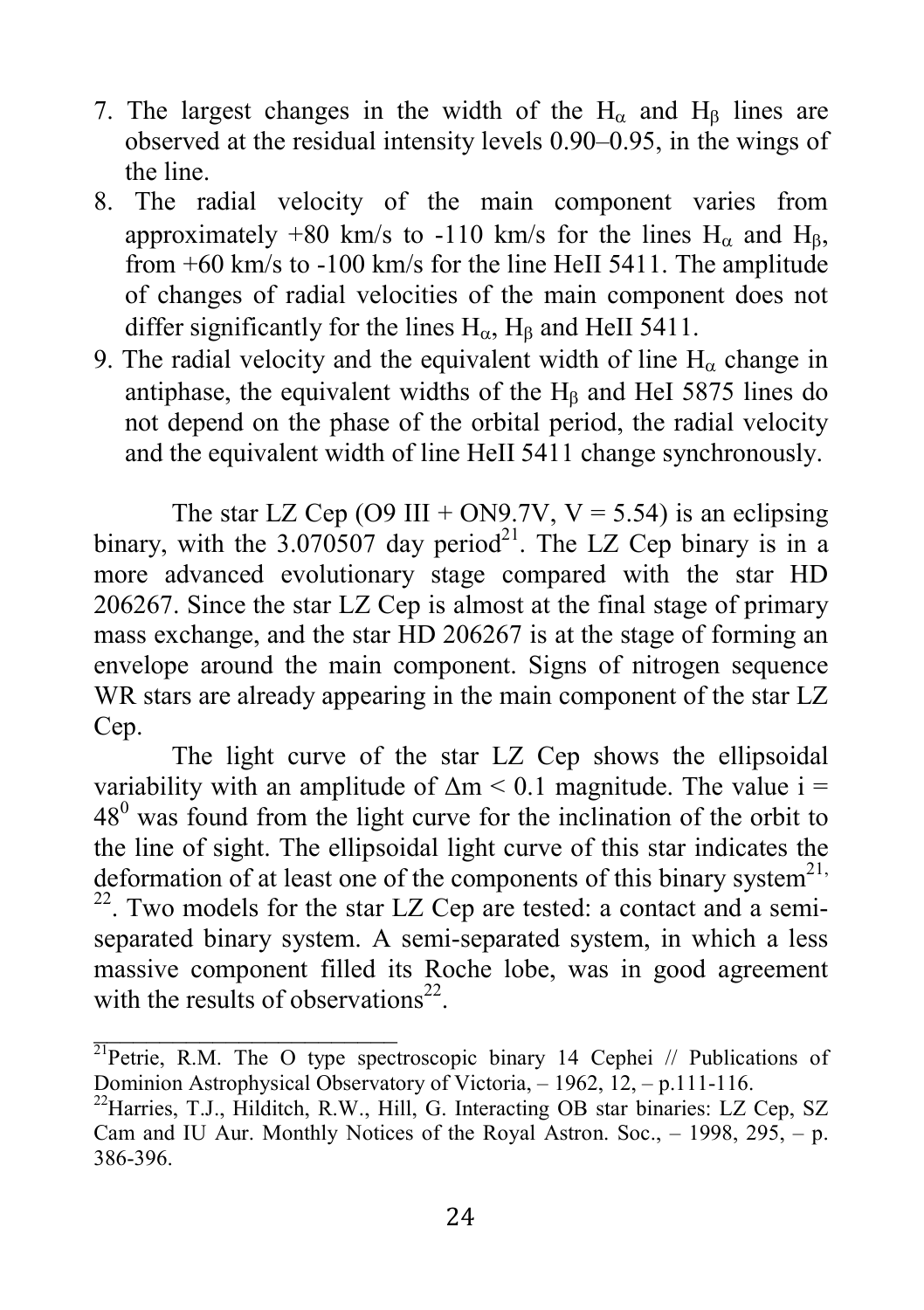The spectral observations of the star LZ Cep were also carried out with the Cassegrain focus echelle spectrometer (page 19) and the parameters of the echelle spectrograms obtained are identical to those for the star HD 206267.

As a result of investigation of the star LZ Cep, the following results were obtained:

- 1. Near the phase  $\phi = 0.00$  (when the low-mass component of the binary system approaches us with the maximum speed) of 3.709784 day orbital period, the  $H<sub>0</sub>$  line profile is strongly distorted: the core of this line consists of red and highly distorted violet parts.
- 2. The variability of the parameters of the LZ Cep line was investigated by using 23 echelle spectrograms obtained during one night near the phase  $\phi = 0.00$ . It is shown that the equivalent width of the line  $H_{\alpha}$  shows the rapid variability. Despite the fact that the radial velocity determined at the half-width level changes in a chaotic manner, the radial velocity determined from the red component of the nucleus reflects the orbital motion better.
- 3. A jump is revealed in the radial-velocity curve near the phase  $\phi$  = 0.25 (when the low-mass component is between us and the massive component).
- 4. In the spectrum of this star, at some phases, the profile of the HeI 5875 line doubles; at a phase of about  $\phi = 0.00$ , the secondary component of this line appears in the violet side of line HeI 5875, and at a phase of about  $\phi = 0.50$ , the secondary component of this line appears in the red side. In other phases, the profiles of this line are strongly distorted by the presence of a secondary component.
- 5. The  $H<sub>B</sub>$  line profile does not double, however, at some phases, the  $H<sub>β</sub>$  line exhibits a component; at a phase of about  $\phi$ = 0.00, the secondary component of this line appears in the violet side of line H<sub>B</sub>, and at a phase of about  $\phi = 0.50$ , the secondary component of this line appears in the red side. In other phases, the profiles of this line are strongly distorted by the presence of a secondary component.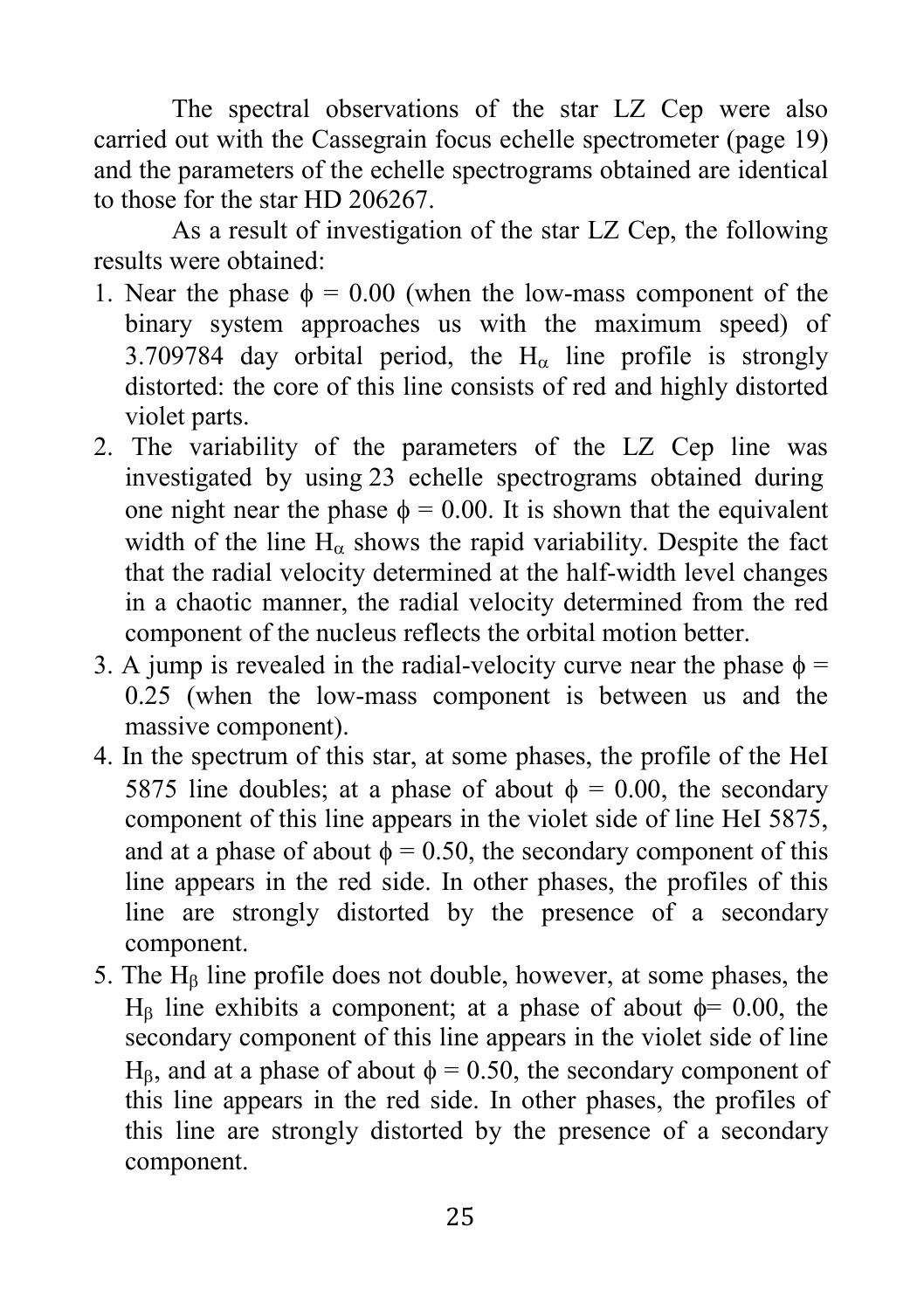The star  $\beta$  Lyr is a bright (V<sub>max</sub> = 3<sup>m</sup>.4, B – V = 0<sup>m</sup>.0) semiseparated, eclipsing, closely-binary system with an orbital period of 12.9414 days. The star β Lyr consists of a main component (B8 III), which fills its Roche lobe, and a secondary, invisible, surrounded by a thick accretion disk<sup>23</sup>.

One of the interesting features of this star is the fact that the main component has a lower mass ( $\sim$  2.9 M<sub>☉</sub>) than the secondary ( $\sim$  $13M<sub>o</sub>$ ). The temperatures of the main and secondary components are 13 3000 K and 23 0000 K, respectively. The inclination of the orbital plane to the line of sight is  $\sim 81^0$  and the orbit is almost circular<sup>23</sup>.

Optical and spectropolarimetric observations revealed the presence of bipolar jets in binary star  $\beta$  Lyr, which are perpendicular to the orbital plane, and the  $H_{\alpha}$  and HeI 6678 emission lines are mainly formed in these jets<sup>23, 24</sup>. Due to the fact that the main component of the star,  $\beta$  Lyr, is losing mass at a high rate, the value of the orbital period of this binary system increases by about 19 seconds over the course of the year<sup>23, 24</sup>.

The binary star  $\beta$  Lyr is at the stage of rapid mass exchange between its components. Therefore, in this star, stronger spectral changes are observed, in contrast to the stars HD 206267 and LZ Cep.

One of the interesting features of this star is the fact that the main component has a lower mass ( $\sim$  2.9 M<sub>☉</sub>) than the secondary ( $\sim$ 13M⊙). The mass of the main and secondary components are determined by the expressions<sup>24</sup>:

> $M_1 \sin t = (2.88 \pm 0.10) M_{\odot}$  $M_2 \sin t = (12.94 \pm 0.05) M_{\odot}$

 $\mathcal{L}=\{1,2,3,4,5\}$ 

 $^{23}$ Skulskyy, M. Yu. Formation of magnetized spatial structures in the Beta Lyrae system I. Observation as a research background of this phenomenon // Contributions of the Astronomical Observatory Skalnaté Pleso, – 2020, 50, – p. 681-703.

 $24$ Harmanec, P., Scholz, G. Orbital elements of beta Lyrae after the first 100 years of investigation // Astronomy and Astrophysics, – 1993, 279, – p.131-147.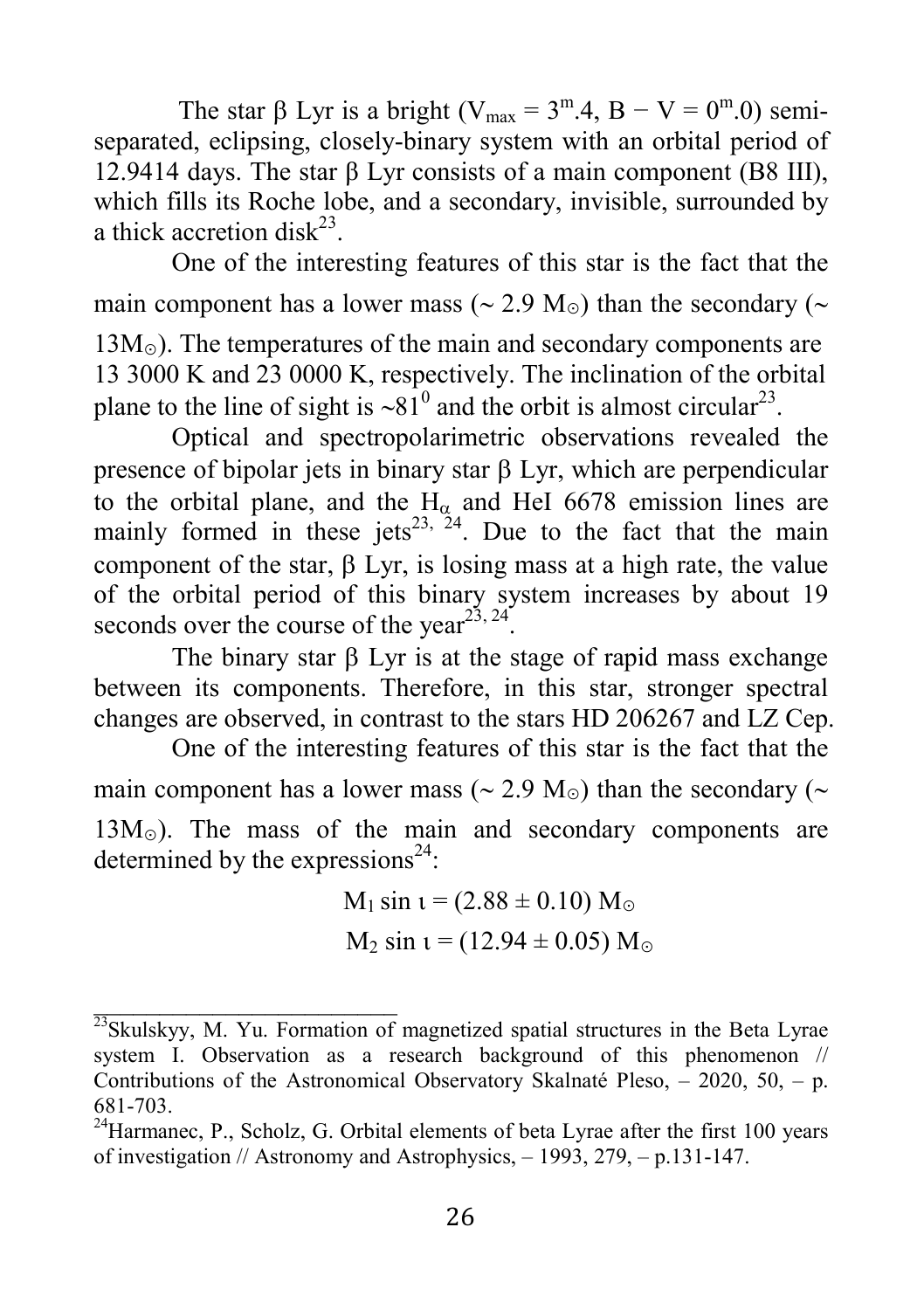Here  $M_1$  and  $M_2$  are the masses of the primary and secondary components, respectively,  $i - is$  the inclination of the orbital plane of the binary system to the line of sight of the observer. Assuming a conservative mass loss and taking into account the detected increase of the period, the value for the rate of mass loss by the main component was found to be  $20·10^{-6}$  M<sub>☉</sub> per year<sup>24</sup>.

The lower mass of the main component is explained by the fact that, filling its Roche lobe, it underwent an intense loss of mass through the inner Lagrange point. As usual, we call the massive component of the binary system the primary and the low-mass mass secondary. However, in the case of the star  $\beta$  Lyr, the inverse ratio of the masses of the components is observed.

According to modern view, the low-mass main component of the star  $\beta$  Lyr, in fact, was originally a massive star. It is known that the rate of evolution of stars depends critically on their mass. Therefore, the more massive (main) component of the binary system, evolving rapidly, fills its Roche lobe. After that, the main component begins intensively lose matter through the innner Lagrange points and, over time, the mass of this component decreases, and the mass of the secondary increases. At the end of this process, the so-called "paradox of Algol" is formed, i.e. the less massive component of the binary system is more evolved.

The spectral observations of the star  $\beta$  Lyr were carried out at the Cassegrain focus of 2-m telescope of ShAO in July-August of 2019 and 40 spectrum have been obtained. The ShAFES fiber echelle spectrograph with CCD (4000x4000 px), cooled with liquid nitrogen was used (page 19). The spectral range is  $\lambda \lambda$  3800–8500 ÅÅ, the spectral resolution is 56 000, the signal-to-noise ratio (S/N) is  $\sim$ 300. The processing of the echelle spectrograms were carried out by using the DECH20T software package developed at SAO RAS. The root-mean-square errors of determining the equivalent widths and radial velocities were 5% and 300 m/s respectively. The following results were obtained from the analysis of echelle spectrograms of the star  $\beta$  Lyr: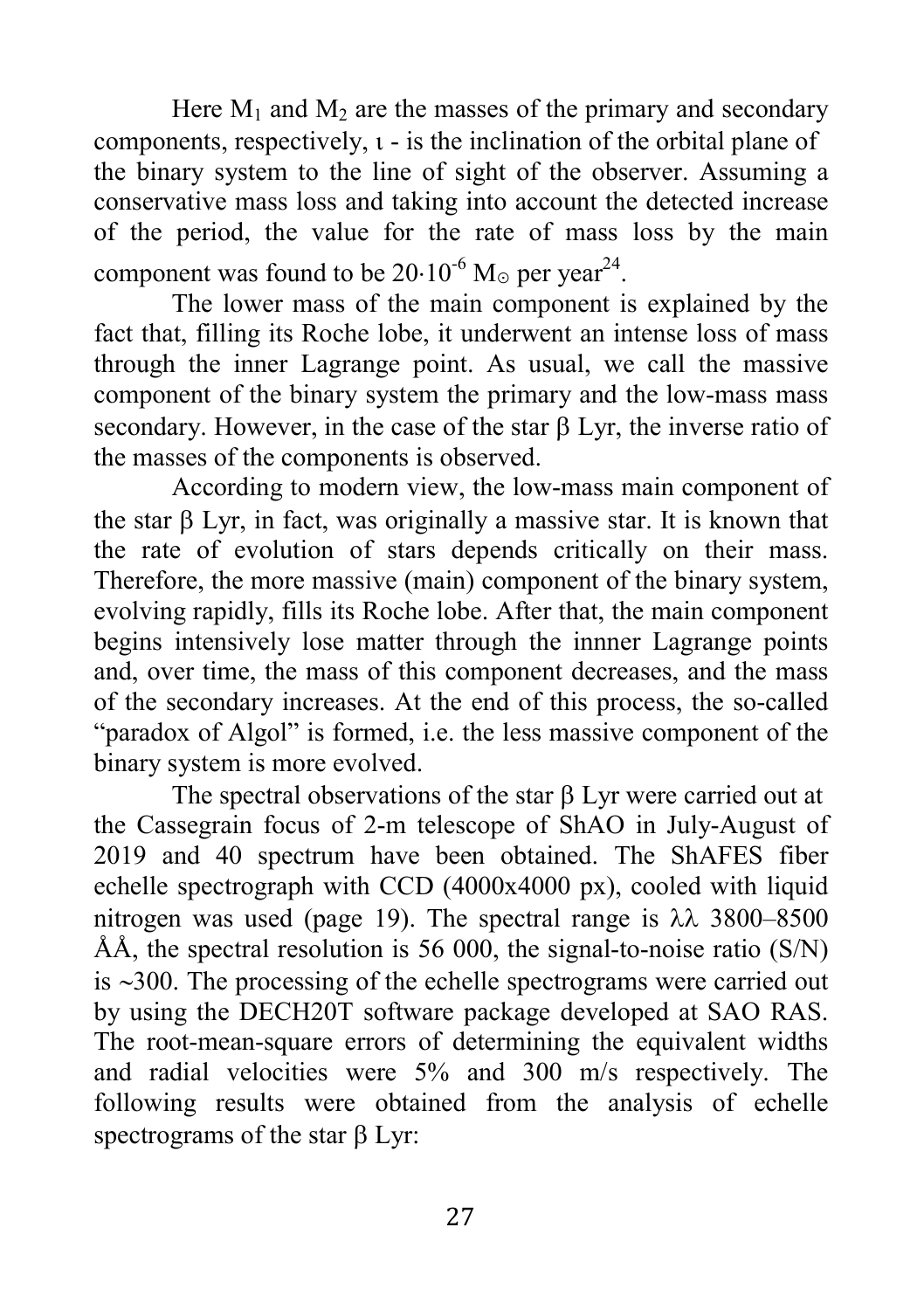- 1. To plot the radial velocity curve of the main component, we used the measured radial velocities of the SiII 6347, MgII 4481, and FeII 4233 lines. The choice of these lines is due to the fact that these lines are narrower and symmetric, which allows us to determine the radial velocities of these lines with high precision.
- 2. The value of the orbital period corresponding to our observational season was determined as 12.9414 days. Due to the intense mass loss of the main component of star  $\beta$  Lyr, the value of the orbital period of this system increases by 19 sec. in one year. Consequently, when studying this star, it is necessary to determine the value of the period corresponding to the observation season.
- 3. It was revealed that the line  $H_{\alpha}$  consists of narrow violet (V violet), wide red (R-red) components and absorption between them. In all phases of the orbital period, the so-called S-wave emission is also observed in the  $H<sub>\alpha</sub>$  line. Note that S-wave emission is characteristic for cataclysmic variables.
- 4. The dependences of the radial velocity, central intensities, equivalent widths and half-widths of the  $H_{\alpha}$  and HeI 6678 lines on the phase of the orbital period were plotted. All these dependences are in fairly good agreement with these plotted by other researchers.
- 5. An additional observational fact indicating the presence of two hot spots at phases  $\sim 0.4$  and  $\sim 0.8$  of the orbital period on the disk surrounding secondary component was revealed. The temperature of these spots is 10% and 20% higher than in the environment, respectively. We found two maxima in the dependence of the ratio of the intensities of the violet and red components of  $H<sub>\alpha</sub>$  and HeI 6678 lines on the phase of the orbital period, at phases of about 0.4 and 0.8. It is known that the emission lines  $H<sub>0</sub>$  and HeI 6678 are formed mainly in bipolar jets. The jets are directed perpendicular to the orbital plane in the region where the wind from the main component collides with the disk. A comparison of the curves for  $H_{\alpha}$  and HeI 6678 shows that the maximum for the line  $H_{\alpha}$  is more distinct. This fact may be connected with that the jets contribute more in the formation of line  $H_{\alpha}$  than of HeI 6678.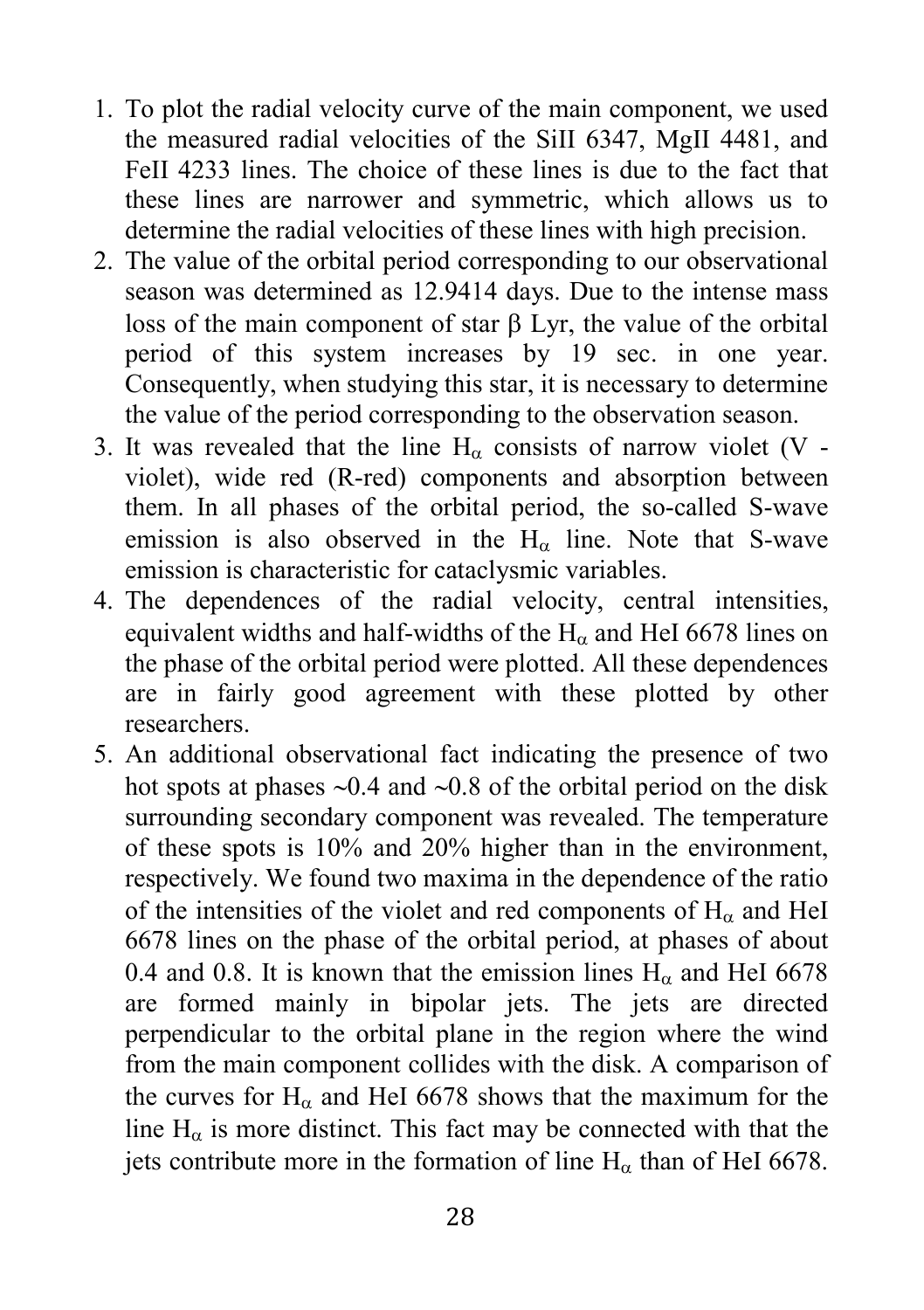Note that the circumstellar envelope and the wind from the main star also contribute to the formation of these lines.

6. It was revealed that the dependence of the radial velocities of the S wave emission changes approximately synchronously with the radial velocity curve of the main component, but with a smaller amplitude.

These results are important for the understanding the physical nature of the processes taking place in star  $\beta$  Lyr and should be taken into account in plotting the physical model of this star.

The fifth chapter presents the results of a study of WR stars, with the probable compact components. In the 1980s, the spectral and photometric variability of 16 "single" WR stars was discovered, which were surrounded by ring nebulae and located at large distances from the galactic plane<sup>25</sup>. These objects were considered as WR stars with the probable compact components (WR  $+$  C). The compact component could be a neutron star or a black hole. The periodic variability of the radial velocities of some spectral lines and brightness revealed for these "single" WR stars was an argument in favor of the binarity of these stars. However, further research did not confirm that the above mentioned 16 stars can be  $WR + C$  systems. First, the observed spectral and photometric periodicities for most of these objects turned out to be not strictly periodic, but quasiperiodic. On the other hand, X-ray observations have shown that the X-ray luminosity of these stars is too low ( $L_x \le 10^{33}$  erg/s) for accreting neutron stars. In fact, if these stars were indeed  $WR + C$  systems, their X-ray brightness should be  $\sim 10^{38}$  erg/s<sup>26</sup>. After that, the physical nature of these 16 stars turned out to be uncertain.

The first attempt to explain the physical nature of these 16 stars was made by academician A.M. Cherepashchuk<sup>26</sup>. According to A.M. Cherepashchuk, "single" WR stars located in the centers of ring nebulae can be CBS containing low-mass "normal" K-M stars

 $\frac{25}{25}$ Асланов А.А., Колосов Д.Е., Липунова Н.А. и др. Каталог тесных двойных звезд на поздних стадиях эволюции / Москва, издательство МГУ, – 1989, – 240 с. <sup>26</sup>Cherepashchuk, A.M. X-ray nova binary systems // Space Sci. Review,  $-2000$ , 93,  $-$  p.473-580.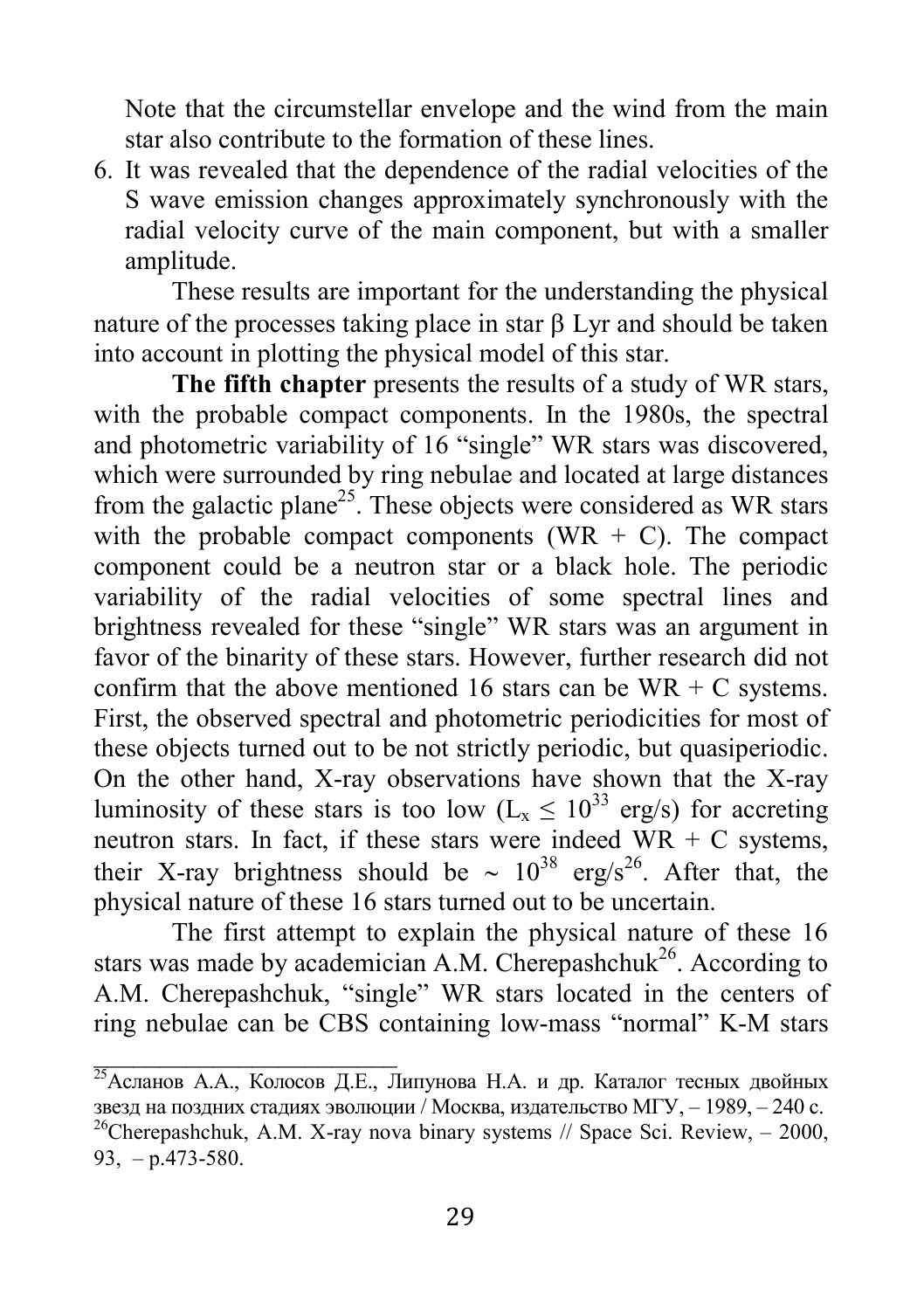as components $^{26}$ .

The basis for this hypothesis is that, several dozen low-mass X-ray Binaries (LMXB) have been discovered, consisting of a lowmass optical star of spectral type K - M, filling its Roshe lobe and an accreting relativistic object (neutron stars or black holes). The orbital periods and eccentricities of orbit of these objects are  $P \sim 0.2 - 33.5$ days and  $e = 0$  correspondingly. Spectral types of optical components: B, A, K, M. According to the luminosity class, these components correspond to dwarfs, subgiants, and giants. The duration of the LMXB X-ray flares is on the order of months. During an X-ray flare, their X-ray luminosity increases by a factor of  $10^2$ - $10^6$ and reaches the value of  $L_x \sim 10^{37}$ -10<sup>38</sup> erg/s. The quiescent X-ray luminosity is  $L_x \sim 10^{31}$ -10<sup>33</sup> erg/s. The duration of a quiet state can be up to several years. The relativistic components of the LMXB are neutron stars or black holes<sup>26</sup>.

According to the theory of evolution of MCBS, the progenitors of low-mass X-ray binaries should be WR stars with low-mass K-M stars. The WR  $+$  (K-M) system is formed after the primary mass exchange. The subsequent explosion of the WR star as a supernova formed after the initial mass exchange leads to the formation of an X-ray binary system with a relativistic object and a low-mass K-M star.

To test A.M. Cherepashchuk's hypothesis, it is necessary to answer the question: does the periodic variability of these 16 stars persist during very long time. To answer this question, we examined four of these stars: HD 191765, HD 192163, HD50896, and HD197406.

The spectral observations of the stars HD 191765 and HD 192163 were carried out at the Cassegrain focus of 2-m telescope of ShAO during 2005-2010. The echelle spectrometer of the Cassegrain focus of 2-m telescope was used (page 19). The spectral range  $\lambda \lambda$ 4000-7000 ÅÅ, spectral resolution  $R = 14000$ , signal-to-noise ratio  $SN \sim 100$ . Echelle spectrograms were obtained and processed by using the DECH software packages developed at SAO RAS.

The photometric observations of the star HD 191765 were carried out with the 60-cm telescope of ShAO in July-September of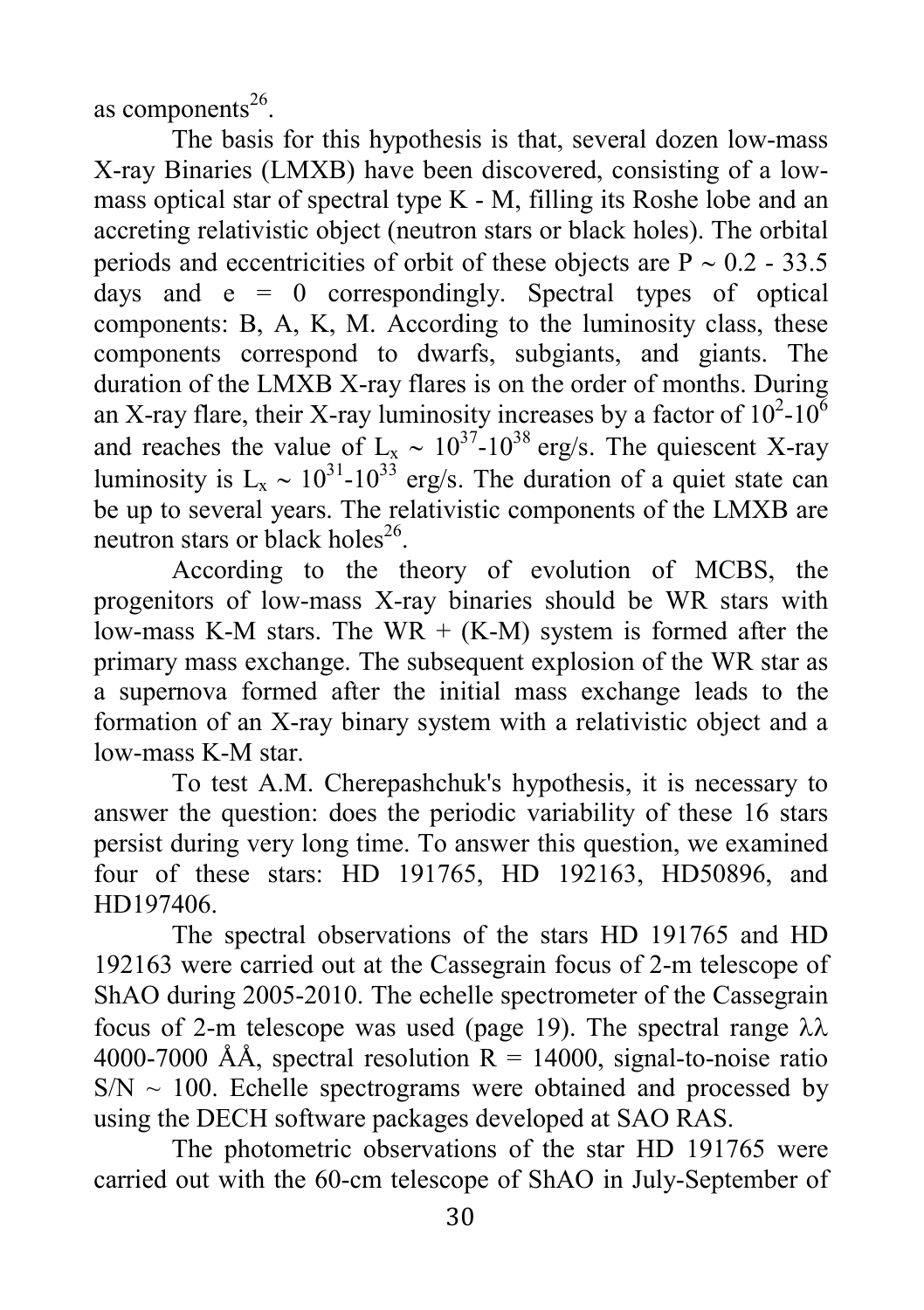2010. The Apogee Alta U-27 1024x1024 pixel CCD photometer was used. The filter V was chosed because the contribution of emission lines in this filter is about 7% and the variability in this filter is mainly related to the variability of the continuous spectrum. Photometric data were obtained and processed by using the MaxIm DL program. The photometric variability of the star HD 191765 was revealed, both during the night and from night to night. The rootmean-square error of one measurement, determined from the control star, varies from  $0^{\text{m}}.0006$  to  $0^{\text{m}}.0009$ .

The information concerning on the revealed variability of the profiles of the (HeII + H<sub>a</sub>) 6560 emission band in the spectra of the stars HD 191765 and HD 192163 is given. It is known that the  $H_{\alpha}$ emission is formed in the outer regions of the expanding envelope of the WR star, and the orbital motion of the K-M star can lead to the perturbation of the region of formation of the  $H<sub>\alpha</sub>$  emission, which should cause variability of the profile shape of this line. The variability of the profile of the  $(HeII + H<sub>o</sub>)$  6560 emission band may serve as an additional indication of the presence of a companion near the star WR, which, according to A.M. Cherepashchuk, is the lowmass K-M star $^{26}$ .

Among the 17 profiles of the (HeII +  $H_{\alpha}$ ) 6560 emission band studied by us in the spectrum of the star HD 191765, only in one case a more or less symmetric profile was detected, and in other cases the asymmetry of different degrees are observed. The signal-tonoise ratio is the same for all investigated echelle spectrograms and is equal to  $S/N \sim 100$ .

By comparison the profiles of the  $(HeII + H<sub>0</sub>)$  6560 emission band in the spectrum of the star, HD 192163, obtained on different dates, revealed the profile variability in the violet wing (the region from  $\sim$  6496 Å to  $\sim$  6532 Å ). In this region, sometimes narrow emission features appear (mainly at a wavelength of  $\sim$  6510 Å), the height of which is three times higher than the error  $(0.9\%)$ .

By using the measured radial velocities of  $(HeII + H<sub>o</sub>)$  6560 emission band for the star HD 192163, we carried out a frequency spectral analysis of the radial velocities to reveal the possible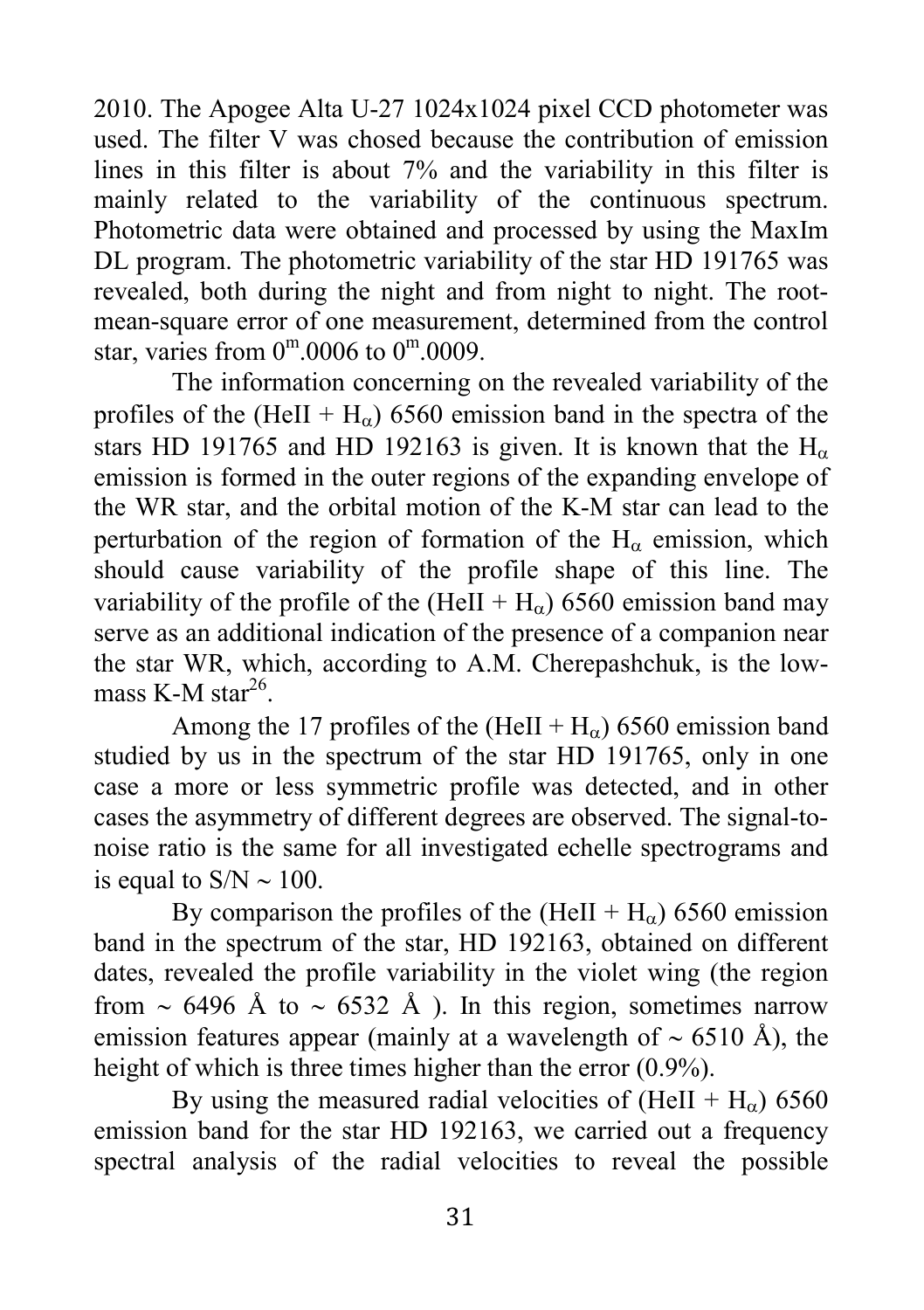periodicity. By using the method proposed by Scargle<sup>27</sup> and the "clean" algorithm<sup>28</sup> obtained the period as  $5.1287$  days. This period is interpreted by the binarity of HD 192163 with the "normal" lowmass K-M component.

The frequency spectral analysis of the photometric data of the star HD 191765 is performed to reveal the possible periodicity. By using the method proposed by Scargle<sup>27</sup> and the "clean" algorithm<sup>28</sup> obtained the period as 1.887 days. This period is interpreted by the binarity of HD 191765 with the "normal" low-mass K-M component.

By analyzing the data published in the scientific literature for the stars HD50896 and HD197406, it was revealed that their periodic variability persists for a long time. Thus, we came to the conclusion that four stars (HD 192163, HD191765, HD50896 and HD197406) are a binary  $WR + (K-M)$  system. According to the modern theory of evolution of the MCBS, these binary systems are progenitors of Xray sources with low-mass K-M components.

As a result of spectral and photometric studies of the stars HD 191765 and HD 192163, we have confirmed the preservation of the periodic variability of these two stars during long time.

Note that the orbital periods for the stars HD 191765 ( $P =$  $1^{\text{d}}.887$ ), HD 192163 (P =  $5^{\text{d}}.218$ ), HD50896 (P =  $3^{\text{d}}.766$ ), and HD197406 ( $P = 4^d$ .31364) fall into the intervals that were determined for X-ray sources with the low-mass components. The assumed masses of the low-mass components are  $\sim 1 \text{ M}_{\odot}$  and 4 M<sub>☉</sub> for the stars HD 50896 and HD 197406, respectively<sup>29, 30</sup>. These masses are

 $\mathcal{L}=\{1,2,3,4,5\}$ 

 $\frac{27}{27}$ Scargle, J.D. Studies in astronomical time series analysis. II. Statistical aspects of spectral analysis of unevenly spaced data  $//$  Astrophys. Journal,  $-1982$ ,  $263$ ,  $$ р.835-853.

<sup>&</sup>lt;sup>28</sup>Roberts, D.H., Lehar, J., Dreher, J.W. Time series with clean. I. Derivation of a spectrum // Astronomical Journal, – 1987, 93, – p.968-989.

<sup>&</sup>lt;sup>29</sup>Cherepashchuk, A.M. Periodic variability of HD 50896 - a Wolf Rayet star associated with a ring nebula // Monthly Notices of the Royal Astronomical Society,  $-1981, 194, -p.755-759$ .

<sup>&</sup>lt;sup>30</sup>Moffat, A.F.J., Seggewiss, W. The intrinsically bright Wolf-Rayet stars of type WN 7. V - The single-line runaway binary HD 197406 // Astron. and Astrophysics,  $-1980, 86, -p.87-90.$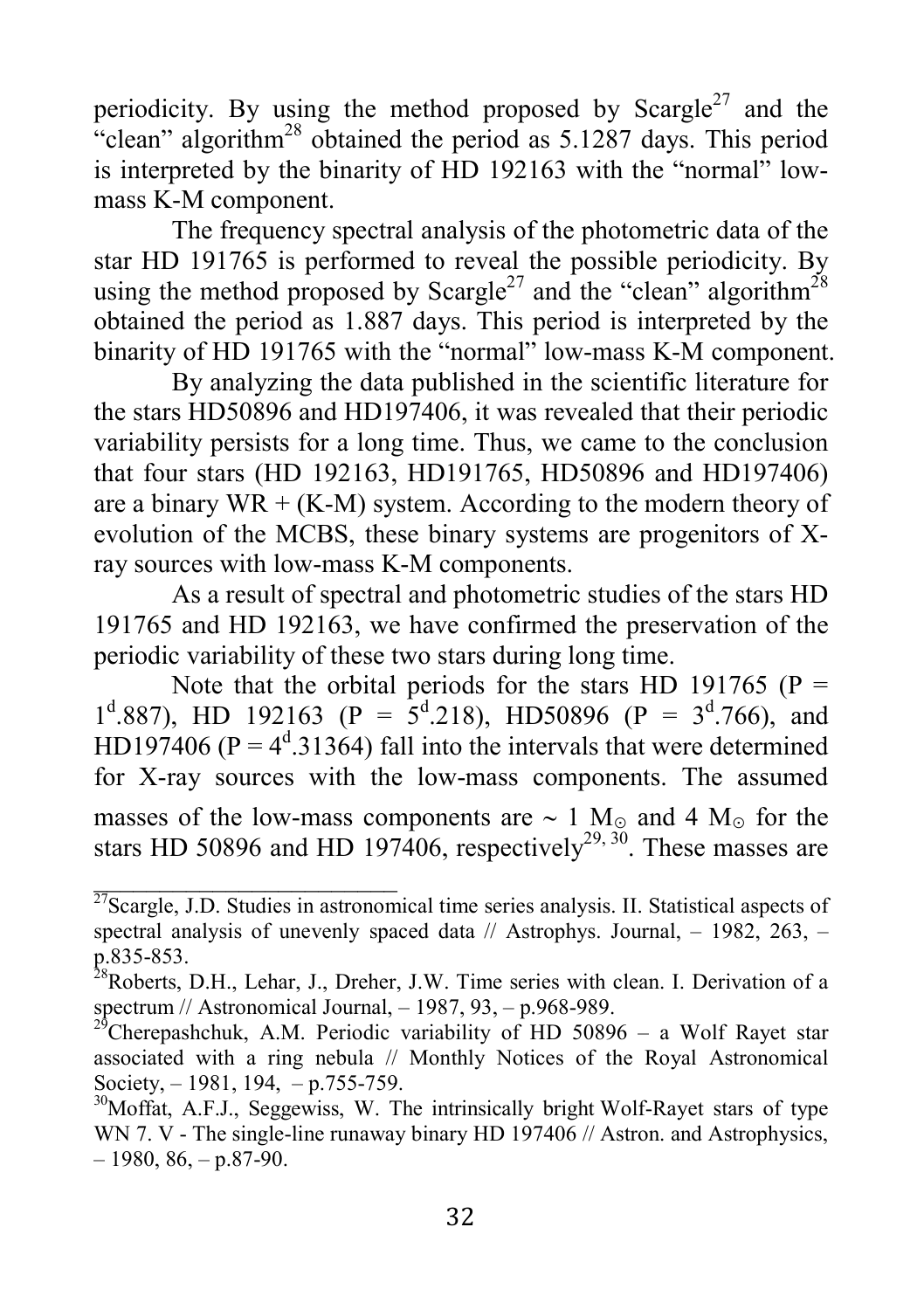in very good agreement with the masses of the low-mass components of X-ray sourses<sup>26</sup>. Taking into account the above indicated observational facts we concluded that the stars HD 191765, HD 192163, HD50896, and HD197406 are evolutionary precursors of Xray sources with the low-mass K-M components.

A study of the interstellar lines NaI 5890 and NaI 5896 in the spectrum of a WR star, HD 192163, have been investigated in order to reveal the possible contribution of the Ring Nebula NGC 6888 to the formation of these lines. Note that the star HD 192163 is located in the center of the Ring Nebula NGC 6888. Note that the lines NaI 5890 and NaI 5896 are formed mainly in the interstellar medium and should be symmetric. The asymmetry of these lines is an argument in favor of the contribution of other sources to the formation of these lines. In our case, it is reasonable to assume that the Ring Nebula NGC 6888 contributes to the formation of these lines. The asymmetry of these lines was not detected by us in the spectra of another WR star, HD 191765, and the standard star HD 189847. This observational fact is an additional argument in favor of the reality of the revealed asymmetry of the studied absorption lines NaI 5890 and NaI 5896 in the spectrum of the star HD 192163, since the spectra of all stars were obtained and processed under the same conditions.

The results on the study of the ionization structure of the envelopes and the spectral classification of the WR, HD 191765 and HD 192163 stars is given. The ionization structure of the envelopes of these stars is studied by plotting the dependence between the emission line half-widths and the ionization potentials. It is shown that the structures of the envelopes of these stars are different. These differences may be related to the difference in their evolutionary states.

By using the logarithm of the ratio of line intensities, the dependence of log (CIV5808/HeI5875) on log (HeII5411/HeI5875) was plotted. It is known that this dependence is used for the spectral classification of WR stars of nitrogen sequence. Despite the fact that both stars in this dependence fall into the region corresponding to the WN6 subtype, there are differences between them. HD 192163 more accurately corresponds to the WN6 subtype, while HD 191765 is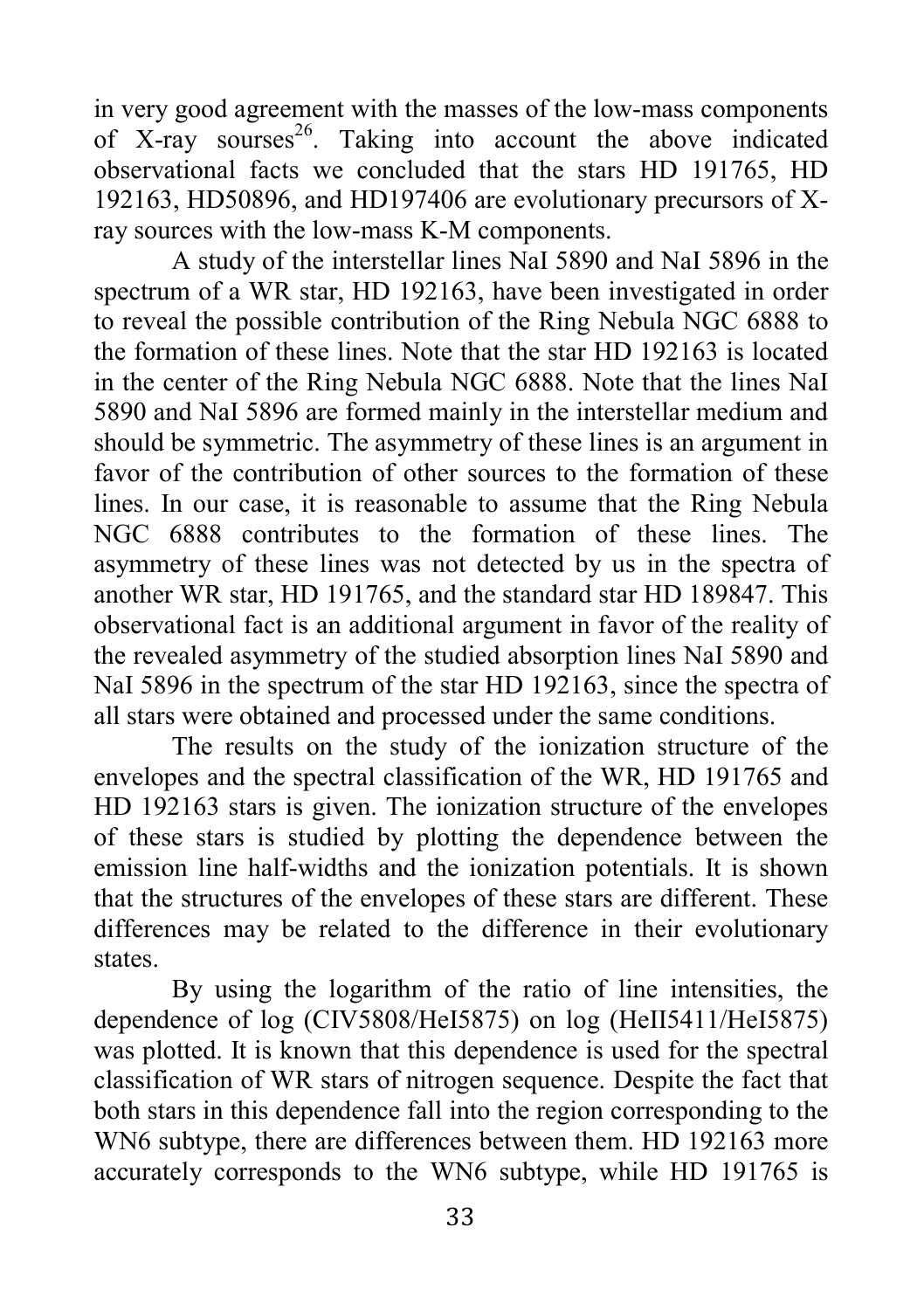located on the border between WN5 and WN6. Note that the atmosphere of the star HD 192163 contains hydrogen, while the star HD 191765 has completely lost its outer hydrogen envelope<sup>31</sup>. The difference between these stars may be due to both this circumstance and the fact that the initial mass of these stars was different<sup>31</sup>.

The sixth chapter presents the results of studies the origin of spiral galaxies. The idea proposed by us concerning to the origin of spiral galaxies is explained.

According to the classification scheme proposed by the American astronomer E. Hubble, by the degree of development of spiral arms and its size, the spiral galaxies are subdivided into subtypes: Sa, Sв, and Sс. Along this sequence the core of galaxy decreases and the spiral arms become stronger $^{12}$ .

The separation of galaxies into spiral and elliptical is connected with the rotation (angular momentum) of galaxies. Galaxies with the high angular momentum, had a favorable condition for the development of a spiral structure, however, galaxies with a low angular momentum were formed as elliptical galaxies, galaxies with the least angular momentum remained shapeless (irregular)<sup>12</sup>.

It is known that the majority (more than 50%) of galaxies in the Universe is spiral galaxies and the spiral structures of galaxies are quite stable, since this structure does not decay for billions of years. Despite the fact that several hypotheses have been proposed, with the help of which astronomers try to explain the origin of spiral structures of galaxies, to date, there is no satisfactory theory about the origin and evolution of these structures<sup>6, 7</sup>. We argue that the "embryos" of the spiral structure of galaxies are formed in the first microseconds of Big Bang (BB).

According to modern view, the Universe was formed  $\sim$ 13.8 billion years ago from a singular state as a result of BB, and has been expanding and cooling since then<sup>5</sup>. BB is a generally accepted cosmological model, which successfully describes the physical

 $\mathcal{L}=\{1,2,3,4,5\}$ 

<sup>&</sup>lt;sup>31</sup>Hamann, W.R. Wessolowski, U., Koesterke, L. Non-LTE spectral analyses of Wolf-Rayet stars: The nitrogen spectrum of the WN6 prototype HD 192163 (WR136) // Astronomy and Astrophysics, – 1994, 281, – p.184-198.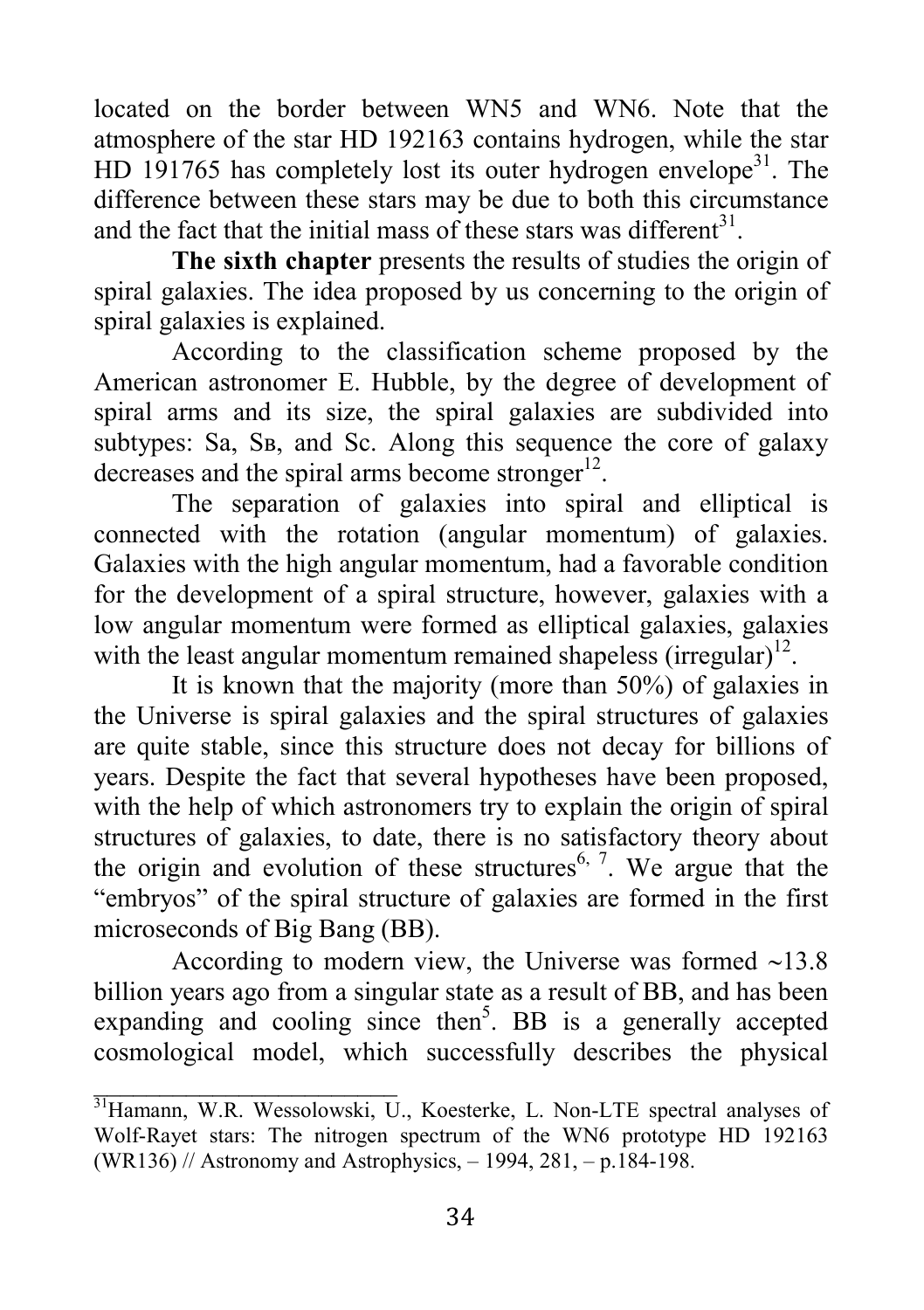properties of the early stages of the evolution of the Universe.

BB is subdivided into the following epoch: Planck, Grand Unification, Inflation, Electroweak, Quark, Hadrons, Leptons, Nucleosynthesis, Photon, Recombination ( Recombination/Decoupling), Dark Ages, Formation of stars and galaxies. The properties of these epochs are briefly outlined.

At present, in modern particle accelerators, it has been possible to create a state of matter that corresponds to the first microseconds of the Universe after the BB. In the Large Hadron Collider (LHC), it was possible to reach up to  $10^{-12}$  seconds after the BB. This state approximately corresponds to the post-inflationary era of the BB. According to modern view in this era, the Universe consisted of a quark-gluon plasma and experiments carried out at the LHC showed that this quark-gluon plasma behaves more like a liquid than a gas. After revealing this fact, it became possible to apply van der Waals curves to quark-gluon plasma<sup>32</sup>.

Numerous experiments have shown that the state of the liquid near the critical point is extremely unstable. Physically, this means that at the critical point, the correlation length approaches infinity, fractality and self-similarity appear.

If the collision of particles occurs near the critical point, selfsimilarity appears due to approaching the correlation length to the infinity. Any object is called self-similar if this object exactly or approximately coincides with a part of itself. Self-similarity is a characteristic property of a fractal. A fractal is a self-similarity set. It is known that the most suitable figure of a self-similar object is a logarithmic spiral. We have proposed a method for the revealing the spiral structure. It is known that the equation of the logarithmic spiral in polar coordinates has the form $^{33}$ :

$$
r(\phi) = r_0 e^{k\phi}
$$

 $32$ Cashmore R., Maiani, L., Revol, J.P. Prestigious Discoveries at CERN / Springer,  $-2004, -190$  p.

<sup>33</sup>Сильванович О.В. Лабораторный практикум по высшей математике.

Специальные кривые / Санкт Петербург, издательство Университет ИТМО, –  $2018. - 62$  c.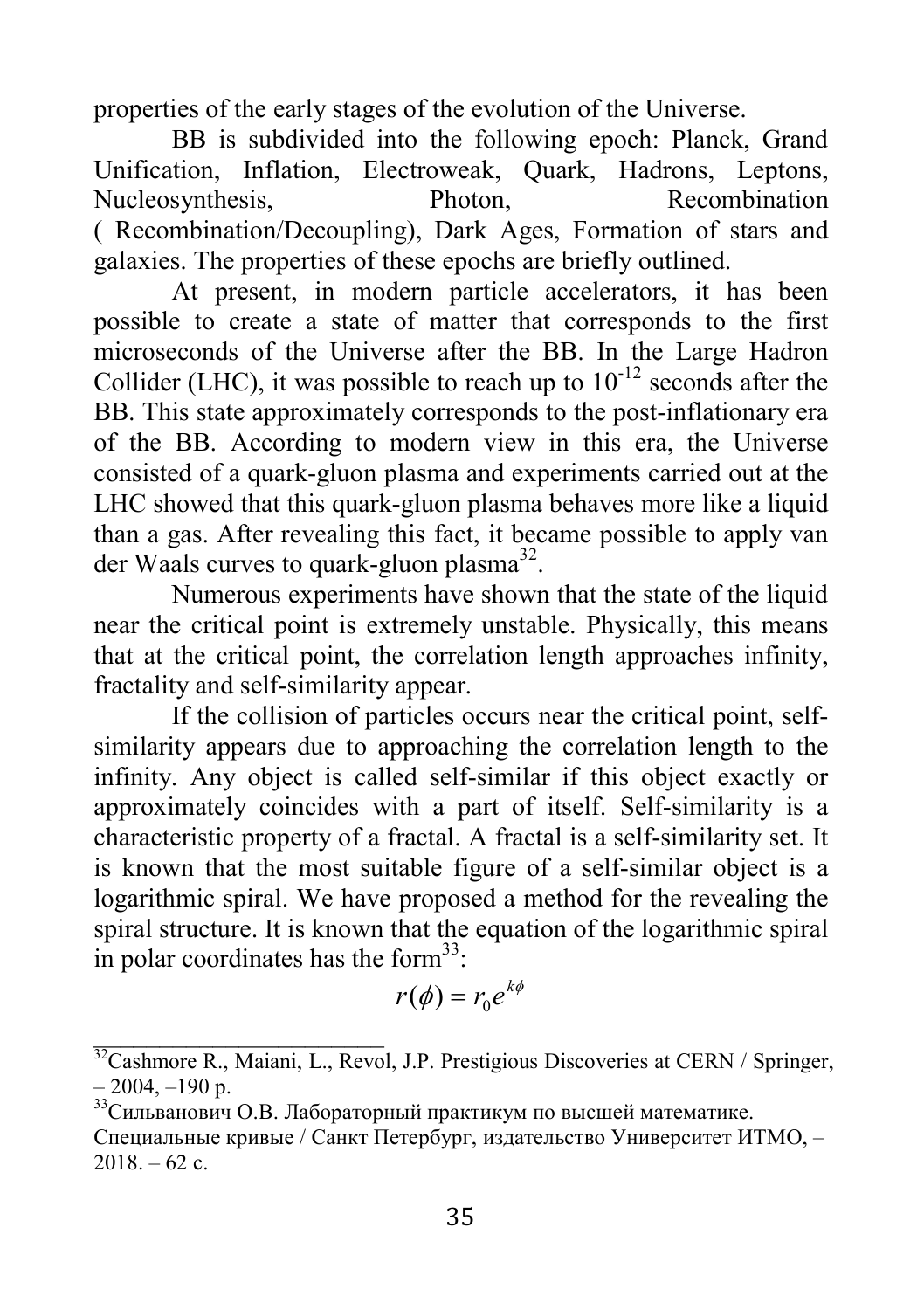where,  $\phi$  - is the polar angle of the points on the spiral,  $r$  - is the radius vector of these points,  $r_0$  and k are the coefficients by which the radius and distance between the turns is determined correspondingly.

If we take the logarithm of the spiral equation we get:

$$
\ln(r(\phi)) = \ln(r_0) + k \times \phi
$$

After this transformation, the equation of the logarithmic spiral is transformed to the equation of a straight line, which can be easily identified from the experiment by plotting the dependence of the logarithm of the radius vector on the polar angle.

The logarithmic spiral has some interesting features. Among the various properties of the logarithmic spiral, the following features are more important for our problem<sup>32</sup>:

- with an increase in the size of the turns of the logarithmic spiral, its shape remains unchanged;
- after various transformations, the logarithmic spiral has the ability to restore its shape;
- the tangent at any point to the logarithmic spiral forms the same angle with the radius vector;
- polar angles that correspond to different points of the logarithmic spiral are proportional to the logarithms of the radius vectors of these points.

Namely these features of the logarithmic spiral make it a suitable self-similar figure $32$ .

So we conclude:

- in the first microseconds of the BB during the transition from quark-gluon plasma to hadron (proton and neutron) matter, due to approaching infinity of correlation length, near the critical point, a spiral structure develops;
- this spiral structure is "embryo" of spiral structures of galaxies;
- a spiral structure, which, formed near the critical point, can be used as one of the signs of second-order phase transitions.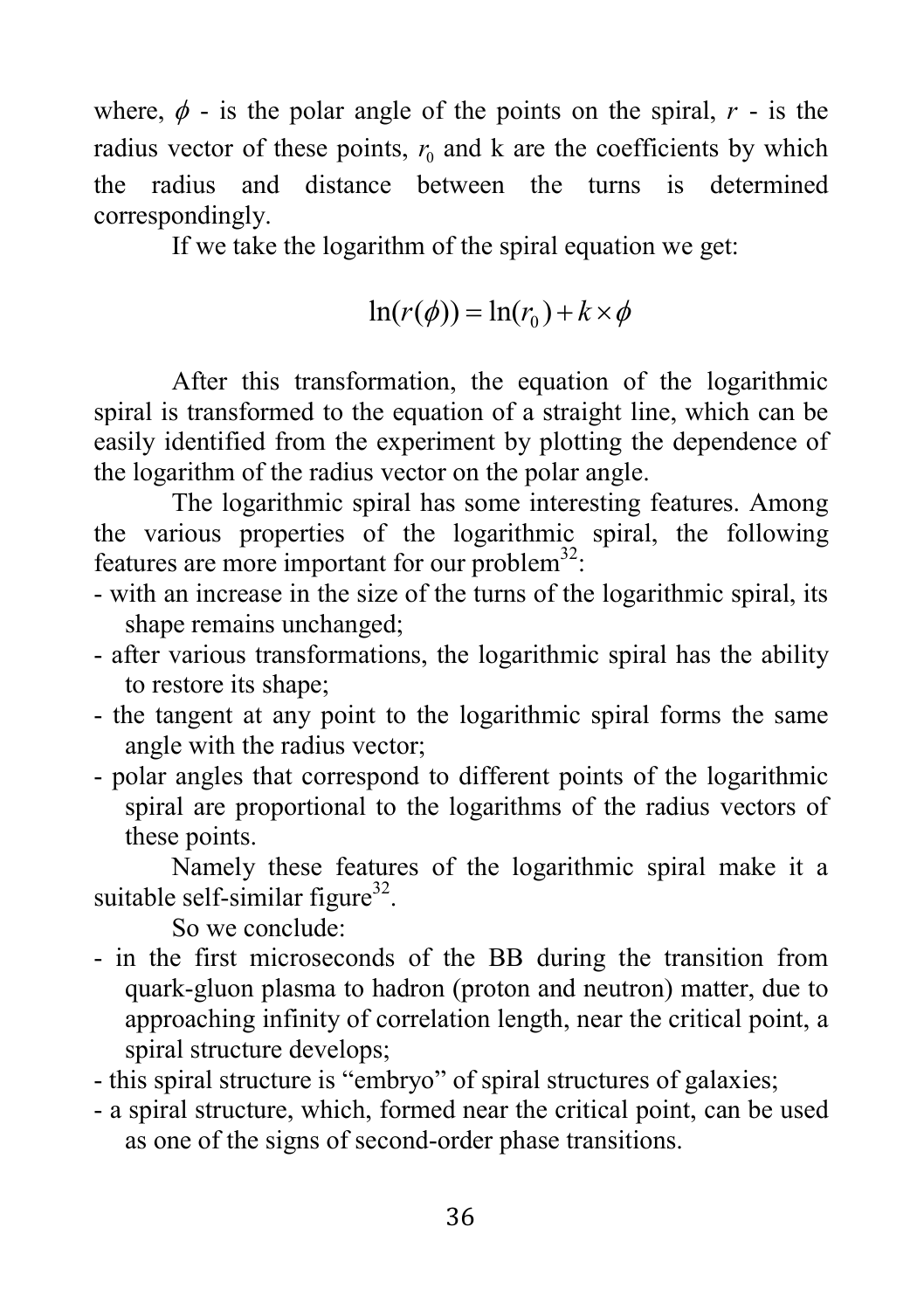Though most of the galaxies in the universe are spiral galaxies, there are also elliptical and irregular ones. To clarify the possible evolutionary relationships between types of galaxies, it is necessary to compare the distinctive properties of these objects. We believe that angular momentum plays a critical role in the division of galaxies into different types. As noted above, near the critical point, due to approaching infinity of correlation length, the fractality appears and a spiral structure develops. In this case, infinitely many spiral structures are formed. Different spirals differ from each other by the value of angular momentum, and these spiral structures can be divided into three groups:

- spiral structures with the high angular momentum;
- spiral structures with the average angular momentum;
- spiral structures with the low angular momentum.

We argue that spiral galaxies are formed from the spiral structures with the high angular momentum. Elliptical and irregular galaxies are formed from the spiral structures with average and low angular momentum, respectively. Therefore, we argue that the "embryos" not only of spiral galaxies, but also of all galaxies are formed during the first microseconds of the BB. This leads to another idea that the galaxies were formed first, and then its main components - the stars.

In 2012, the oldest galaxy Q2343-BX442 with the wellformed spiral arms was discovered<sup>34</sup>. The redshift of galaxy Q2343-BX442 is  $z = 2.1765$ , which corresponds to a distance of approximately 10.7 billion light years. Consequently, this galaxy was formed  $\sim$  3 billion years after BB. Astronomers believe that "the fact" that such a galaxy exists is surprising, because modern common sense says that such spiral galaxies simply should not exist in such early epochs of the universe"<sup>34</sup>.

However, according to our assumptions, the presence of such a galaxy in the early epochs of universe is quite reasonable, since the

\_\_\_\_\_\_\_\_\_\_\_\_\_\_\_\_\_\_\_\_\_

<sup>&</sup>lt;sup>34</sup>Law, D.R., Shapley A.E., Steidel C.C., et al. High Velocity Dispersion in A Rare Grand Design Spiral Galaxy at Redshift  $z = 2.18$  // Nature,  $- 2012$ , 487,  $- p.338 - p.338$ 340.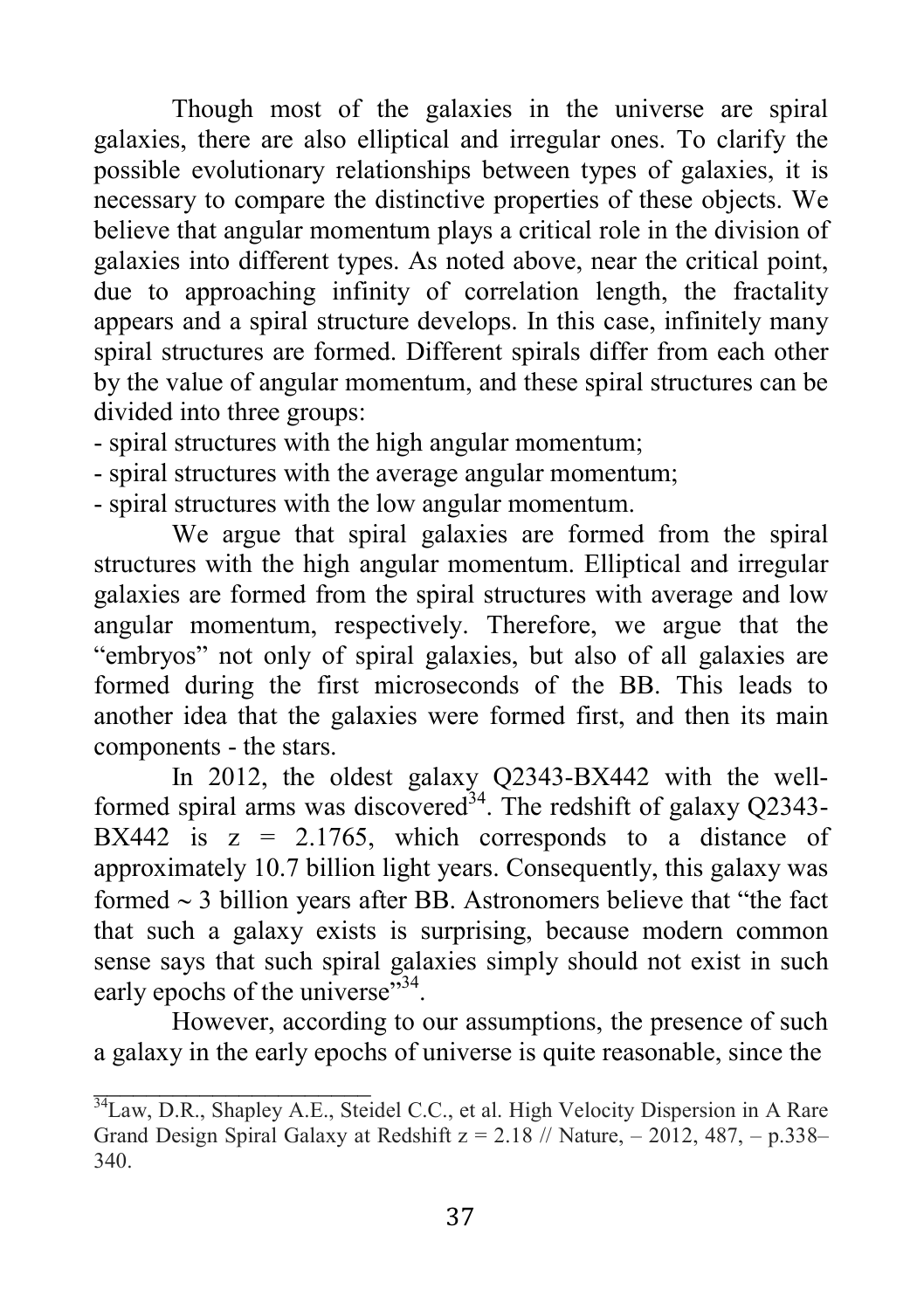"embryos" of spiral structures were formed during the first microseconds of BB. This observational fact is also in favor of our assumption that galaxies were formed first, and then its main components - stars.

#### **REZULTS**

The results of the dissertation are as follows:

- 1. An unusual photometric variability of the WR of the star HD191765 has been revealed. From photometric observations, it was found that the magnitude of the star HD 191765 varied from  $8^{\text{m}}.0$  to  $8^{\text{m}}.1$  within  $\sim 10$  minutes. Such a brightness change the first time has been observed for this star [19, с.33-35].
- 2. It was revealed that WR stars with the probable compact components (HD 191765, HD 192163, HD 50896, and HD 197406) are evolutionary precursors of X-ray binaries with "normal" low-mass K-M components. As a result of spectral and photometric studies of the stars HD 192163 and HD 191765, and from an analysis of the literature data for the stars HD 50896 and HD 197406, we concluded that these stars are  $WR + (K-M)$ binaries. According to the theory of evolution of MCBS,  $WR +$ (K-M) binaries are precursors of X-ray binaries, with "normal" low-mass K-M components [18, с.380-392], [50, c.109-110].
- 3. The contribution of the Ring Nebula NGC 6888 surrounding the star HD 192163 to the formation of the lines NaI 5890 and NaI 5896 was revealed. The asymmetry of these profiles is an argument in favor of the contribution of other sources to the formation of these lines. By investigating the high-resolution spectra, we revealed the asymmetry of the lines NaI 5890 and NaI 5896 in the spectrum of the star HD 192163. We argue that the in formation of these lines there is contribution of Ring Nebula NGC 6888, surrounding the star HD 192163 [23, c.14-16], [45, c.75-76].
- 4. The revealed difference between subtypes of WR type stars, HD 191765 and HD 192163. By using the logarithm of the line intensity ratio, the dependence of log (CIV5808/HeI5875) on log (HeII5411/HeI5875) was plotted. In this dependence the star HD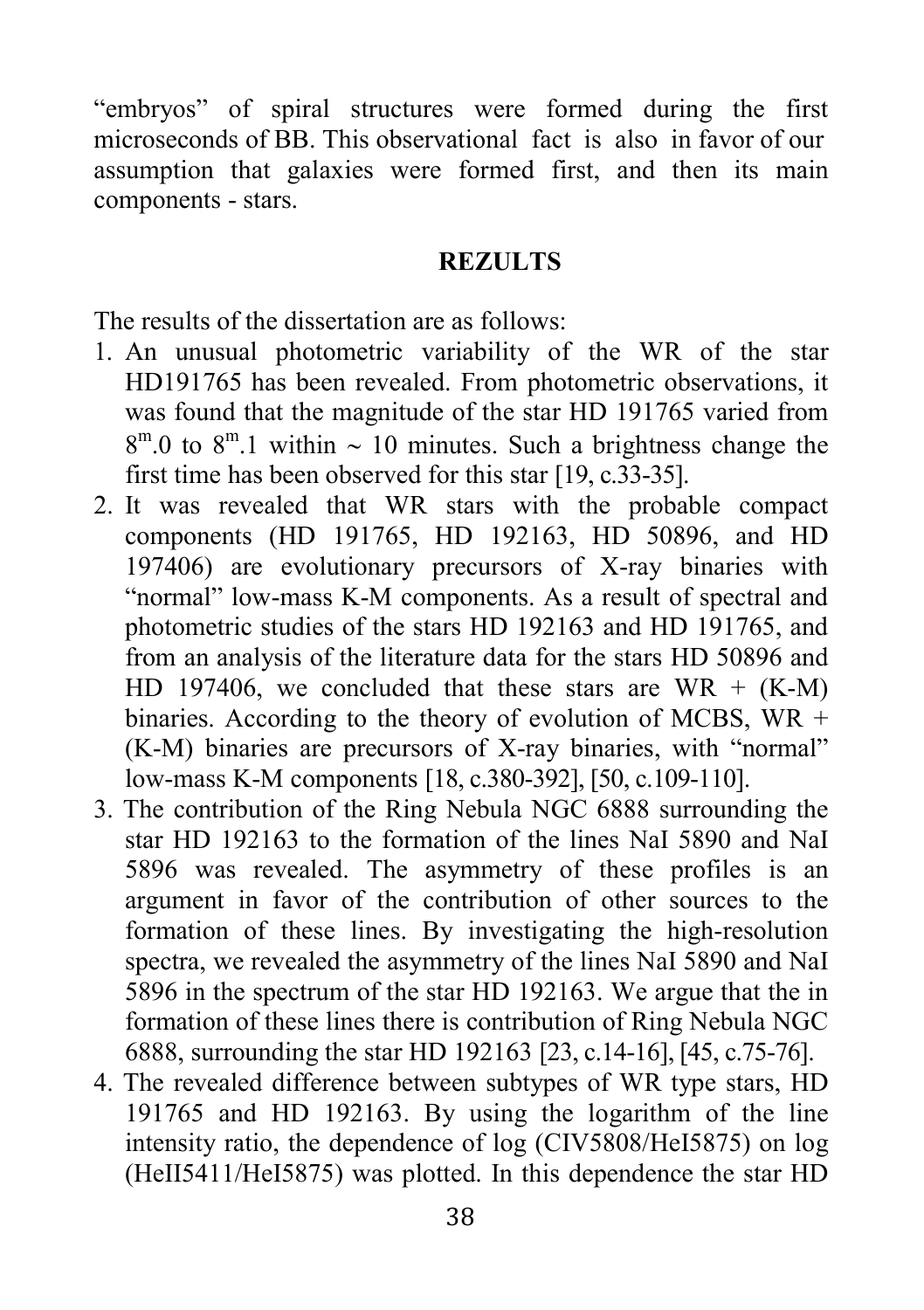192163 more distinctly corresponds to the WN6 subtype, while HD 191765 is located on the border between WN5 and WN6. The difference between these stars may be due to the fact that the initial masses of these stars were different [43, c.142-143], [48, c.308-309].

- 5. A stable weak emission in the violet wing of the  $H_{\alpha}$  line, the appearance and movement of Discrete Absorption Components (DAC) in the core of line  $H_{\alpha}$  in the spectrum of HD 206267 was revealed. The DAC appeared in the red part of the nucleus of line  $H_{\alpha}$  and within about 1.5 h moved to the violet part [43, c.142-143], [48, c.308-309].
- 6. The interval of variation of the radial velocities of the main component of the star HD 206267 was determined for the different lines. It was found that the radial velocity of the main component varies from approximately +80 km/s to -110 km/s for the H<sub> $\alpha$ </sub> and H<sub>B</sub> lines, from +60 km/s to -100 km/s for the line HeII 5411 [32, c.50-56].
- 7. The asymmetry of the  $H_{\alpha}$  and  $H_{\beta}$  lines in the spectrum of the star HD 206267 and variation this asymmetry over time was revealed. For the lines  $H_{\alpha}$  and  $H_{\beta}$ , the opposite asymmetry was found, i.e. when the line  $H_{\alpha}$  is asymmetric in the violet wing, the line  $H_{\beta}$  line is asymmetric in the red wing, and vice versa [29, c.13-15], [55, c.79-80].
- 8. The value of the orbital period of the star  $\beta$  Lyr corresponding to the observational season (July-August 2016) was determined as 12.9414 days. It is known that due to the intense loss of mass of the main component of the star  $\beta$  Lyr, the value of the orbital period of this system increases by  $\sim$ 19 second in year. When studying this star, it is necessary to determine the value of the period corresponding to the observational season [39, c.18-23].
- 9. An additional observational fact has been revealed that shows the presence of two hot spots in phases 0.4 and 0.8 of the orbital period on the disk, the surrounding secondary component of the star  $\beta$  Lyr. We found two maxima in the dependence of the ratio of the intensities of the violet and red components of the  $H_{\alpha}$  and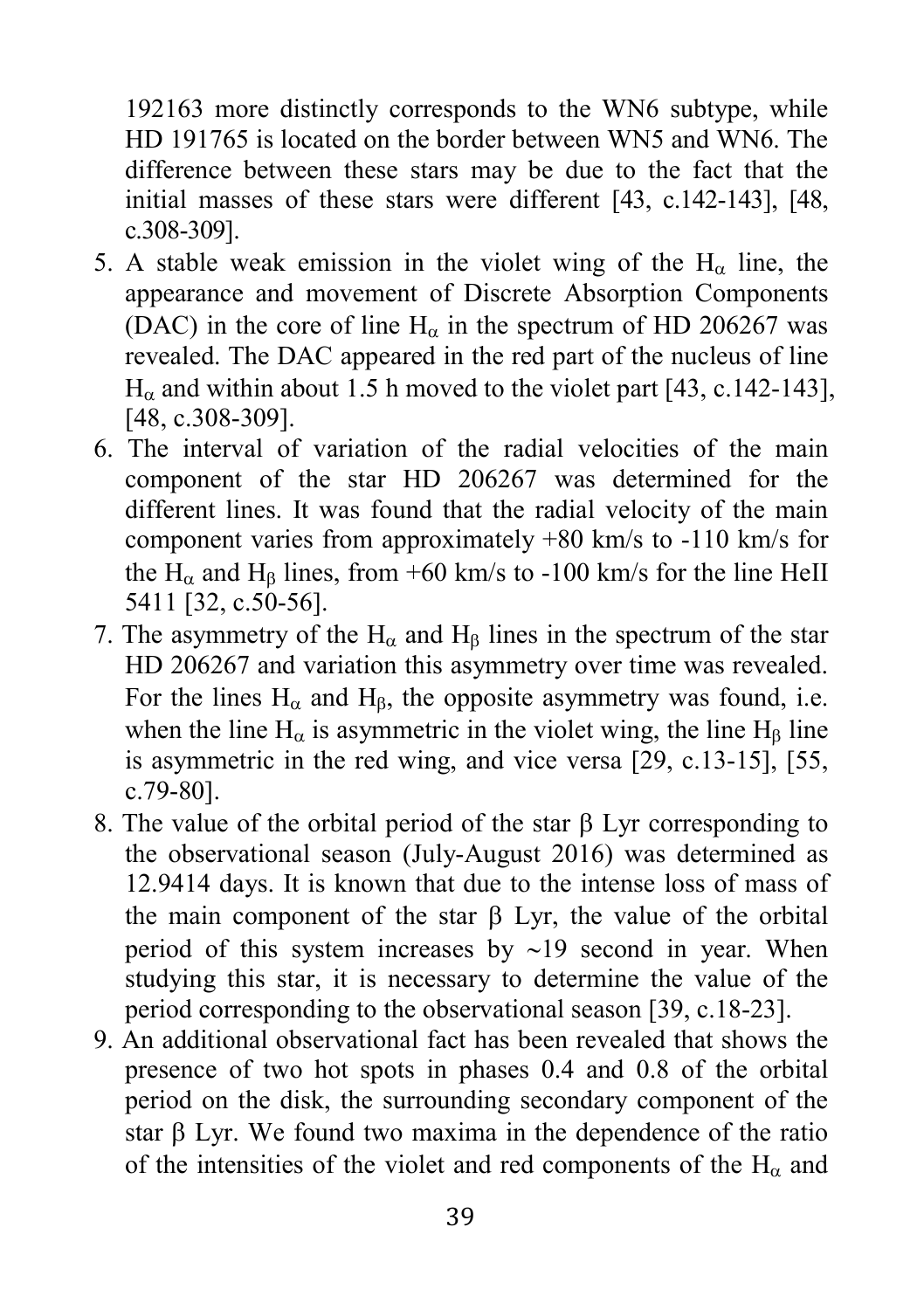HeI 6678 lines on the phase of the orbital period, at phases of about 0.4 and 0.8 [39, c.18-23], [40, c.145-147].

- 10. Conclusion that the "embryo" of the spiral structure of galaxies formed in the first microseconds of the Big Bang. If the collision of particles takes place near a critical point, due to the correlation length approaches infinity, self-similarity and fractality are formed. The most accurate self-similar figure is a logarithmic spiral. Thus, in the first microseconds of BP, a spiral structure is formed near the critical point during the transition from quark gluon plasma to hadron. This spiral structure is the "embryo" of galaxies [30, c.2-4], [36, c.75-78].
- 11. The spiral structure, which forms near the critical point, is the sign of second-order phase transitions, i.e. the spiral structure can be used as an indicator in revealing of second-order phase transitions [30, c.2-4], [36, c.75-78].

#### The results of the dissertation are published in the following works:

- 1. Рустамов, Д.Н., Черепащук, А.М. Спектральные и фотометрические исследования звезд типа Вольфа-Райе НD16523 и WR145=AS422 // Астрономический журнал, – Москва: – 1989, Т. 66, – с. 67-75.
- 2. Rustamov, J.N., Cherepachshuk, A.M. WR stars with the OVI3811, 3834 emission doublet 1. The Catalog of the WR-OVI Stars and spectroscopic studies of the WR-OVI stars HD16523, HD17638 and HD192103 // Astrophysics and Space Science, – Belgium: – 1990, V.167, – р.281-296.
- 3. Рустамов, Д.Н. Быстрая спектральная переменность WR-OVI звезд НD16523, НD17638 // Циркуляр ШАО, – Баку: – 1998,  $N_292$ ,  $-$  c.3-9.
- 4. Рустамов, Д.Н. Vavilov-Cherenkov radiation as a reason of the rapid spectral and photometric variability of the Wolf-Rayet stars // Циркуляр ШАО, – Баку: – 1999, №96, – с.18-19.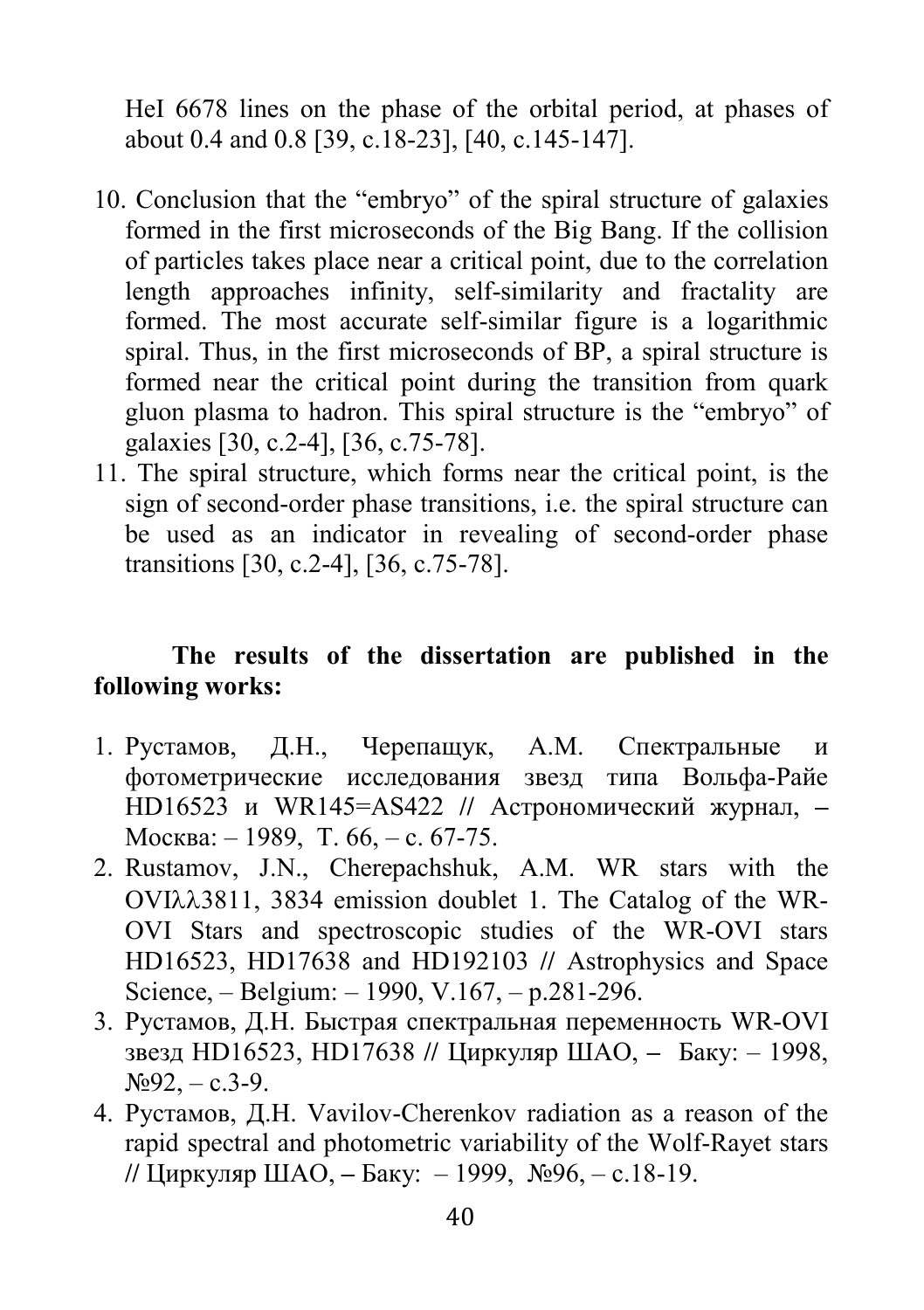- 5. Rustamov, J.N. The new subtype for the spectral classification of some Wolf-Rayet stars // FIZIKA, – Баку: – 2002, Ж 8, №2, – p.56-59.
- 6. Рустамов, Д.Н., Зейналов, С.Г. On the importance of the transition Of-WR stars for the understanding of Wolf-Rayet stars evolution. // FİZİKA, – Баку: – 2002, Ж 8, №4, – p.16-17.
- 7. Рустамов, Д.Н. The modern evolutionary status of the binary Wolf-Rayet type stars // FIZIKA, – Баку: – 2003, Ж 9, №1, – p.22-26.
- 8. Рустамов, Д.Н. Об эволюции звезд типа Вольфа-Райе // Циркуляр ШАО, – Баку:– 2004, № 108, – с.46-47.
- 9. Рустамов Д.Н., Гаджиев M.С. Фотометрическое исследование звезды Вольфа-Райе WR140=HD193793 // Циркуляр ШАО, – Баку: – 2005, №110, – с.57-61.
- 10. Рустамов, Д.Н., Гаджиев, M.С. Фотометрическое исследование трех звезд Вольфа-Райе находящихся в созвездии Лебедя // Azərbaycan Milli Elmlər Akademiyasının Xəbərləri, Fizika-Riyaziyyat və texnika elmləri seriyası, – Bakı: – 2007, XXVII, №2, – с.177-183.
- 11. Рустамов, Д.Н., Гаджиев, M.С. Фотометрическое исследование звезд типа Вольфа-Райе WR136=HD192641 и WR137=HD193077 // Астрономический журнал Азербайджана, – Баку: – 2006, 1, № 3-4, – с.29-33.
- 12. Рустамов, Д.Н. Исследование эмиссионной полосы  $HeII+H_{\alpha}$  в спектре звезды типа Вольфа-Райе WR136=HD192163 // Астрономический журнап WR136=HD192163 // Астрономический журнал Азербайджана, – Баку: – 2007, №1-2, – с.29-34.
- 13. Рустамов, Д.Н., Гаджиев, M.С. Спектральное и фотометрическое исследование звезды типа Вольфа-Райе НD192163 // – Bakı: Azərbaycan Milli Elmlər Akademiyasının Xəbərləri, Fizika-Riyaziyyat və texnika elmləri seriyası, – 2008, XXVII, №2, – s.157-162.
- 14. Рустамов, Д.Н., 0.31 дневная пульсация звезды типа Вольфа-Райе НD 192163 // Bakı Dövlət Universitetinin Xəbərləri, Fizika-Riyaziyyat elmləri seriyası, – Баку: – 2008, №2,  $-$  s.192-196.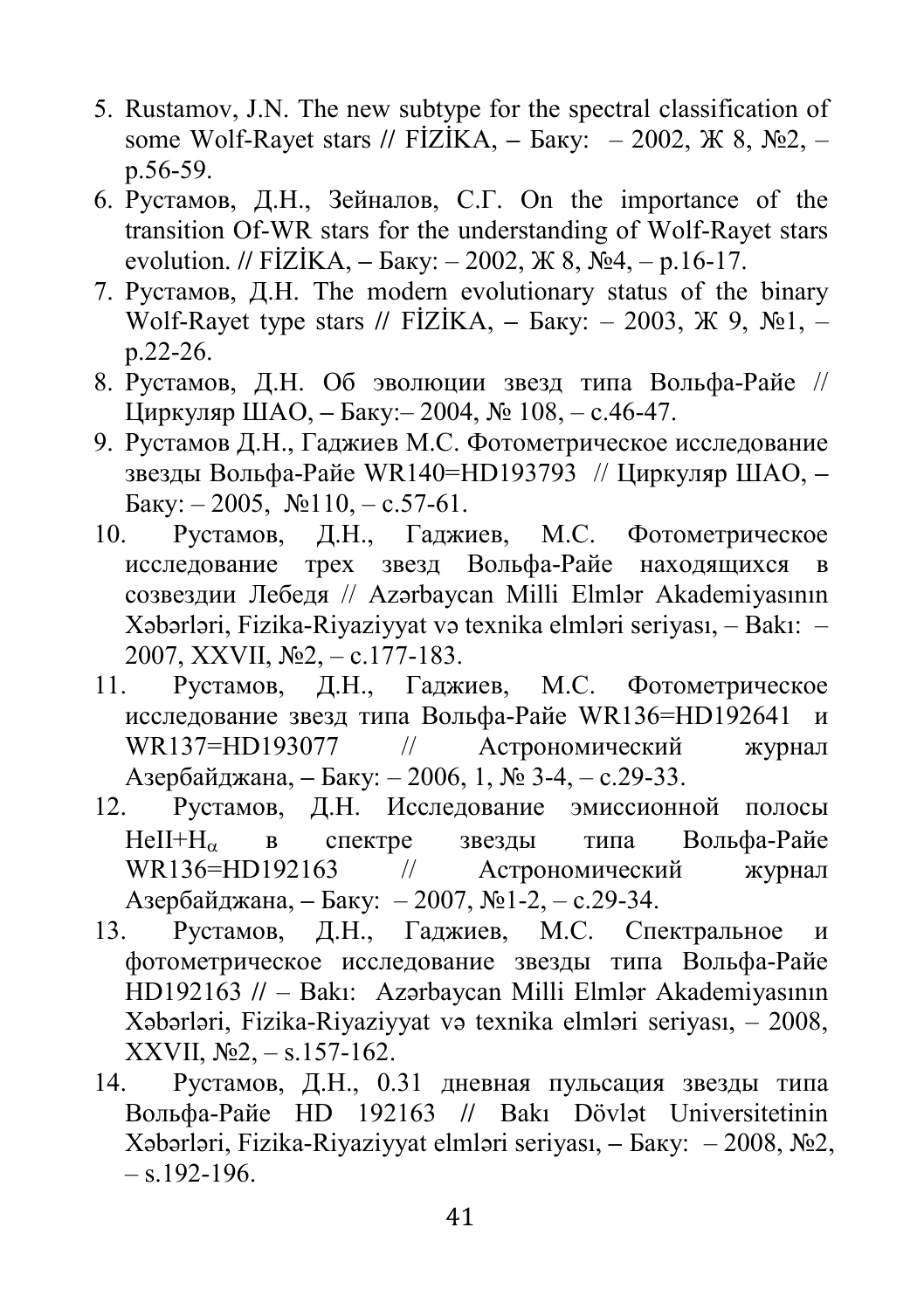- 15. Рустамов, Д.Н. Спектральный мониторинг эмиссионной полосы HeII+H<sub>α</sub> в спектре звезды типа Вольфа-Райе HD 192163 в 2005-2008 г.г. // Aстрономический журнал Азербайджана, – Баку: – 2008, 3, №3-4, – с.29-33.
- 16. Рустамов, Д.Н. Долговременная переменность звезды типа Вольфа Райе HD 192163 // Кинематика и физика небесных тел, – Киев: – 2009, № 6, – с.336-338.
- 17. Рустамов, Д.Н. Исследование спектральной переменности звезды типа Вольфа-Райе HD 192163 // Письма в Астрономический журнал, – Москва:– 2010, 36, №5, – с.372- 379.
- 18. Рустамов, Д.Н., Черепащук, А.М. Звезда WR HD192163 как возможный эволюционный предшественник маломассивной рентгеновской двойной системы // Астрономический журнал, – Москва: – 2011, Т 88, №4, – с. 380-392.
- 19. Рустамов, Д.Н., Абдуллаев, Б.И. Фотометрические исследования звезды типа Вольфа-Райе HD 191765 = WR134 // Aстрономический журнал Азербайджана, – Баку: – 2011, 6,  $N<sub>2</sub> - c. 31-34.$
- 20. Рустамов, Д.Н., Мамедова, И.М. Спектральная классификация звезд типа Вольфа-Райе HD 191765 = WR134 и HD 192163 = WR 136 // Aстрономический журнал Азербайджана, – Баку: – 2011, 6, №2, – с. 26-30.
- 21. Рустамов, Д.Н., Черепащук, А.М. Спектральные и фотометрические исследования звезды типа Вольфа-Райе WR 134 = HD 191765 // Астрономический журнал, – Москва: – 2012, T 89, №10, – с. 843-856.
- 22. Рустамов, Д.Н. Ионизационная структура оболочек и спектральная классификация звезд типа Воль-фа-Райе WR 134 и WR 136 // Aстрономический журнал Азербайджана, – Баку: – 2012, 7, №2, – с. 9-12.
- 23. Рустамов, Д.Н., Абдулкеримова, А.Ф. Межзвездные линии NaI 5890(D<sub>2</sub>) и NaI 5896 (D<sub>1</sub>) в спектре звезды типа Вольфа-Райе HD 192163 // Aстрономический журнал Азербайджана, – Баку: – 2012, 7, №3, – с. 13-19.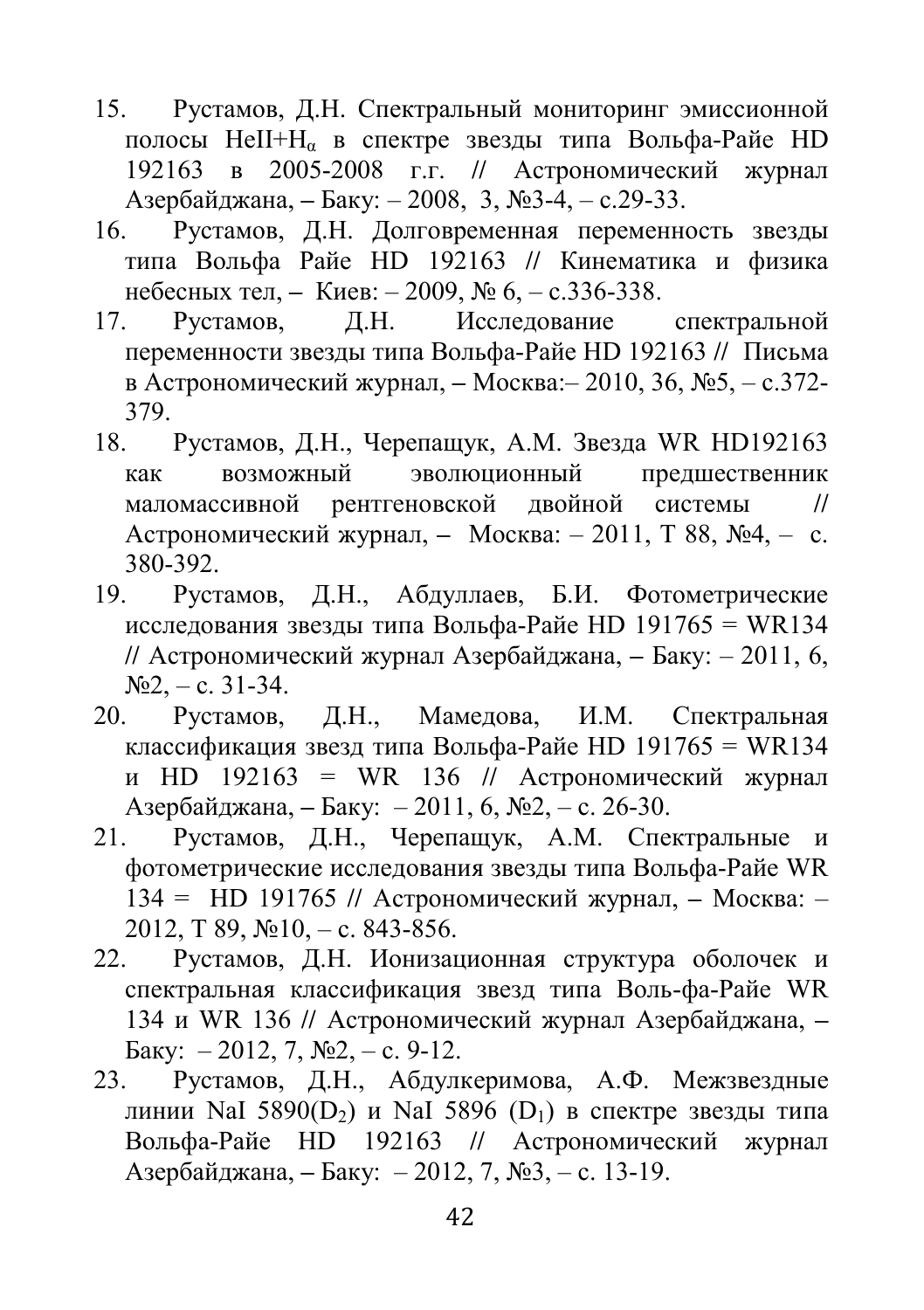- 24. Рустамов, Д.Н. Спектральный мониторинг эмиссионной полосы HeII+ $H_{\alpha}$  в спектре пекулярной звезды типа Вольфа-Райе HD 191765 в 2006-2010 г.г. // Azərbaycan Milli Elmlər Akademiyasının Xəbərləri, Fizika-Riyaziyyat və texnika elmləri seriyası,– Bakı: – 2013, XXXIII, №2, – s. 190-200.
- 25. Рустамов, Д.Н. Спектральные исследования сверхгигантов, звезд типа Вольфа-Райе, и Новых звезд в Шамахинской Астрофизической Обсерватории за 60 лет // Aстрономический журнал Азербайджана, – Баку: – 2013, 8,  $N_2$ , – c. 27-43.
- 26. Рустамов, Д.Н., Абдулкеримова, А.Ф. Асимметрия межзвездных линий NaI  $\lambda$  589.0 и 589.6 нм в спектре звезды HD 192163 типа Вольфа-Райе // Кинематика и физика небесных тел, – Киев: – 2015, Т 31, №2, – с.73-80.
- 27. Рустамов, Д.Н., Абдулкеримова, А.Ф. Линия Hα в спектре спектрально-двойной звезды HD 206267 // Azərbaycan Milli Elmlər Akademiyasının Xəbərləri, Fizika-Riyaziyyat və texnika elmləri seriyası, – Bakı: – 2016, XXXVI,  $N_2^2$ , – s.146-152.
- 28. Rustamov, J.N.  $H_{\alpha}$  and  $H_{\beta}$  lines in the spectrum of spectral binary star of HD 206267 // Astrophysics and Space Science –  $2016, V 2. I 1, -p.1-10.$
- 29. Рустамов, Д.Н., Абдулкеримова, А.Ф. Cпектроскопические исследования звезды HD 206267 // Астрономический журнал Азербайджана, – Баку:– 2016, 11,  $N_2$  3, – c.10-19.
- 30. Rustamov, J.N., Rustamov, A.J., On the Spiral Structures in Heavy-Ion Collisions. //http://arxiv.org/abs/1602.01812, – 2016, – p.1-5.
- 31. Рустамов, Д.Н., Абдулкеримова А.Ф. Спектральная переменность спектрально-двойной звезды HD 206267 // Azərbaycan Milli Elmlər Akademiyasının Xəbərləri, Fizika-Riyaziyyat və texnika elmləri seriyası, – Bakı: – 2017, XXXVII,  $N_2^2$ , – s.158-167.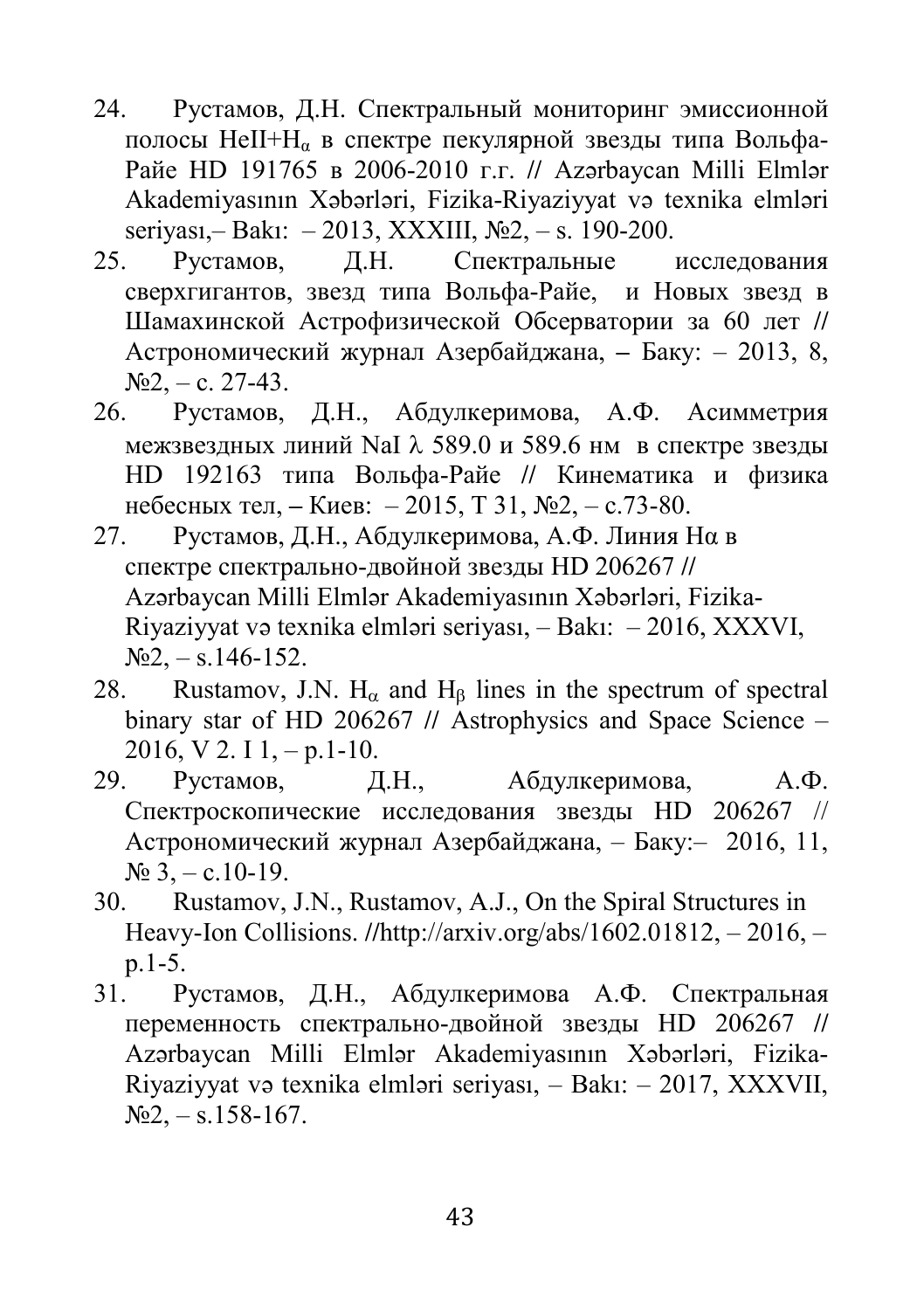- 32. Рустамов, Д.Н., Абдулкеримова, А.Ф. Исследование линий  $H_{\alpha}$  и  $H_{\beta}$  в спектре звезды HD 206267 // Кинематика и физика небесных тел, – Киев: – 2017, Т 33, №5, – с. 49-58.
- 33. Rustamov, J.N. Discrete absorption components in the  $H_{\alpha}$ line core in the spectrum of spectral binary star of HD 206267 // Astronomical Society of the Pacific, – USA: – 2017, V.510, – p.178-180.
- 34. Rustamov, J.N. On the nature of Wolf-Rayet phenomenon // Astronomical Journal of Azerbaijan, – Baku: – 2017, V. 12, No 3,  $- p.15 - 54.$
- 35. Рустамов, Д.Н. Спектральные исследования звезд LZ Cep и 19 Cep // Azərbaycan Milli Elmlər Akademiyasının Xəbərləri, Fizika-Riyaziyyat və texnika elmləri seriyası, – Bakı: – 2018, XXVIII, № 2,  $-$  s.141-150.
- 36. Rustamov, J.N., Rustamov, A. J. On the phase transitions in nuclear collisions and the early Universe // Journal of Baku Engineering University, Physics, – Baku: – 2018, Vol. 2, No. 1, – p. 74-81.
- 37. Rustamov, J.N., Rustamov, A. J. On the spiral structures in heavy-ion collisions // Astronomical Journal of Azerbaijan, -Baku: – 2018, Vol. 13, No. 2, – p.12-19.
- 38. Rustamov, J.N., Spectral investigations of the supergiant, Wolf-Rayet type stars and Novae in the Shamakhy Astrophysical Observatory during 60 years // Astronomical Journal of Azerbaijan, – Baku: – 2019, Vol. 14, No. 2, – p.93-115.
- 39. Rustamov, J.N., Abdulkerimova, A.F. The preliminary results of spectral investigations of enigmatic star β Lyr // Astronomical Journal of Azerbaijan, – Baku: – 2020, Vol. 15, No. 2, – p.15-54.
- 40. Рустамов, Д.Н. Спектральное исследование затменнодвойной звезды β Lyr //Azərbaycan Milli Elmlər Akademiyasının Xəbərləri, Fizika-Riyaziyyat və texnika elmləri seriyası, – Baku: – 2021, XLI, № 2, – s.140-149.
- 41. Рустамов, Д.Н. Спектральное исследование звезды типа Вольфа-Райе НD192163 // «Современные проблемы Физики», I Республиканская конференция, – Баку: – 6-8 декабря, – 2007,  $-$  c.70-72.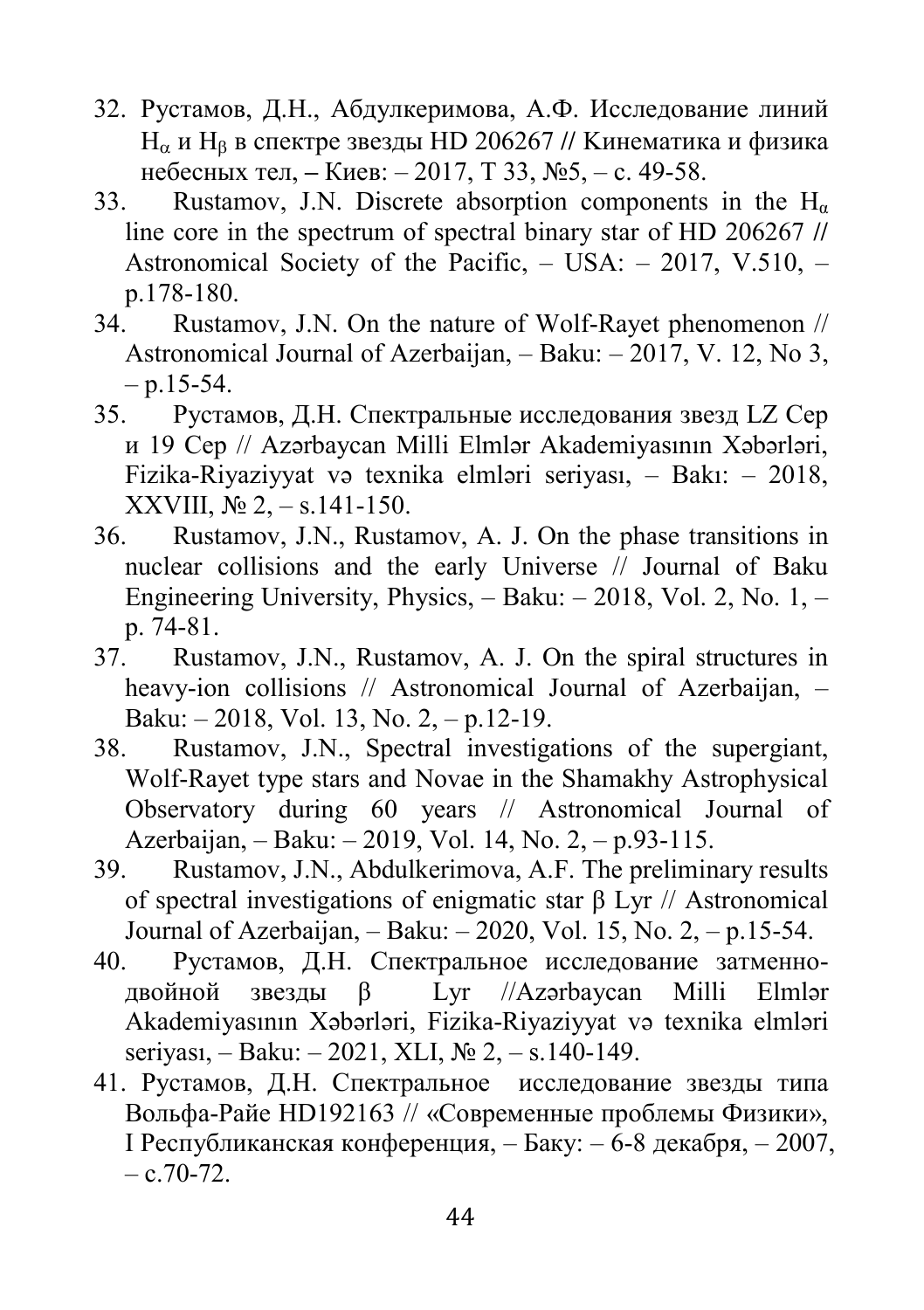- 42. Рустамов, Д.Н. Пульсация звезды Вольфа-Райе HD192163, выявленная из спектральных наблюдений // Тезисы Международной конференции по физ.мат. и тех наукам, – Нахичевань: – 07-08 ноября – 2008, – с. 145-146.
- 43. Рустамов, Д.Н. Спектральная классификация звезды типа Вольфа-Райе HD 192163 // Материалы международной конференции, по астрономии, физике и математике, посвященная, Международному Астрономическому году, – Нахичевань: – 16-17 ноября – 2009, – с. 142-143.
- 44. Рустамов, Д.Н. Долговременная переменность звезды типа Вольфа-Райе HD 192163 выявленная по спектральным наблюдениям в 2005-2008 гг. // Материалы международной конференции посвященный 90 летию Бакинского Государственного Университета, – Баку: – 30-31 октября, –  $2009, -c.119-121.$
- 45. Рустамов, Д.Н. Исследование межзвездных линий поглощения NaI 5890 и NaI 5896 в спектре звезды типа Вольфа-Райе HD 192163 // «Современные проблемы Физики», III Республиканская Конференция, – Баку: – 17-18 декабря, –  $2009 - c.75 - 76.$
- 46. Рустамов, Д.Н., Маммадова, И.М. Кратковременная спектральная переменность звезды типа Вольфа-Райе НD192163 // Материалы VI Республиканской Конференции «Актуальные проблемы Физики», – Баку: – 20-21 ноября , –  $2010, -c. 20-20.$
- 47. Рустамов, Д.Н., Маммадова, И.М., Абдулкеримова А.Ф. Спектральная классификация звезд типа Вольфа-Райе WR 134 и WR 136 и их эволюционные особенности // Материалы VII Республиканской Конференции «Актуальные проблемы Физики», – Баку: – 26 нoября – 2012, – с. 22-24.
- 48. Рустамов, Д.Н., Абдулкеримова, А.Ф. Спектральная классификация и ионизационная стратификация оболочек звезд типа Вольфа-Райе WR134 и WR136 // Материалы VI Республиканской Конференции «Современные проблемы Физики», – Баку: – 14-15 декабря, – 2012, – с.307-310.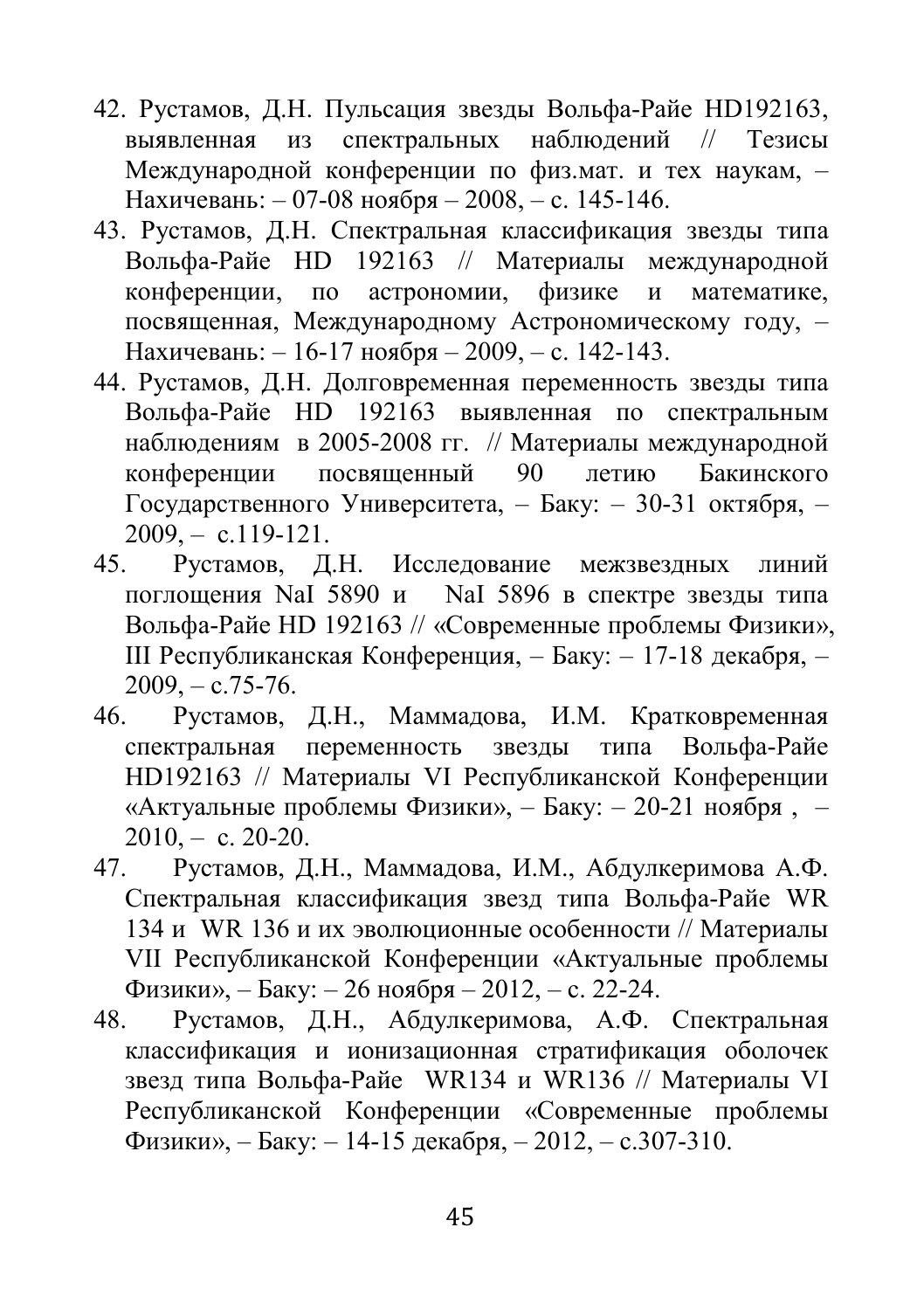- 49. Рустамов, Д.Н., Абдулкеримова, А.Ф. Переменность межзвездных линий NaI 5890 и NaI 5896 в спектре звезды типа Вольфа-Райе HD 192163 // Материалы Международной Конференции «Актульные проблемы физики», посвященный 80-летию акад. Б.М.Аскерова, – Баку: – 6 декабря, – 2013, – с. 31-32.
- 50. Рустамов, Д.Н., Абдулкеримова, А.Ф. Поиск возможных предшественников маломассивных рентгеновских двойных систем // Материалы VII Республиканской Научной Конференции «Современные проблемы Физики», – Баку: – 14-15 декабря, – 2013, – с. 109-110.
- 51. Рустамов, Д.Н., Абдулкеримова, А.Ф. Cтратификация ионов в оболочках звезд типа Вольфа-Райе HD 191765 и HD 192163 // Материалы II Международной Научной Конференции молодых исследователей, посвященной 91-й годовщине общенационального лидера азербайджанского народа Г.Алиева, – Баку: – 18-19 aпреля, – 2014, – с. 27-28.
- 52. Рустамов, Д.Н., Абдулкеримова, А.Ф. Линия Н<sub>а</sub> в спектре звезды HD 206267 // Международная научная конференция, Астрономическая школа молодых ученых, – Украина, Киев: – 20-22 мая,  $-2015$ ,  $-$  с.69-70.
- 53. Рустамов, Д.Н., Абдулкеримова, А.Ф. Обнаружение дискретных абсорбционных компонентов в ядре линии  $H_{\alpha}$ , в спектре звезды HD 206267 // Материалы III Международной научной конференции молодых исследователей, посвященной 92-й годовщине общенационального лидера азербайджанского народа Г.Алиева, – Баку: – 17-18 апреля, –  $2015, -c.57-58.$
- 54. Рустамов, Д.Н., Абдулкеримова, А.Ф. Звезды типа Вольфа-Райе, HD 192163, HD 191765, HD 50896, и HD 197406 как возможные предшественники рентгеновских двойных систем // Материалы IV Международной научной конференции молодых исследователей, посвященной 93-й годовщине общенационального лидера азербайджанского народа Г.Алиева, – Баку: – 29-30 апреля, – 2016, – с.106-107.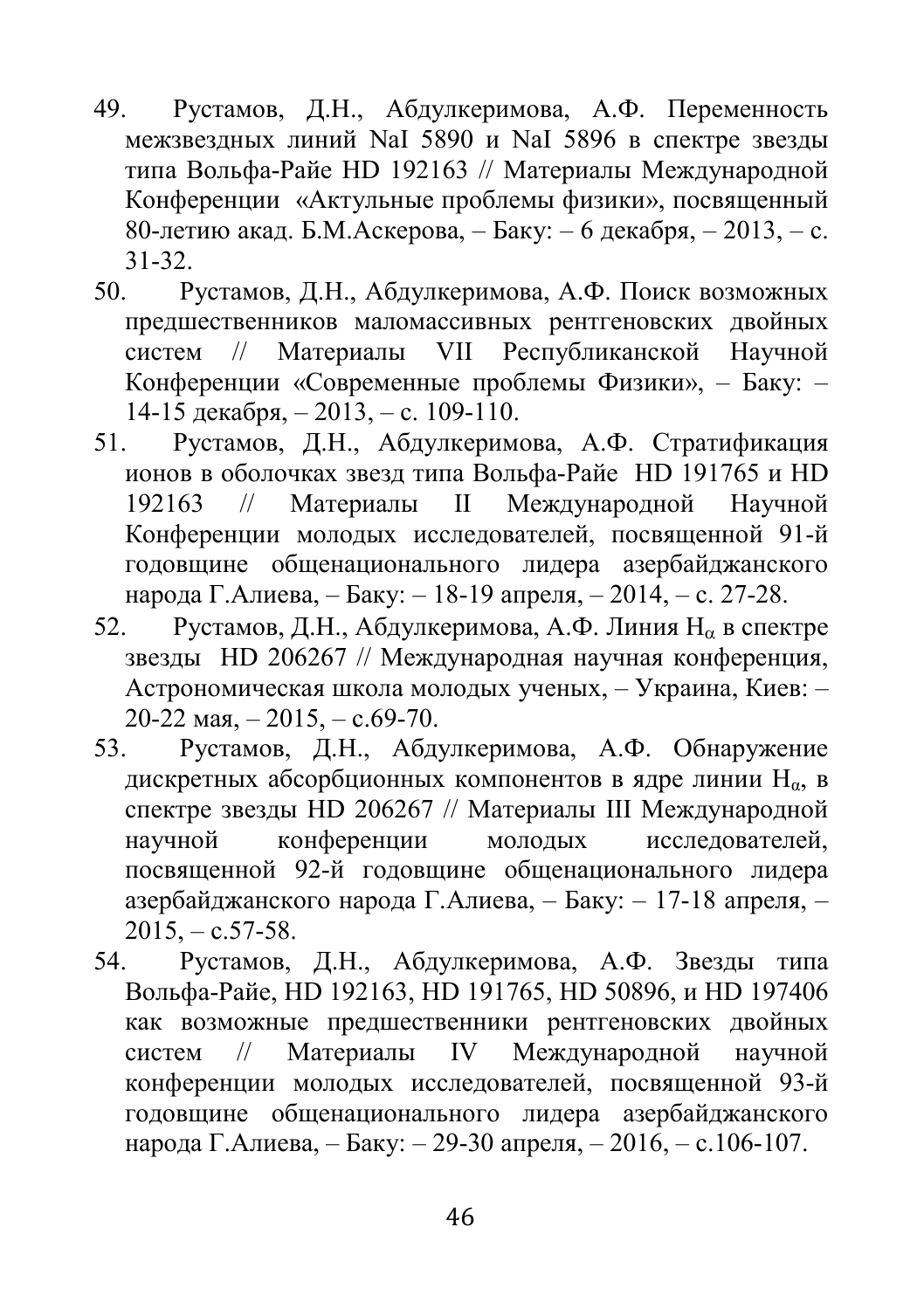- 55. Рустамов, Д.Н., Абдулкеримова, А.Ф. Некоторые спектральные особенности спектрально-двойной звезды HD 206267 // Международная научная конференция, Астрономическая школа молодых ученых, – Украина, Киев: – 26-27 мая, – 2016, – с.79-80.
- 56. Рустамов, Д.Н., Абдулкеримова, А.Ф. Сравнительное исследование линий  $H_{\alpha}$  и  $H_{\beta}$  в спектре спектрально-двойной звезды HD 206267 // Материалы I научно-практической международной конференции «Творческий потенциал молодежи в решении авиакосмических проблем», – Баку: – 29 февраля – 01 марта, – 2016, – с.114-114.
- 57. Рустамов, Д.Н., Юсифзаде, Т.И. Линии водорода в спектре звезды Lyr // Материалы VI научно-практической международной конференции «Творческий потенциал молодежи в решении авиакосмических проблем», – Баку: – 01- 03 февраля, – 2021, – с.152-154.

58. Рустамов, Д.Н. Основные наблюдательные особенности звезд типа Вольфа-Райе / Монография. Издательство «Элм», – Баку:  $-2015, -254$  с.

Personal contribution of the author in joint works.

[3, 4, 5, 7, 8, 12, 14, 15, 16, 17, 22, 24, 25, 28, 33, 34, 35, 38, 40, 41, 42, 43, 44, 45, 58] – without coauthors,

[6, 9, 10, 11, 13, 19, 20, 23, 26, 27, 29, 31, 32, 39, 46, 47, 48, 49, 50, 51, 52, 53, 54, 55, 56, 57] – obtaining and processing of observational material, interpretation, joint prepearing for printing, [1, 2, 18, 21] - obtaining and processing of observational material, joint interpretation, preparing for printing,

 $[30, 36, 37]$  – statement of the problem, author of the idea, analysis of literature data, joint interpretation, preparing for printing.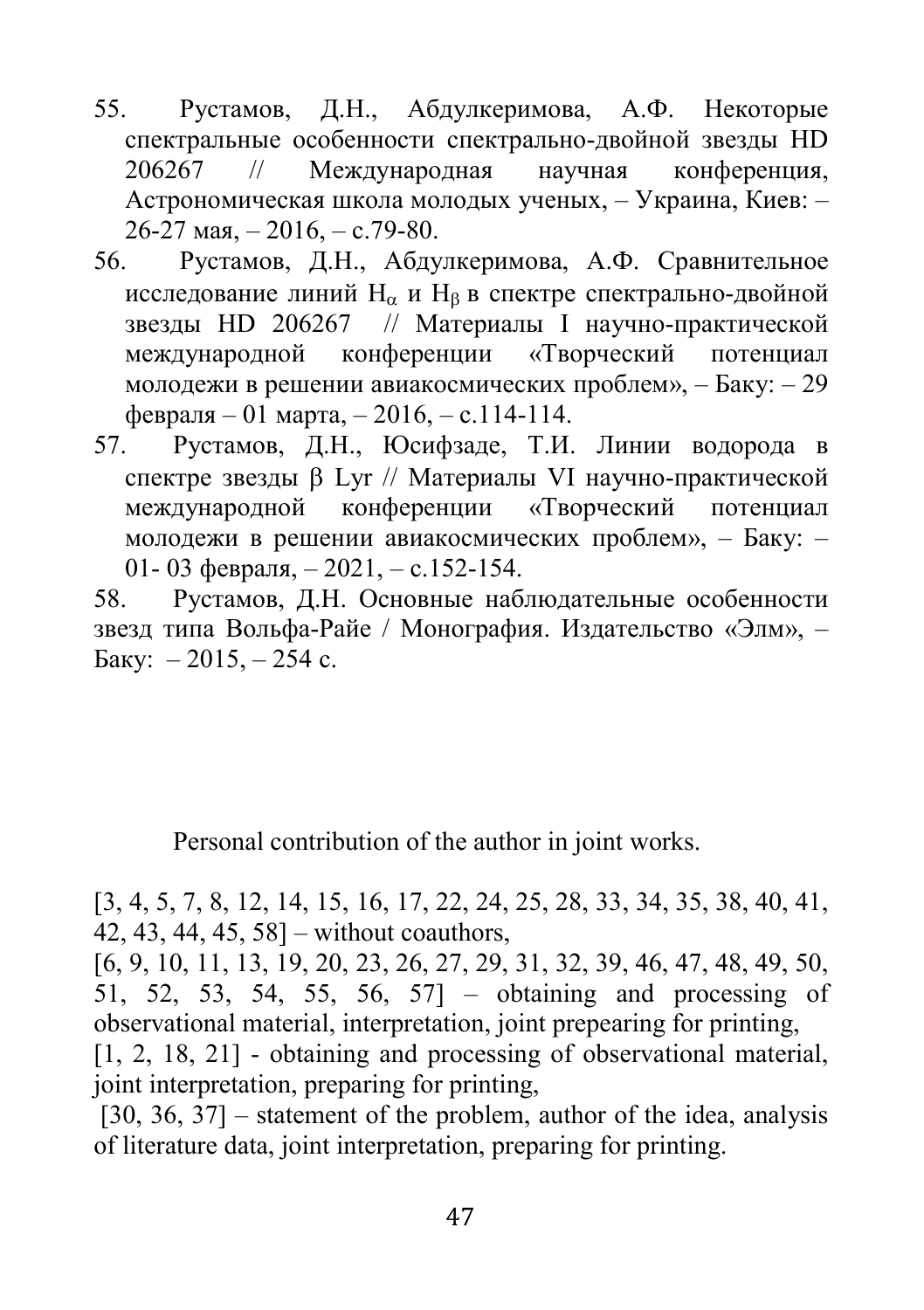The defense will be held on 24 June 2022 year, at  $11^{00}$  at the meeting of the Dissertation council BED 3.05 of Supreme Attestation Commission under the President of the Republic of Azerbaijan operating at the Shamakhy Astrophysical Observatory named after N.Tusi of Azerbaijan National Academy of Sciences.

Adress: Baku, AZ1143, avenue H.Javid 117.

Dissertation is accessible at the Shamakhy Astrophysical Observatory named after N.Tusi of ANAS library.

Electronic versions of dissertation and its abstract are available on the official website of the Shamakhy Astrophysical Observatory named after N.Tusi of ANAS.

Abstract was sent to the required addresses on 23 May 2022 year.